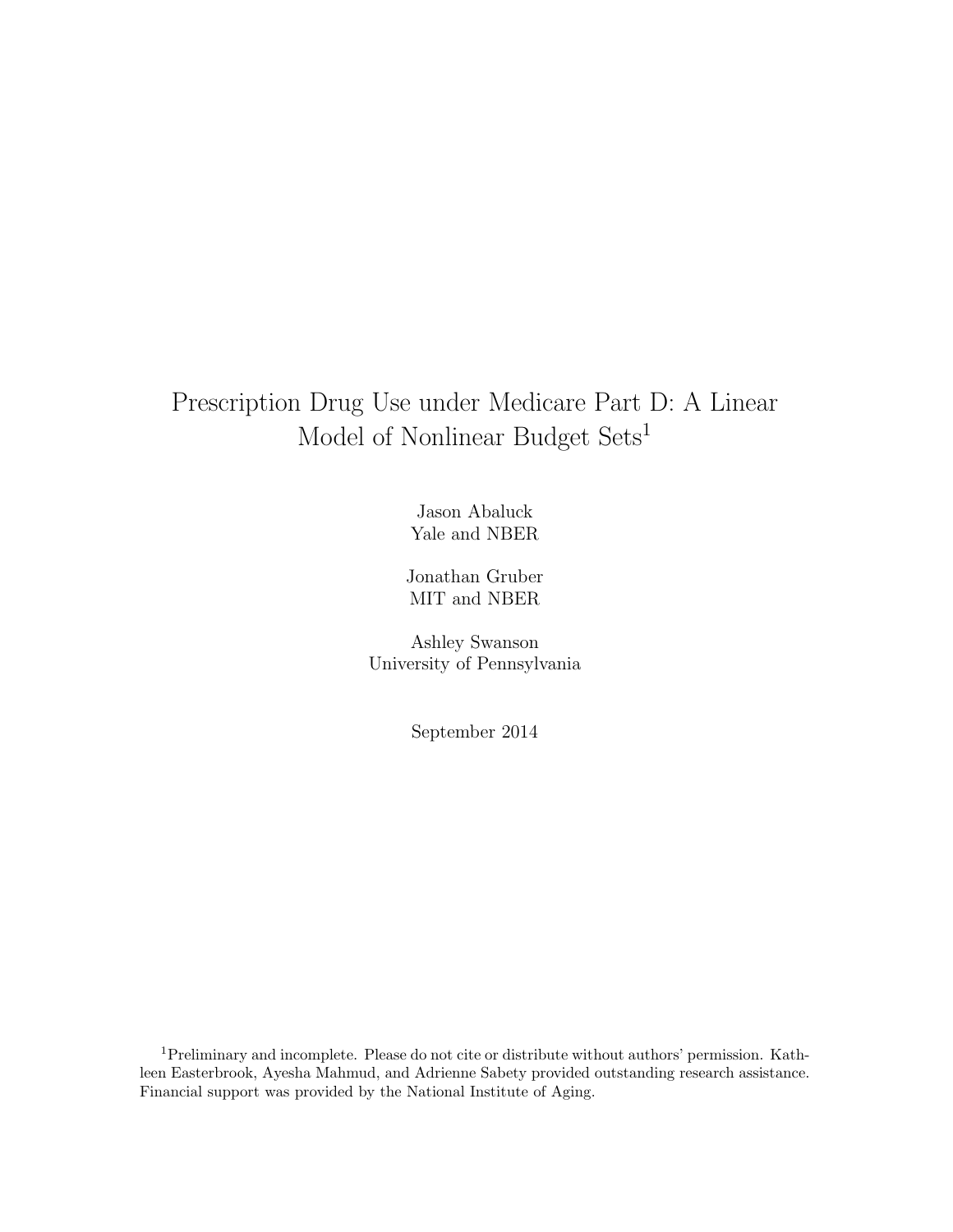#### Abstract

Medicare Part D enrollees deciding which drugs to consume face a complicated decision problem: they must choose what basket of drugs to consume in each period given often hard-to-find prices, a non-linear budget set, and a dynamic environment in which drug needs are realized gradually over time. We estimate a model of prescription drug consumption which accounts for non-linear budget sets, dynamic incentives due to myopia and uncertainty, and price salience using a 20% sample of the entire universe of Part D claims data from 2006-2009. We "linearize" the analysis by using variation away from kink points to identify underlying structural parameters. Dynamics in estimated price responses identify the degree to which individuals are myopic and respond to current prices versus marginal prices. We also test whether individuals respond directly to salient plan cost-sharing characteristics and whether they respond to coverage range prices which are neither current nor marginal as might occur if they formed mistaken expectations about future consumption. Our estimates suggest small marginal price elasticities and substantial myopia. We also find evidence that salient plan characteristics impact consumption more than would be expected given their impact on expected marginal price. Once we take into account these myopia and salience effects, we find no additional evidence that consumers form erroneous expectations; a hyperbolic discounting model which allows for salient plan characteristics fits the data well.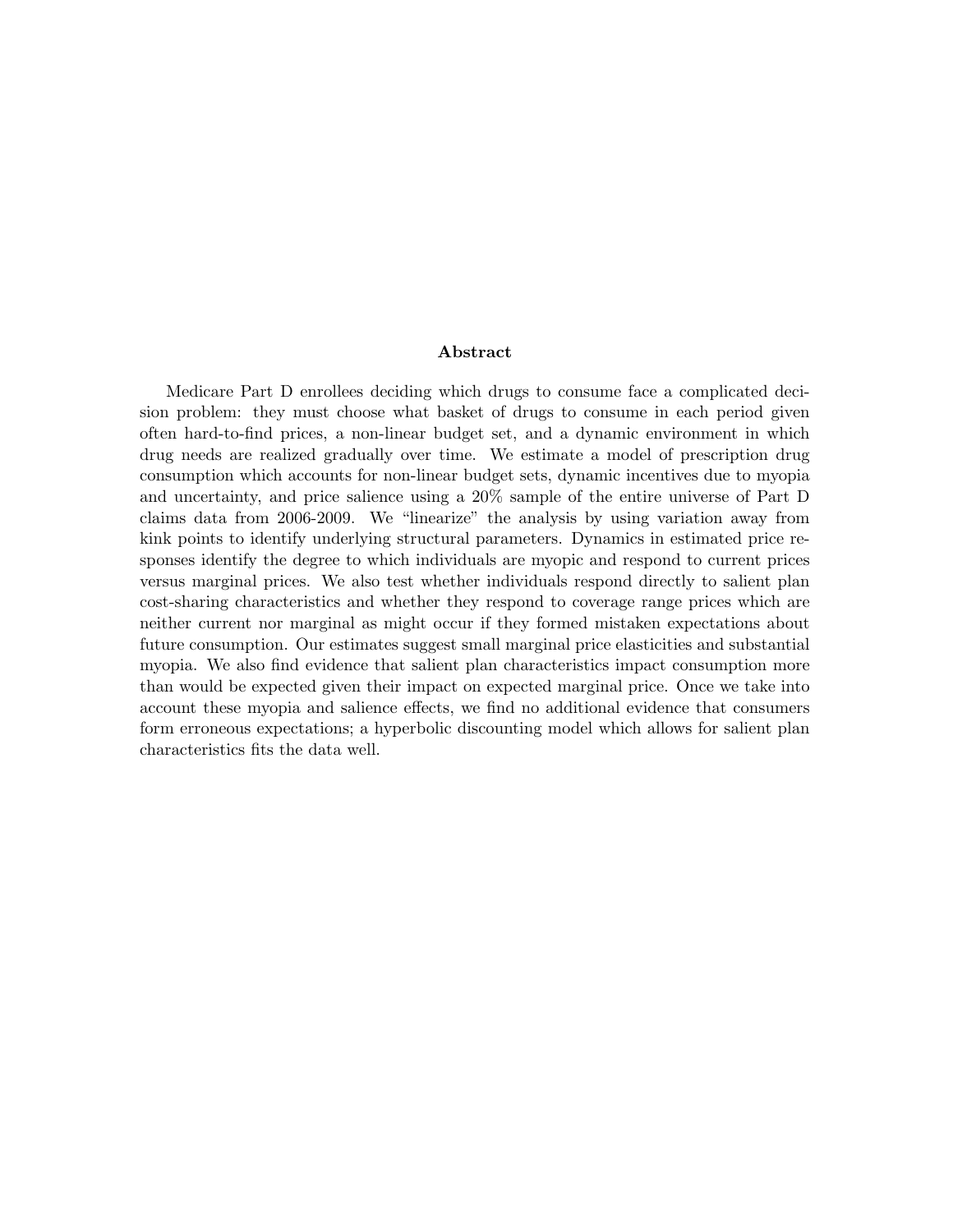## 1 Introduction

Under the Medicare Part D prescription drug benefit, private insurers offer a wide range of products with varying prices and features. While the government sets a standard insurance design, over 90% of enrollees are enrolled in non-standard plans, subject to the constraint that these alternatives be at least as generous as the standard plan. In particular, insurance plans offered through Medicare Part D vary widely in their deductibles, in the copayments and coinsurance for prescriptions above the deductible, and in their coverage of drugs in the infamous Part D "donut hole" range where the standard plan offers no coverage. A number of analysts have expressed concern both about the overall generosity of the standard package, and about consumer confusion in choosing across this wide variety of alternatives. Responding to the former concern, the Patient Protection and Affordable Care Act (ACA) of 2010 "fills in" the donut hole for the standard plan design.

The welfare impacts of these variations in plan design, as well as of filling in the donut hole, depend critically on how prescription drug spending responds to Part D coverage. But the complex nature of these Part D contracts makes it difficult to correctly model the effects of Part D coverage on drug spending. Enrollees face a complicated non-linear budget constraint for their drug consumption decisions, whereby both current and future prices for drugs are a function of consumption to date, as well as a dynamic environment in which uncertainty is realized gradually over time. The complexity of this optimization problem may be particularly onerous for the elderly Part D population.

In this paper, we present a model of prescription drug coverage under Part D which accounts for optimization with non-linear budget sets, dynamic incentives due to uncertainty and myopia, and variation in salience of different aspects of the insurance contract. The main data source is a 20% sample of Medicare Part D claims provided by CMS. This claims data include information on drugs consumed, as well as the date, quantity, wholesale price and amount paid by insurer and beneficiary for each claim. Our identification strategy utilizes the substantial inertia in plan choice present in the Medicare beneficiary population – once an initial plan has been chosen, the vast majority of enrollees remain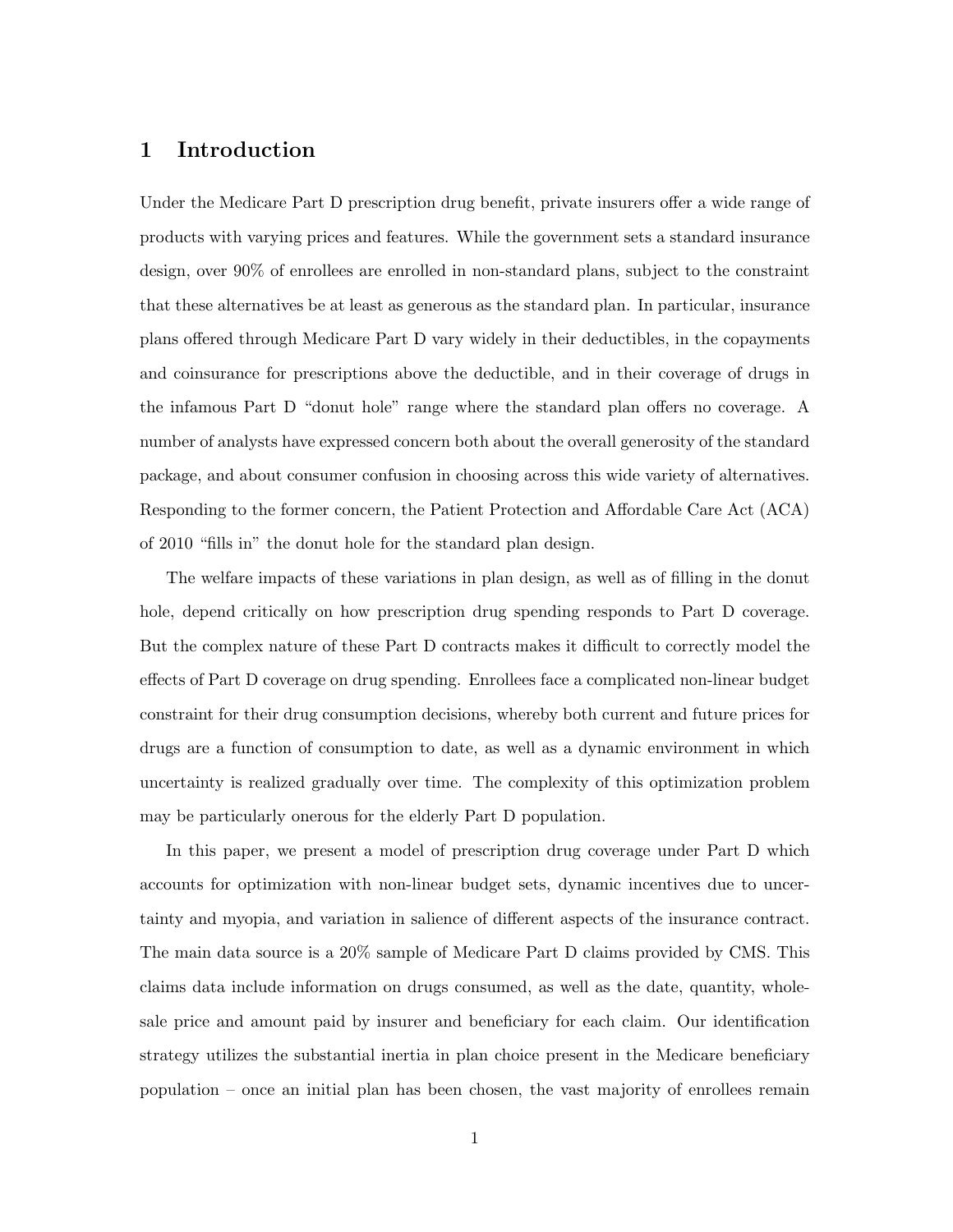in that plan in subsequent years even though plan cost-sharing characteristics may change substantially. We therefore analyze how year-to-year changes in cost-sharing features of plans impact changes in the pattern of prescription drug utilization<sup>1</sup>

We begin our analysis with a differences-in-differences regression to illustrate the thought experiment behind our identification strategy. We regress the change in consumption on the change in donut hole coverage among individuals in plans matched on all coverage features in the prior year and for which one plan changed donut hole coverage in the current year. These reduced form results demonstrate that Part D enrollees' consumption is sensitive to the presence of donut hole coverage, all else equal, and that that sensitivity increases throughout the year as more individuals enter the donut hole.

Using a simple model of dynamic consumption with nonlinear budget sets, we then demonstrate that linear regression methods can be used to recover structural parameters for individuals whose marginal prices are in the interior of budget set segments, and these parameters can in turn be used to forecast behavior at kink points. Traditional models of non-linear budget sets have assumed that all price responses reflect a single marginal utility of income (Hausman 1985, Kowalski 2012); more recently, dynamic non-linear budget set models have allowed for time-varying elasticities due to discounting or myopia (Einav, Finkelstein, and Schrimpf (2013) and Gowrisankaran and Town (2014) are two excellent recent examples).

Structural approaches to recovering preference parameters can be quite powerful, even in the presence of behavioral responses such as myopia; however, they require a specification of consumers' expectations regarding their future consumption. As has been discussed in detail in the energy literature, lack of information about marginal prices may lead consumers in nonlinear contracts (such as insurance contracts and electricity contracts) to instead use rules of thumb in determining their consumption. Ito (2012) finds that con-

<sup>&</sup>lt;sup>1</sup>We thus consider the consumption response to coverage generosity changes within the set of existing enrollees – to the extent that price elasticities vary over the range of possible prices or differ based on the timing of price changes, this may lead us to obtain different estimates than those in the literature that considers the response of new enrollees when Part D was introduced. See, e.g., Duggan and Scott Morton (2008).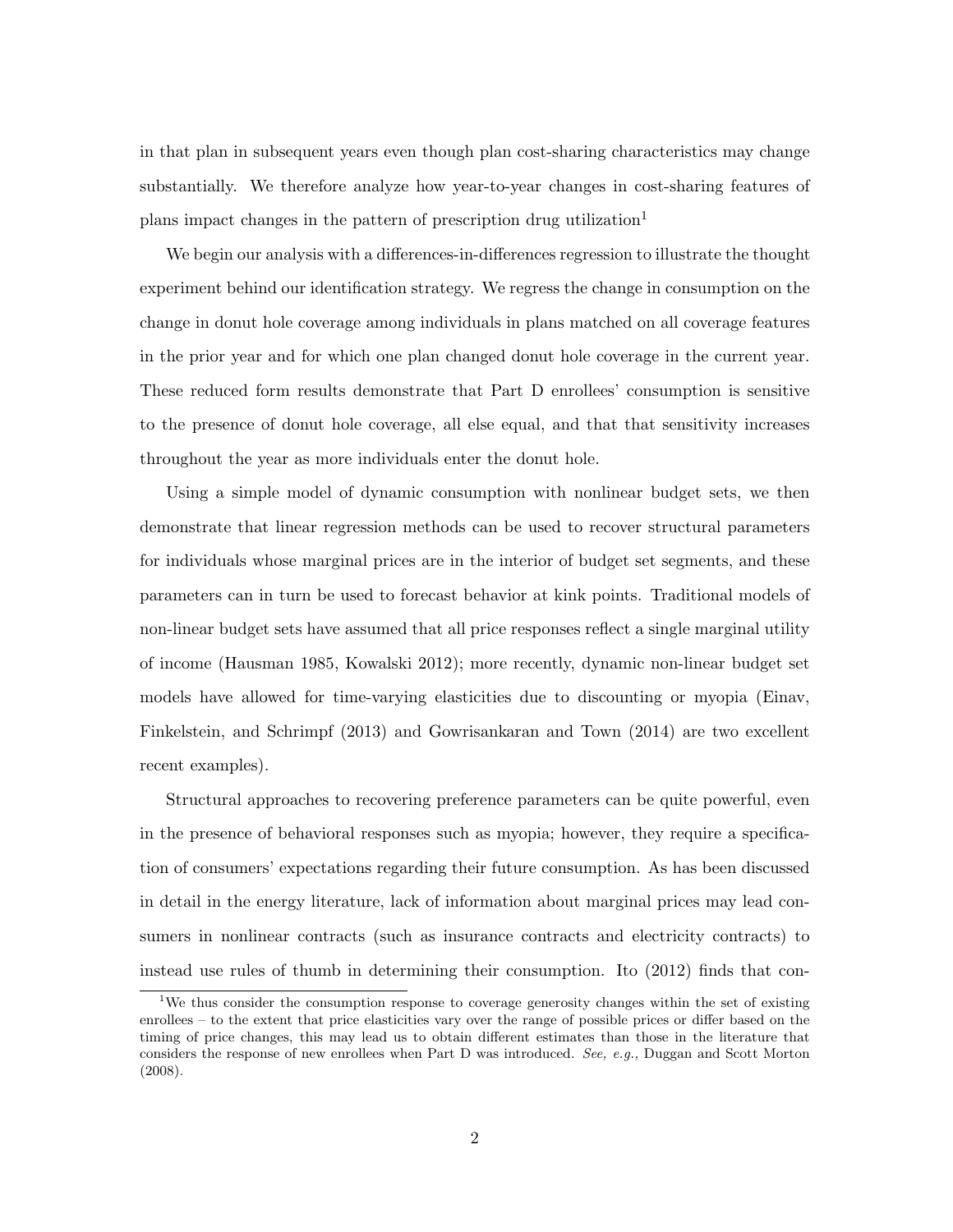sumers respond to average electricity price, rather than marginal price or expected marginal price. Liebman and Zeckhauser (2004) discuss a broader set of such rules of thumb, which they term "schmeduling." As they discuss, individuals may respond to nonlinear price schedules by "ironing" (responding to average or local average prices), or by "spotlighting" (responding to immediate "spot" prices rather than to future marginal prices). The latter behavior can be captured in a structural model with hyperbolic discounting; the former can not. The simplicity of our model and our identification strategy based on variation in prices at multiple points in the budget set allow us to be quite flexible in modeling how consumers respond to different coverage range prices at different times. We can then examine performance of structural models with more restrictive models of expectations. In this setting, the structural model in which enrollees respond myopically to current and expected future prices as well as price salience terms fits the data quite well both in and outside the regression sample.

We demonstrate that consumers' responses to different coverage phase prices vary steeply with the proportion of enrollees currently in those coverage phases, even holding marginal coverage phase fixed. Using a simple model in which consumers respond both to current and expected marginal prices, the estimated coverage phase price responses reveal consumers' price elasticities and degree of myopia. We find overall price elasticities of around -0.1 on average, which is of a similar magnitude to the previous literature on prescription drug and health care services demand. The dynamics in the observed marginal price responses imply an estimated (quarterly)  $\beta$  (in a  $\beta - \delta$  discounting model) of 0.32, suggesting a very high degree of myopia, again consistent with the existing literature.

We also examine whether individuals respond excessively to particularly salient plan cost-sharing features. Just as consumers may not be perfectly forward-looking in determining the effect of current consumption on marginal prices and consuming accordingly, they may also be confused about how visible changes in benefit coverage impact the prices they face. For example, Feldman, Katuscak, and Kawano (2013) find that consumers responded to the removal of the lump sum Child Tax Credit by reducing their labor income, even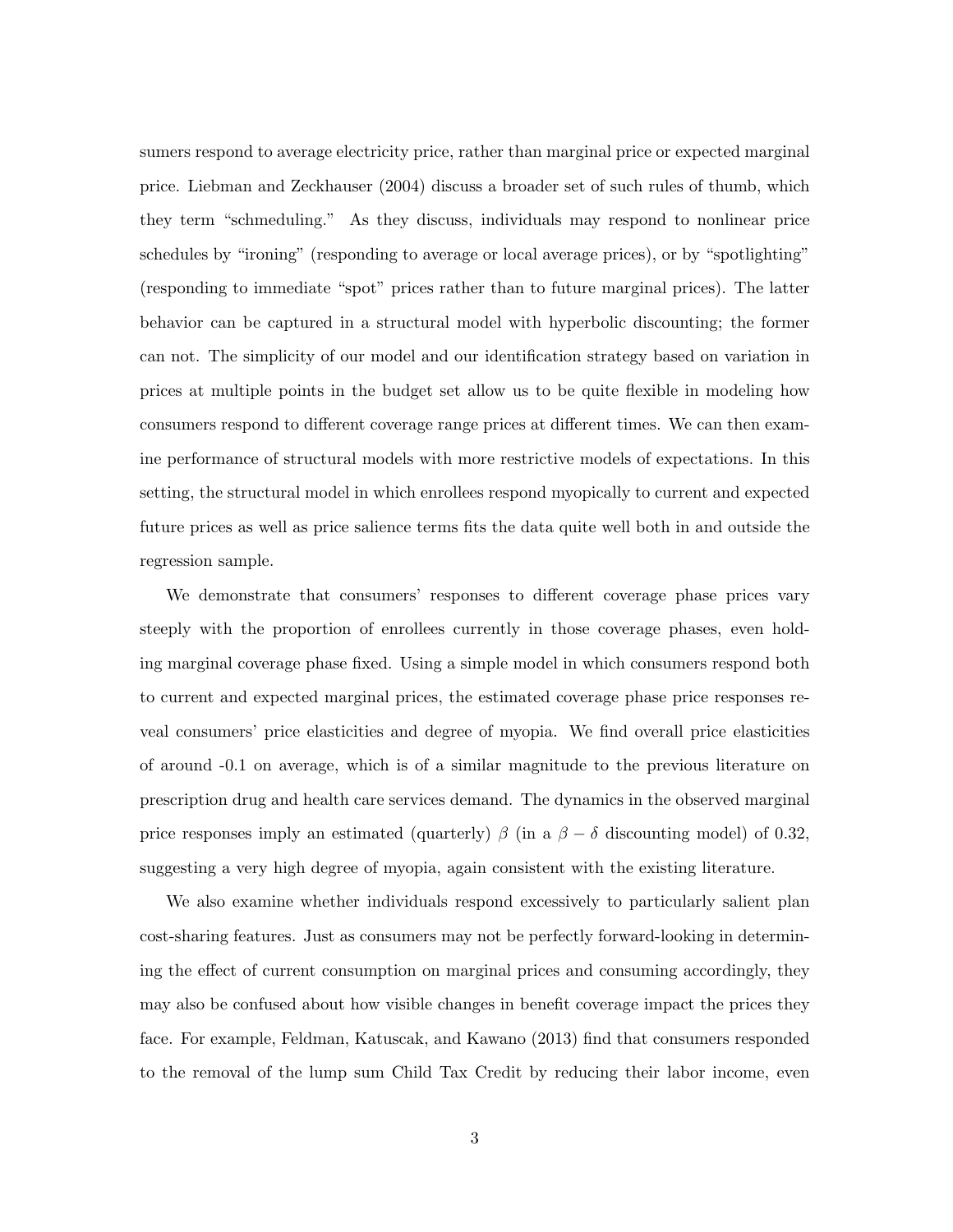though the removal did not impact their net wages. Indeed, we find evidence that plan donut coverage impacts consumption more than would be expected given its impact on either current or expected marginal price. Our most striking evidence of salience is that even low-spending individuals who are highly unlikely to enter the donut hole are nonetheless responsive in their consumption to the presence or absence of donut hole coverage.

Using the structural parameters implied by our linear estimates, we simulate consumption responses over the entire nonlinear budget set and estimate the consumption response to the counterfactual of filling in the Part D donut hole. We demonstrate that, given our estimates, it matters not just what prices are changed, but also when they change in the year and how the price changes are presented. Filling in the donut hole will lead to substantial increases in consumption, but such increases will be realized unevenly over the year and will affect even low-spending parts of the Part D population due to price salience. Salience effects account for about 30% of the total consumption response to donut hole coverage.

The rest of the paper proceeds as follows. In Section 2, we describe the background of the Part D program and the literature on decision-making among the elderly and moral hazard in health care. Section 3 describes our identification strategy. Section 4 describes the data and provides details on price variable construction. Section 5 presents our reduced form analysis of the impact of donut hole coverage on consumption. In Section 6, we lay out and estimate a structural model which estimates how consumption responds to prices allowing for both myopia and salience in a dynamic setting with uncertainty. Section 7 translates our price coefficients into structural parameters and shows the results of our counterfactual simulations. Section 8 concludes.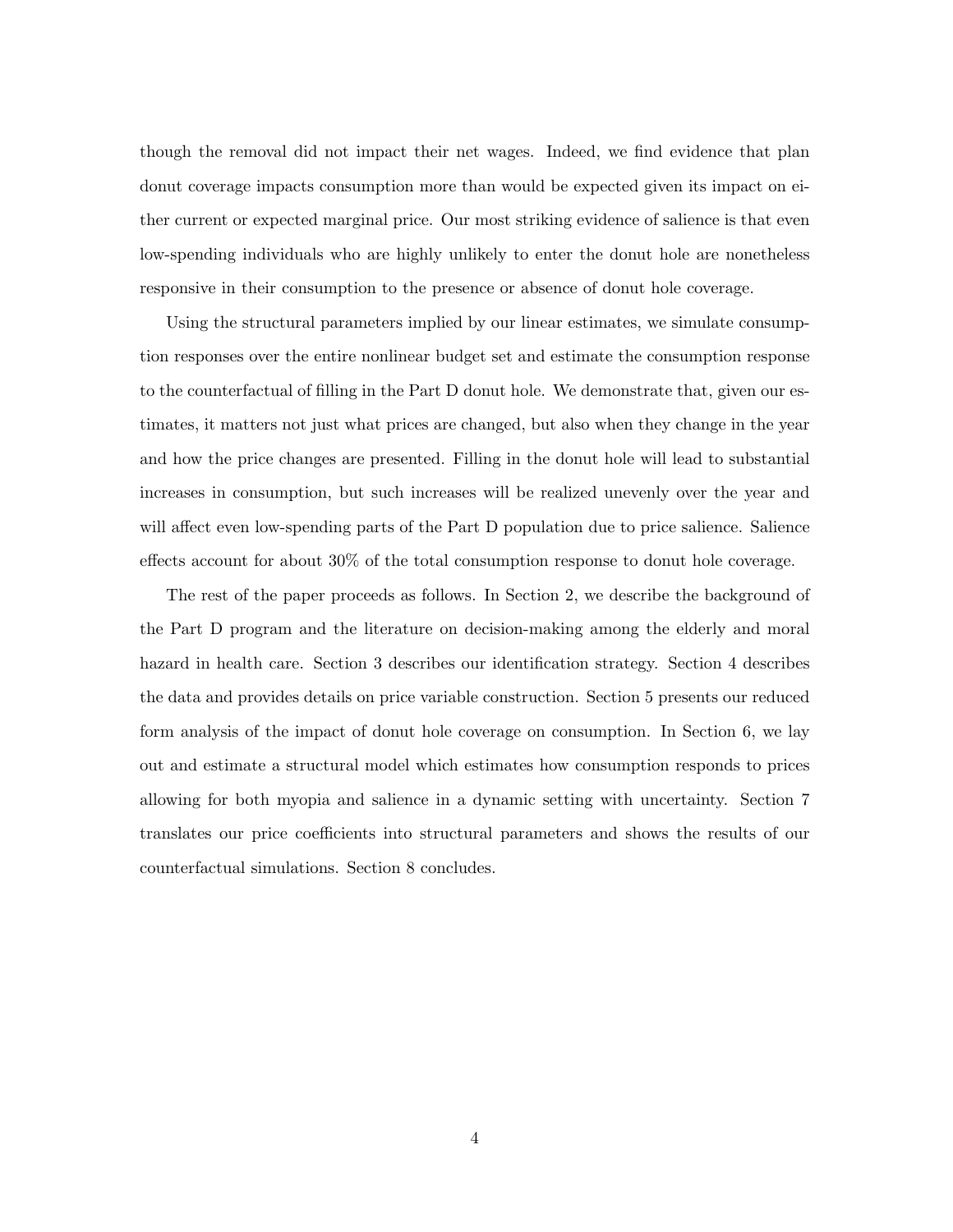# 2 Background on Medicare Part D, Elder Decision-Making, and Moral Hazard in the Medical Context

The Part D program passed in 2003, and was implemented in 2006 to provide, for the first time, subsidized prescription drug insurance for the elderly.<sup>2</sup> The most noticeable innovation of the Part D is that this new Medicare benefit is not delivered by the government, but rather by private insurers under contract with the government. Beneficiaries can choose from three types of private insurance plans for coverage of their drug expenditures. The first type are stand-alone plans called Medicare Prescription Drug Plans (PDP) (plans that just offers prescription drug benefits). For example, in 2006, there were 1,429 total PDPs offered throughout the nation, with most states offering about forty PDPs. The second are Medicare Advantage (MA) plans, plans that provide all Medicare benefits, including prescription drugs, such as HMO, PPO, or private FFS plans. There were 1,314 MA plans nationally in 2006. Finally, beneficiaries could retain their current employer/union plans, as long as coverage is "creditable" or at least as generous (i.e. actuarially equivalent) as the standard Part D plan, for which they would receive a subsidy from the government. We focus on PDP plans so that other health benefits are held constant.

Under Part D, recipients are entitled to basic coverage of prescription drugs by a plan with equal or greater actuarial value to the standard Part D plan. The standard plan for the year 2006 covers: none of the first \$250 in drug costs each year; 75% of costs for the next \$2,000 of drug spending (up to \$2,250 total); 0% of costs for the next \$3,600 of drug spending (up to \$5,100 total – the infamous "donut hole"); and 95% of costs above \$5,100 of drug spending. Coverage thresholds for the standard plan have increased in each year since first implementation of the program; the standard plan deductible and donut threshold in 2009, the last year of our sample, were \$295 and \$2,700, respectively. The government also placed restrictions on the structure of the formularies that plans could use to determine which prescription medications they would insure. In practice, the vast majority of enrollees

<sup>&</sup>lt;sup>2</sup>Duggan et al. (2008) provide a detailed overview of the Part D program and many of the economic issues it raises, so we just provide a brief overview here.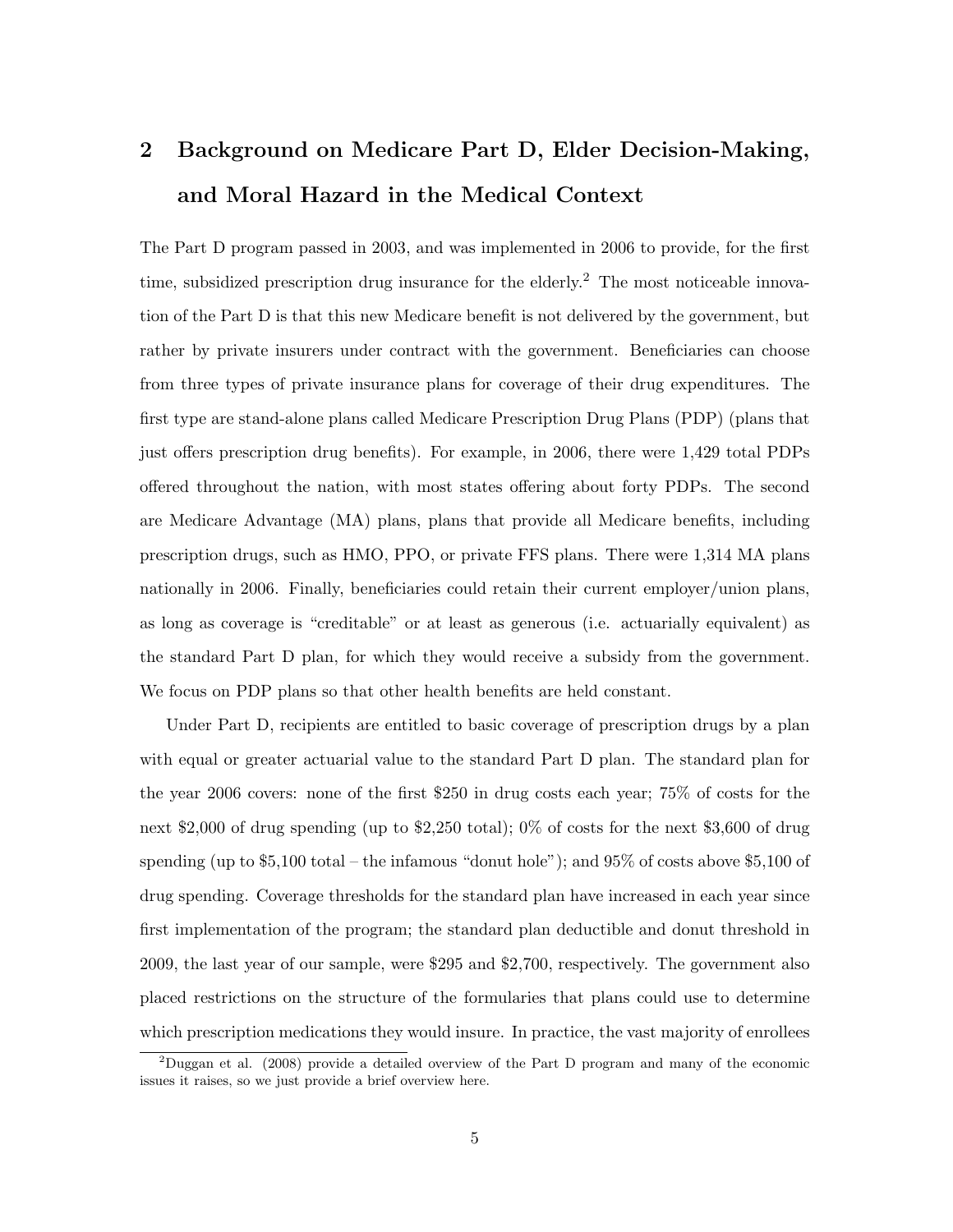have chosen plans with non-standard cost-sharing; over 90% of beneficiaries in 2006 were not enrolled in the standard benefit design, but rather were in plans with low or no deductibles, flat payments for covered drugs following a tiered system, or some form of coverage in the donut hole. The ACA mandates that the donut hole be "filled in" gradually by 2020. For the 2014 benefit year, enrollees in plans that do not have coverage in the donut hole are entitled to a 52.5% discount on branded drugs and a 21% discount on generics while in the donut hole.<sup>3</sup>

Enrollment in Part D plans was voluntary for Medicare eligible citizens. In order to mitigate adverse selection, Medicare recipients not signing during the initial enrollment period in the first year of the program or when they aged into Medicare (and who did not have other creditable prescription drug coverage) were subject to a financial penalty if they eventually joined the program.<sup>4</sup>

Our project builds on several literatures. First, we consider decision-making in a complex setting by an elderly population. Issues considered in behavioral economics, such as myopia and salience, maybe particularly acute among the elderly given that the potential for cognitive failures rises at older ages. A recent study by Sumit Agarwal, John C. Driscoll, Xavier Gabaix, and David Laibson (2006) shows that in ten different contexts, ranging from credit card interest payments to mortgages to small business loans, the elderly pay higher fees and face higher interest rates than middle-aged consumers.<sup>5</sup> Several studies of these issues apply specifically to the context of Part D. For example, Florian Heiss, Daniel Mc-Fadden and Joachim Winter (2006); Jeffrey R. Kling, Sendhil Mullainathan, Eldar Shafir, Lee Vermeulen and Marian V. Wrobel (2008); Abaluck and Gruber (2011); and Ketcham

<sup>&</sup>lt;sup>3</sup>Drug manufacturers offer the branded discount under the Medicare Coverage Gap Discount Program; Medicare covers the 21% generic discount in the donut hole (CMS, 2013).

<sup>&</sup>lt;sup>4</sup>One group was automatically enrolled: low income elders who had been receiving their prescription drug coverage through state Medicaid programs (the "dual eligibles"). These dual eligibles were enrolled in Part D plans by default if they did not choose one on their own. The Part D plans for dual eligibles could charge copayments of only \$1 for generics/\$3 for name brand drugs for those below the poverty line, and only \$2 for generics/\$5 for name brand drugs for those above the poverty line, with free coverage above the out of pocket threshold of \$3,600. In addition, other low income groups were eligible for the Low Income Subsidy (LIS) or for other subsidy programs that lowered their premiums and cost sharing.

<sup>&</sup>lt;sup>5</sup>See also Timothy A. Salthouse (2004), which shows clear evidence that the performance on a series of memory and analytic tasks declines sharply after age 60; and Laura Fratiglioni, Diane De Ronchi, and Hedda A. Torres (1999) for evidence on the relationship between the onset of dementia and age.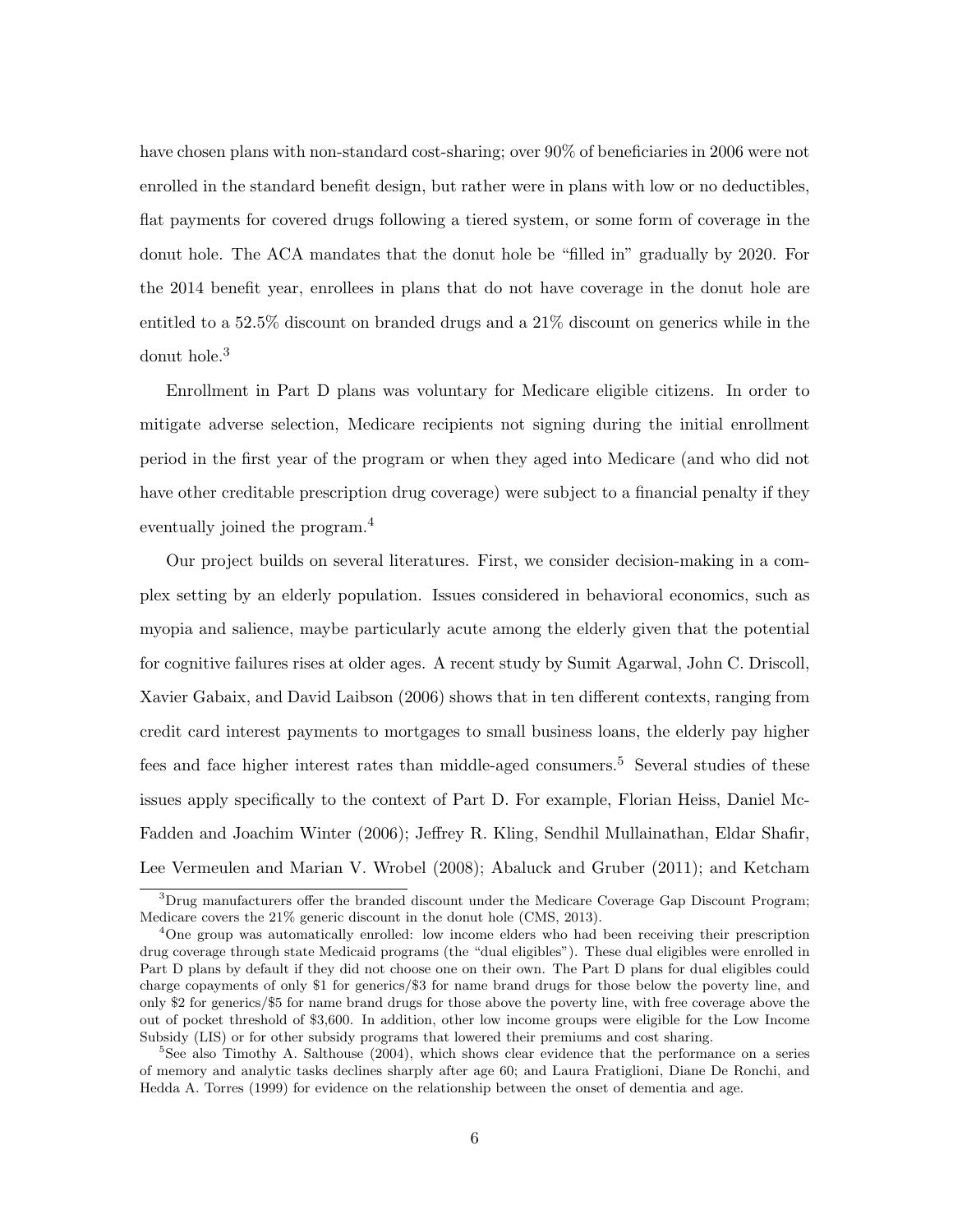et al. (2011) each study plan choice under Medicare Part D and find striking evidence in a variety of empirical settings that elders do not make cost-minimizing choices of Part D plans (though there is some disagreement regarding whether choices improved over time). Our project suggests that perhaps the same features that lead elders to make errors in financial choices or in choosing the appropriate Medicare Part D plan lead them also to deviate from rational, forward-looking behavior in responding to cost-sharing features.

There is also a rich literature on the impact of cost-sharing on health care utilization utilization and this literature is reviewed in great detail in Chandra, Gruber, and McKnight (2008). Of particular note is the RAND Health Insurance Experiment (HIE), which is summarized in Manning et al. (1987) and Newhouse (1993). The HIE showed that consumption of medical services was modestly price responsive, with an overall estimated arc-elasticity of medical spending in the range of -0.2.

A large subsequent literature has investigated utilization effects specifically in the context of prescription drugs. This literature is reviewed in Goldman, Joyce, and Zheng (2007), which finds elasticities ranging from  $-0.2$  to  $-0.6$ . Several studies examine utilization effects specifically in the context of Medicare Part D. Lichtenberg and Sun (2007) examine the change in drug expenditures for elderly and non-elderly consumers following the introduction of Part D and estimate that Part D led to a 12.8% increase in prescription drug utilization (from an 18.4% reduction in patient cost sharing, an arc-elasticity of -0.70); Yin, et al. (2008) report a 5.9% increase in utilization in data from a large pharmacy chain. Using different data sources but a similar methodology, Ketcham and Simon (2007) estimate an arc-elasticity of -0.47. Chandra, Gruber, and McKnight (2008) analyze another group of retirees, from the California Public Employees Retirement System (CalPERS) and find an arc-elasticity of prescription drug consumption of -0.08 to -0.15. Thus, previous studies have consistently found evidence that drug utilization responds to out-of-pocket prices, but the magnitude of the estimates varies dramatically across studies. Our data include a representative sample of the entire universe of Medicare Part D claims and will thus shed light on the elasticity of demand for the full sample of unsubsidized enrollees.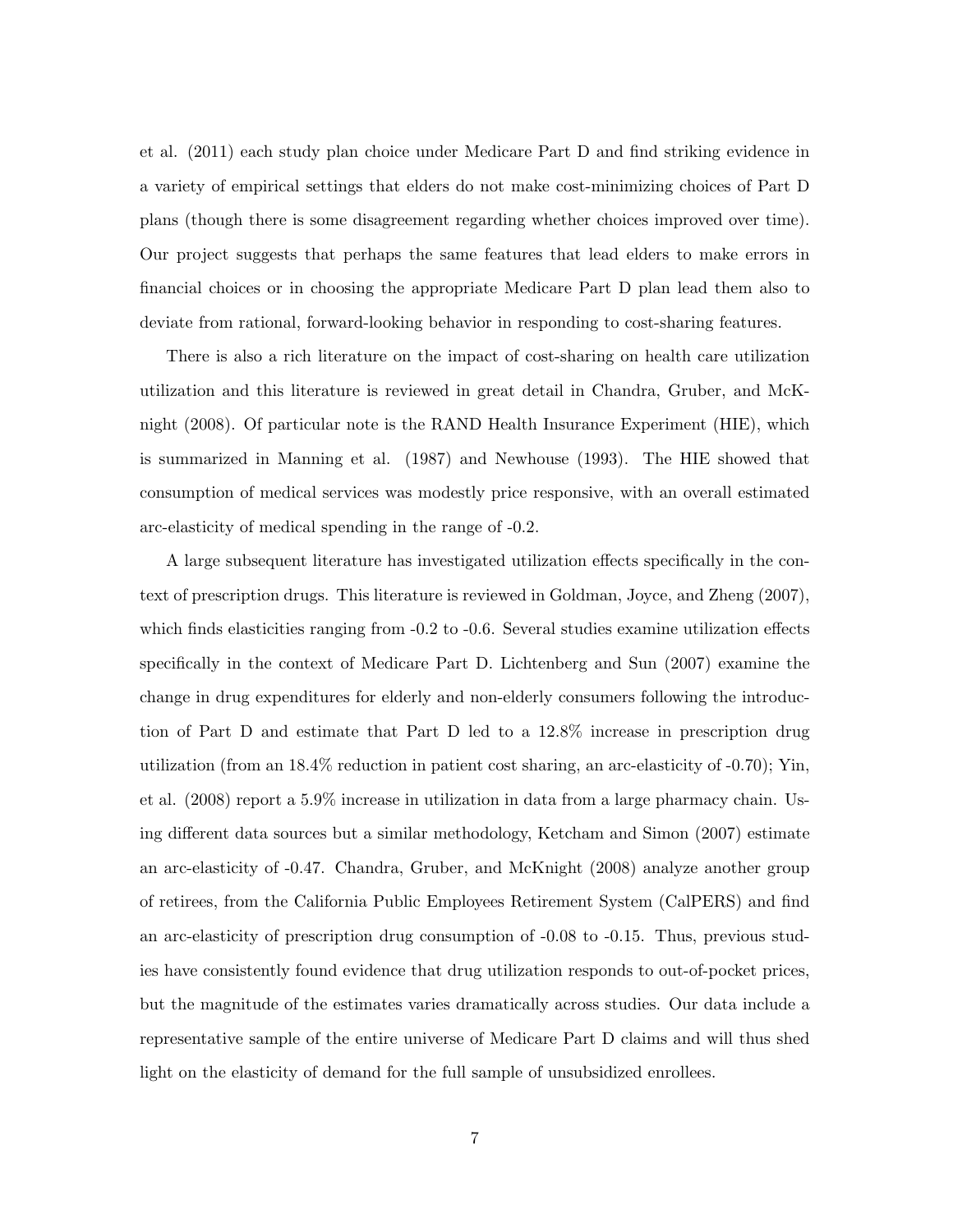Another literature on healthcare utilization models health care consumption elasticities in the presence of non-standard pricing. Kowalski (2011) studies the aggregate utilization of medical care in a non-linear budget set environment with a static consumption decision and finds consumers to have quite low price elasticities, thus concluding that generous coverage leads to modest deadweight losses from moral hazard. Aron-Dine, Einav, Finkelstein, and Cullen (2012) model dynamic consumption of medical services in the presence of a varying effective deductible and show that individuals respond not only to their expected marginal price but also to the spot price they face before reaching coverage thresholds. Einav, Finkelstein, and Schrimpf (2013) consider Part D enrollees specifically by focusing on dynamic incentives due to enrollees entering into Part D contracts at different points in the year (as they age into Medicare) and estimate an overall price elasticity from the degree of bunching observed among individuals whose total drug expenditures place them near the donut hole threshold at the end of the year. They estimate a weekly  $\beta$  of 0.93, which translates roughly to a quarterly  $\beta$  of 0.42; they find static price elasticities ranging from -0.45 to -0.75. Our strategy builds on this literature to estimate elasticities with respect to variation in both current and marginal price for a broad range of the overall spending and age distributions.

## 3 Identification Strategy

The ideal variation to identify the impact of budget sets on consumption would include independent variation in each segment of the budget set and random assignment of individuals across plans. Unfortunately for our study as well as all others using Medicare Part D data, prices are endogenous for several reasons. First, prices result partly from the consumers' decision of which plans to choose in light of their expected drug needs – even in the presence of the potential cognitive failures described above, sicker enrollees may choose more generous coverage. Second, prices chosen by pharmaceutical companies rise and fall in response to changes in consumer demand. Third, the non-linear budget set means that marginal prices mechanically depend on consumption – if the price increases after the donut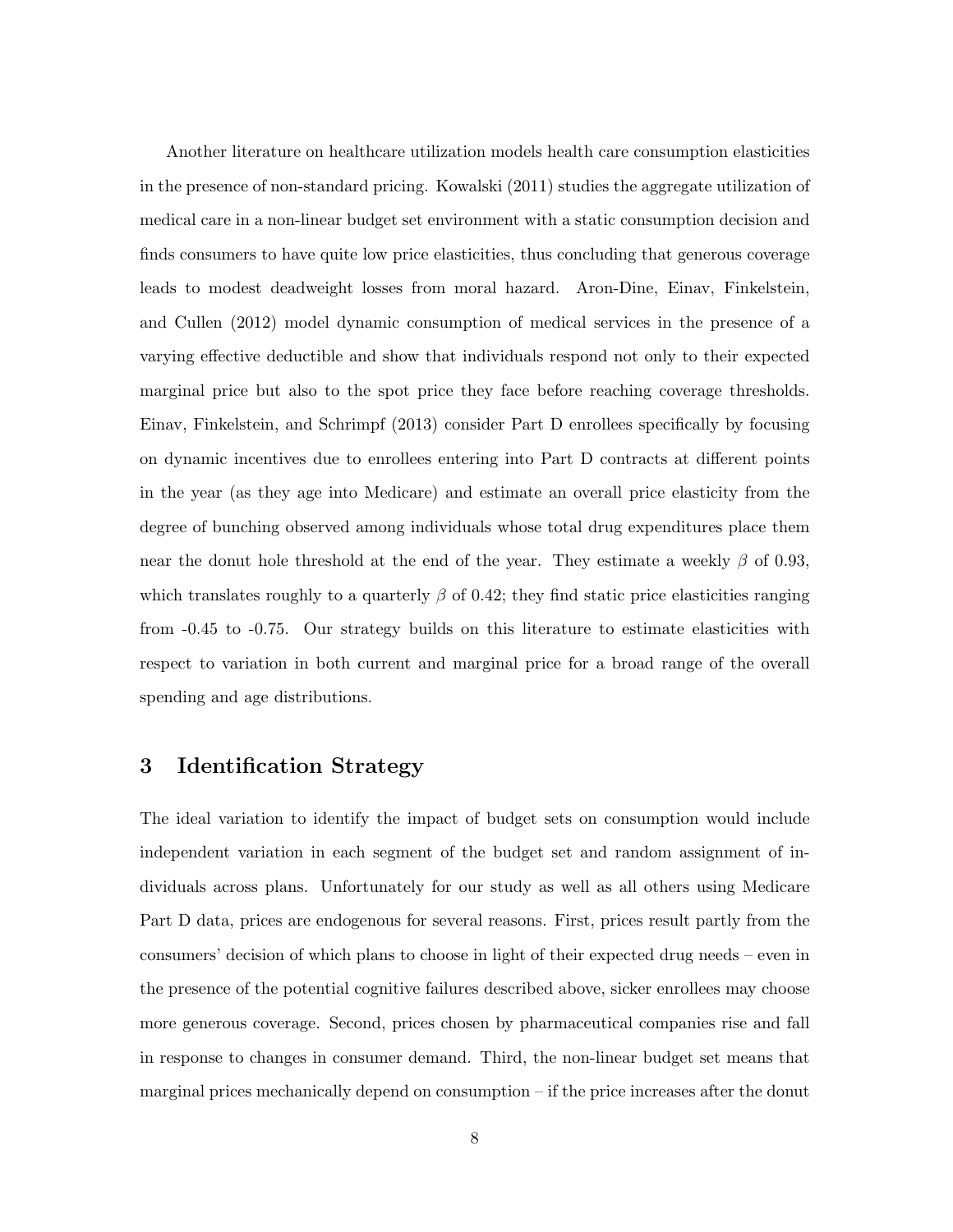hole threshold, we expect to see a mechanical positive relationship between out-of-pocket price (OOP) and consumption, since sicker individuals are more likely to end up in the donut hole, all else equal.

To deal with the first and second issues, we instrument for prices using variation generated by changes in Part D plan cost sharing rules and by taking advantage of the substantial inertia in Part D plan enrollment. The thought experiment that motivates this strategy is as follows. Consider two elderly individuals, Sheldon and Leonard, who choose their plans in 2006 and plan to stay in that plan for several years before they reoptimize. They choose different plans in 2006, but these plans have identical cost-sharing provisions, and Sheldon and Leonard use identical prescription drugs in 2006. In 2007, Plan A, in which Sheldon is enrolled, increases its copayments, while Plan B, in which Leonard is enrolled, does not. Since neither Sheldon nor Leonard is reoptimizing, there is an exogenous shift in cost sharing between them from 2006 to 2007. That is, any difference in spending in 2007 between Sheldon and Leonard is due to cost sharing changes rather than active plan choices.

Of course, to the extent that we don't see Sheldon or Leonard switch plans, we can't say for certain whether this is because of inertia or because of preferences; it may be that Sheldon stayed in plan A not because of a failure to reoptimize, but precisely because he anticipated having lower prescription drug needs next year, which would lead to the same endogeneity bias noted above. However, we can compare *all* individuals who were in plan A in 2006 to all individuals who were in plan B in 2006, conditioning on any differences in characteristics between these two groups (including differences in 2006 utilization). So long as there is sufficient inertia in plan choice, then, on average, individuals who were in plan A in 2006 will see higher copayments in 2007 than those who were in plan B in 2006. That is, if some individuals don't reoptimize for 2007, there is an exogenous change on average in copayments for the entire group enrolled in plan A in 2006. Given the small degree of switching observed in practice (about 10% in each pair of years in our sample), it seems likely that many individuals are not annually reoptimizing, a conclusion strongly supported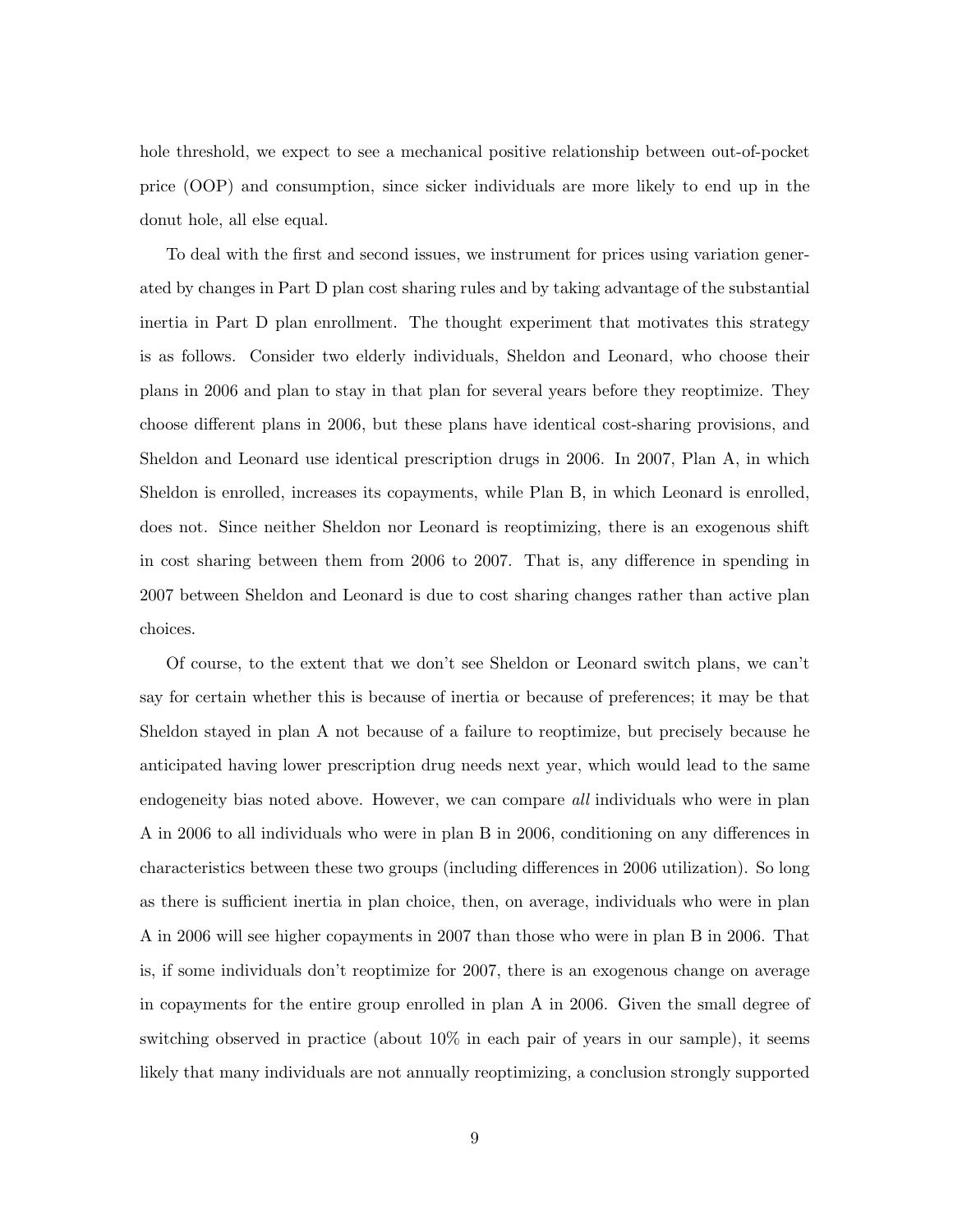by Abaluck and Gruber (2013).

The monotonicity constraint required for this instrumental variables strategy to be appropriate would be violated if, for example, "switchers" respond to coverage generosity decreases in their initially chosen plan by switching to a more generous plan relative to the initial choice. As noted in the discussion of our results in Section 6.3, we cannot test the monotonicity assumption directly, but we do note that our results are not driven primarily by behavior of active switchers – the coefficient estimates are similar between the full sample and the sample of non-switchers only.

The standard approaches to the third problem- non-linear budget sets - is either estimate a nonlinear structural model assuming a particular model of optimization behavior as in Hausman (1985) or, more recently, Kowalski (2011) and Einav, Finkelstein, and Schrimpf (2013); or to estimate a nonparametric model with higher order terms for each segment and threshold of the budget set as in Newey and Blomquist (1995). In our analyses, we employ a simplified version of Newey and Blomquist by considering the linear response to budget set segments (there is no meaningful cross-sectional variation in threshold locations) and by limiting our sample to individuals who are extremely likely to end the year well in the interior of a budget set segment. Robustness checks using higher order polynomial terms to isolate individual phase price responses in a manner analogous to Newey-Blomquist show similar patterns.

Our identification approach has several nice features. First, we have variation in prices in both the initial coverage phase and donut hole. Over 90% of Medicare Part D enrollees end the year in one of these two phases, so this allows us to identify a marginal price response for nearly all enrollees rather than focusing on behavior around the convex kink in the budget set at the donut hole for price variation. Second, variation in both "current" and "future" price as enrollees spend more over the course of the year allows us to estimate "current" and "future" price elasticities separately in our dynamic analyses and thus to determine whether consumers are primarily forward-looking or primarily myopic. Aron-Dine, et al. (2012) separately identify myopia and static price elasticities by comparing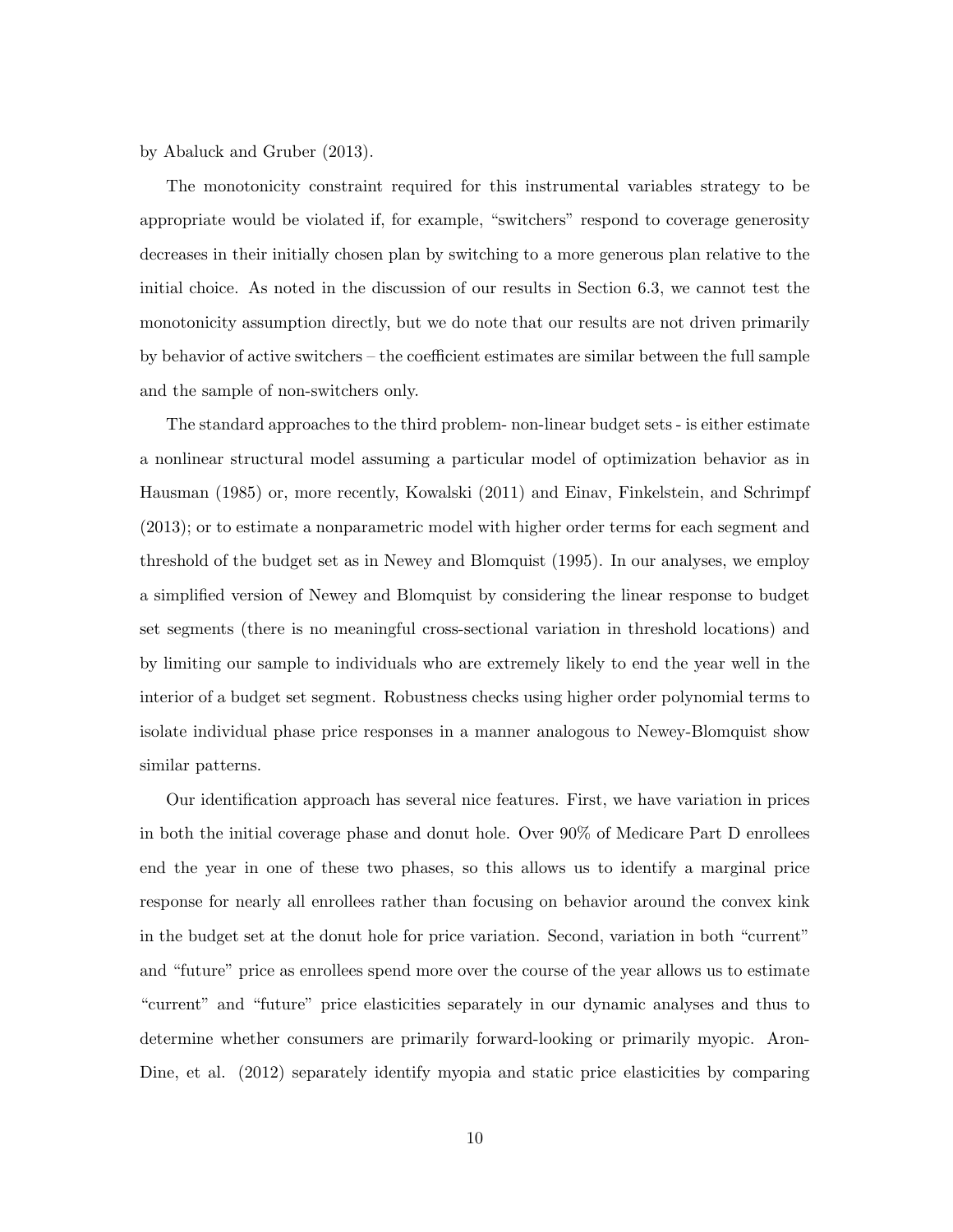their future price elasticity estimates with price elasticity estimates calibrated from the RAND experiment; our variation allows us to make this comparison without relying on any external calibrations.

# 4 Data and Variable Construction

We analyze data from a  $20\%$  sample of Part D enrollees from 2006 through 2009. The claims data contain information on drugs consumed, date of claim, quantity (days supply – this is our outcome variable in all specifications) consumed, total retail price, and out of pocket price for each individual claim. The beneficiary data contain demographic variables and enrollment details. The plan and tier files contain detailed information on drug coverage in each coverage phase as well as nonlinear threshold information. Finally, we merged the Part D data with data on health care utilization in Medicare Parts A and B.

For our main analyses, we exclude individuals under 65, individuals who ever received low-income subsidies (and who thus were not subject to the majority of cost-sharing variation) or who were enrolled in employer-sponsored plans. We focus on enrollees in standalone PDPs only. We analyze data for individuals enrolled in their Part D plan for the full year in each year pair of analysis and who had at least one claim in each year. There are 451, 632 sample enrollees in 2006-7; 1, 126, 682 sample enrollees in 2007-8; and 1, 129, 200 enrollees in 2008-9; sample period 2006-7 included 1,372 plans, while 2007-8 and 2008-9 each included over 1,700 plans.<sup>6</sup> Summary statistics on sample plans and enrollees are shown in Table 1. The majority of sample enrollees are white and female, with a mean age of 75. Between the first and second year of each year pair, a small proportion (9-11%) of enrollees switched plans.

The standard plan thresholds moved in each year of the program; the standard deductible increased from \$250 to \$295 between 2006 and 2009, and the standard donut threshold increased from \$2,250 to \$2,700. However, as noted above, the majority of en-

 ${}^{6}$ The smaller sample in 2006-7 is explicitly due to our focus on individuals enrolled for the full year of each year pair; the extended enrollment period available to new enrollees in 2006, the first year of our sample and of the program, implies that we reduce the sample size substantially with this restriction.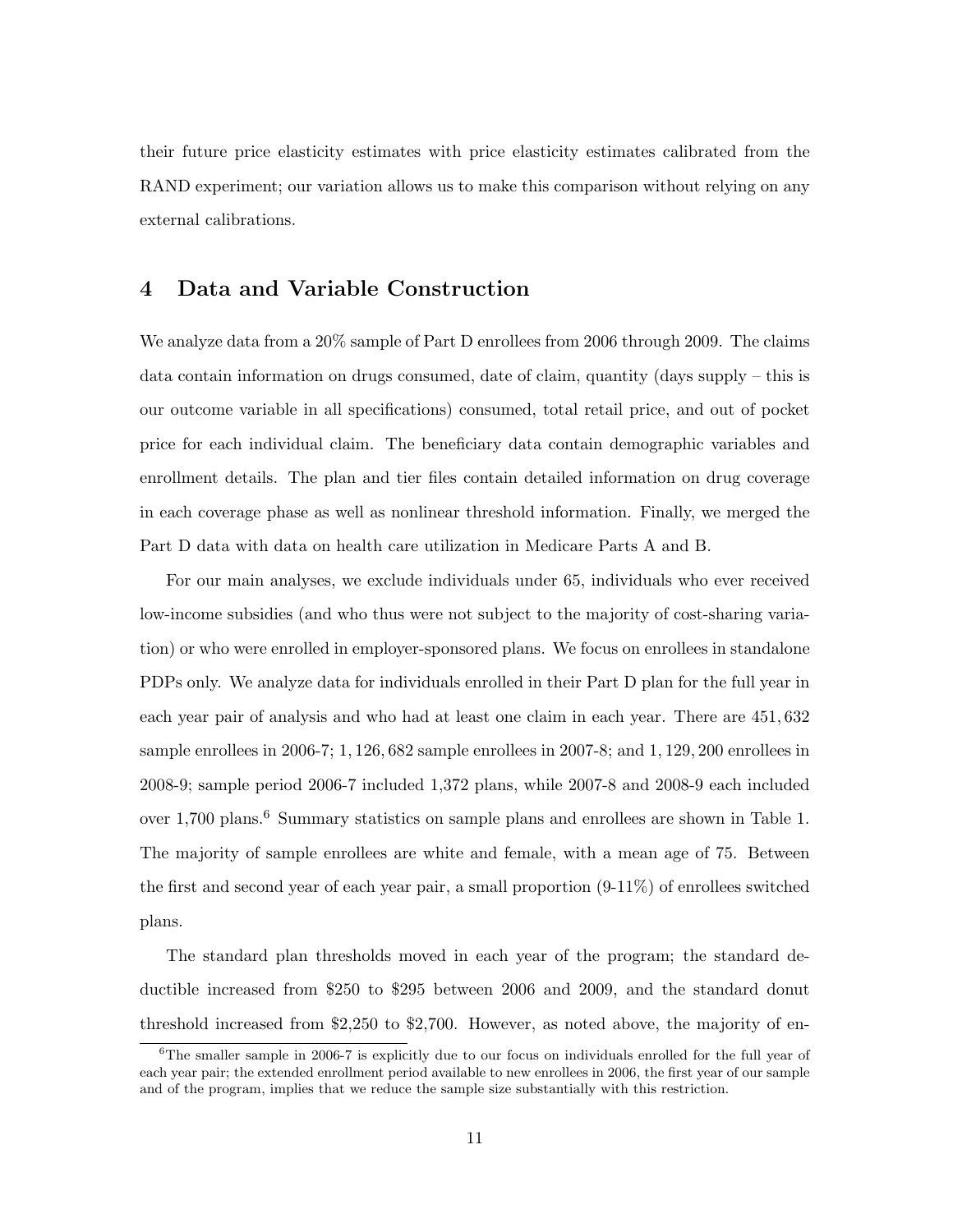rollees were not enrolled in standard Part D plans.  $18-24\%$  of enrollees were in plans with the standard deductible, but 70-80% of enrollees were in plans with no deductible, and a small fringe of enrollees were in plans with positive, but nonstandard, deductibles. Furthermore, a nontrivial proportion of enrollees had coverage in the donut hole; 13-20% of enrollees had some coverage in the donut hole throughout our sample period.

Sample enrollees purchased 1,200 to 1,400 days' supply of prescription drugs per year on average, for a total expenditure (out-of-pocket plus plan expenditure) of about \$2,000 to \$2,400 per year. Note that, due to the extended enrollment period in the first year of the program, individuals enrolled throughout the entirety of 2006 had higher consumption than the average sample enrollee in later year pairs, as would be expected if sicker enrollees signed up earlier in 2006.

Our analyses require a single actual price and price instrument for each enrollee, for each coverage phase, for each year of each sample year pair. We construct actual prices and price instruments in each coverage phase using plan coverage information at the coverage phase-drug (NDC) level, and aggregate those phases using enrollee-specific quantity weights based on days supply of drugs consumed.<sup>7</sup> For year pair (year1, year2), the actual price in phase c of year y is the weighted average price the individual would face in phase c given the year y plan's year y cost-sharing rules; weights use the individual's year y consumption (days supply) across all sample drugs observed. That is, the price  $P_{icy}$  for individual i enrolled in plan  $p$  in coverage phase  $c$ , for year  $y$  of year pair  $year1-year2$ , is defined as

$$
P_{icy} = \sum_{d \in D_{i,cs}} CS_{dcy,p} * RP_{dy,p} * w_{idy} + \sum_{d \in D_{i,cp}} CP_{dcy,p} * w_{idy}
$$

where  $CS_{dcy,p}$  and  $CP_{dcy,p}$  are coverage phase-specific coinsurance rates and copays, respectively, for drug d in plan p,  $RP_{dy,p}$  is retail price for drug d in plan p, and the consumption

<sup>7</sup>See Appendix A for a detailed example.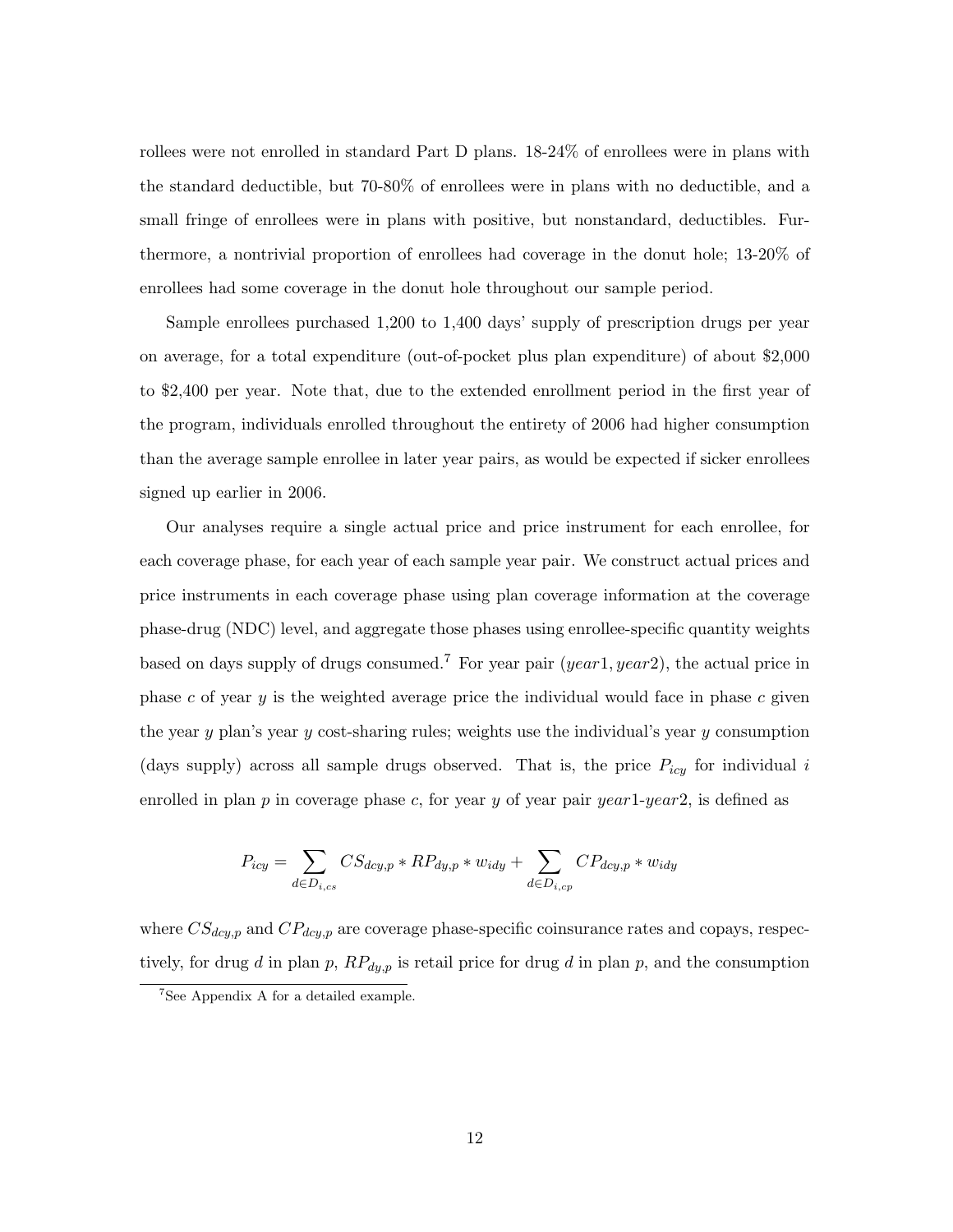|                       |                | 2006-7 Sample |                                    | 2007-8 Sample      |         | 2008-9 Sample |  |
|-----------------------|----------------|---------------|------------------------------------|--------------------|---------|---------------|--|
|                       |                |               | <b>Mean Sample Characteristics</b> |                    |         |               |  |
| Num. Beneficiaries    |                | 451,632       |                                    | 1,126,682          |         | 1,129,200     |  |
| Num. Plans            | 1,372          |               |                                    | 1,720              |         | 1,722         |  |
| % White               | 95.93%         |               | 94.94%                             |                    | 94.92%  |               |  |
| % Black               | 2.35%          |               |                                    | 3.05%              | 3.05%   |               |  |
| % Female              | 62.28%         |               | 62.94%                             |                    | 62.53%  |               |  |
| Age                   |                | 74.52         |                                    | 75.30              | 75.29   |               |  |
| % Switchers           | 11.06%         |               |                                    | 9.65%              | 9.98%   |               |  |
|                       |                |               |                                    |                    |         |               |  |
|                       | Year 1         | Year 2        | Year 1                             | Year 2             | Year 1  | Year 2        |  |
| Deductible            | 250            | 265           | 265                                | 275                | 275     | 295           |  |
| Donut Threshold       | 2,250<br>2,400 |               | 2,400                              | 2,510              | 2,510   | 2,700         |  |
|                       |                |               | Sample Plan Characteristics        |                    |         |               |  |
|                       | Year 1         | Year 2        | Year 1                             | Year 2             | Year 1  | Year 2        |  |
| % No Deductible       | 73.41%         | 78.65%        | 77.60%                             | 79.51%             | 79.43%  | 79.06%        |  |
| % Standard Deductible | 24.04%         | 19.30%        | 20.48%                             | 19.65%             | 19.58%  | 17.66%        |  |
| % Full Donut Coverage | 6.09%          | 2.18%         | 1.43%                              | 0.00%              | 0.00%   | 0.00%         |  |
| % Any Donut Coverage  | 13.74%         | 19.82%        | 16.35%                             | 14.18%             | 13.83%  | 13.05%        |  |
|                       |                |               |                                    | Sample Consumption |         |               |  |
|                       | Year 1         | Year 2        | Year 1                             | Year 2             | Year 1  | Year 2        |  |
| Mean Q                | 1,233          | 1,409         | 1,220                              | 1,327              | 1,274   | 1,344         |  |
| (Std. Dev.)           | 827            | 867           | 836                                | 863                | 858     | 865           |  |
| Mean Exp.             | \$2,108        | \$2,355       | \$1,981                            | \$2,078            | \$1,997 | \$2,121       |  |
| (Std. Dev.)           | \$2,187        | \$2,688       | \$2,380                            | \$2,729            | \$2,626 | \$3,108       |  |

Table 1: Summary Statistics

Notes: Table displays enrollee and plan summary statistics for full 20% random sample of unsubsidized, elderly Part D enrollees enrolled continuously in standalone PDPs throughout both years of each year pair (Medicare Advantage and employer-sponsored enrollees excluded). In addition, we exclude from our sample enrollees with zero claims in either year of the year pair.

weight for drug  $d$  is calculated as

$$
w_{idy} = q_{id,y} / \sum_{d \in D_{i,y}} q_{id,y}
$$

using observed quantity consumed  $q_{id,y}$  for each individual-drug-year combination.  $D_{i,y}$  is the set of all drugs consumed by individual  $i$  in year  $y$ . Prices are for 30-day supplies of drugs. The retail price for a given plan-drug-year combination is calculated as the average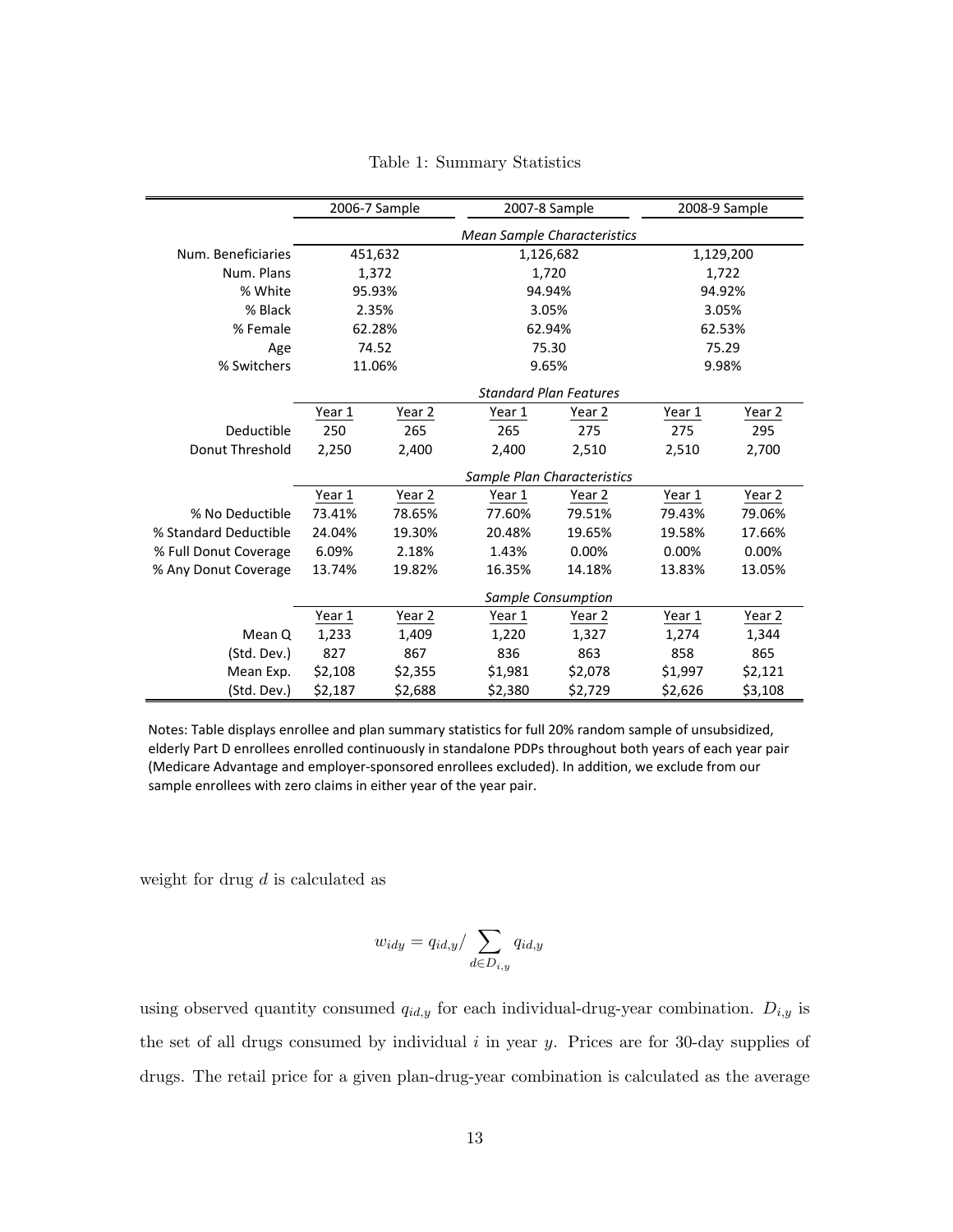retail price (total expenditure per 30-day supply) across all observations of that plan-drug combination in the claims data for that year.<sup>8</sup>

The price *instrument* in phase c of year  $y$  is the weighted average price the individual would face in phase c given the year1 plan's year y cost-sharing rules; weights use the individual's year1 consumption. For coinsurances, we apply the coinsurance rate to the retail price appropriate for the given plan-drug combination in  $year1$ . That is, the IV price  $P_{icy}^{IV}$  is defined as

$$
P_{icy}^{IV} = \sum_{d \in D_{i,cs}} CS_{dcy,p(year1)} * RP_{d,year1,pooled} * w_{id,year1} + \sum_{d \in D_{i,cp}} CP_{dcy,p(year1)} * w_{id,year1}.
$$

Variation in the instrumental variable prices in the first year of each year pair are shown in the left panel of Table 2. As in the standard plan, the average price decreases, then increases, then decreases again as one moves from the deductible to the initial coverage range (ICR), from the ICR to the donut hole, and from the donut hole to the catastrophic phase. Average differences between phases are not as large as they would be in the standard plan (which has 100% coinsurance in the deductible and donut, 25% coinsurance in the ICR), because many enrollees have no deductible (in which case the "deductible" price in the Table is effectively the ICR price), and some enrollees have coverage in the donut hole.

IV price differences by coverage phase and year pair are shown in the right panel of Table 2. Note that, because plan choice, consumption weights, and retail prices are held fixed at year1 values, conditional on those year1 variables, price differences are a function only of year1 plan cost-sharing changes between year1 and year2. For the sake of brevity, price differences are shown only for the ICR and donut hole.<sup>9</sup>

<sup>&</sup>lt;sup>8</sup>When possible, claims for 30-day supplies only are used to calculate average retail prices. When 30day supply claims are not observed for particular plan-drug combinations, retail price per 30-day supply is imputed by scaling average prices per one-day supplies observed in claims for all other quantities.

<sup>&</sup>lt;sup>9</sup>Individuals with deductibles in both years of the year pair have no effective IV variation because retail prices are held fixed across years. Similarly, catastrophic price variation is based only on retail prices and cost-sharing minimums, the former of which are held fixed between years in the IV and the latter of which vary across years, but not across plans. Thus, the majority of our variation within coverage phase comes from the ICR and donut hole cost-sharing changes. In some analyses below, we also analyze responses to variation coming from changes in the location of deductible thresholds between years.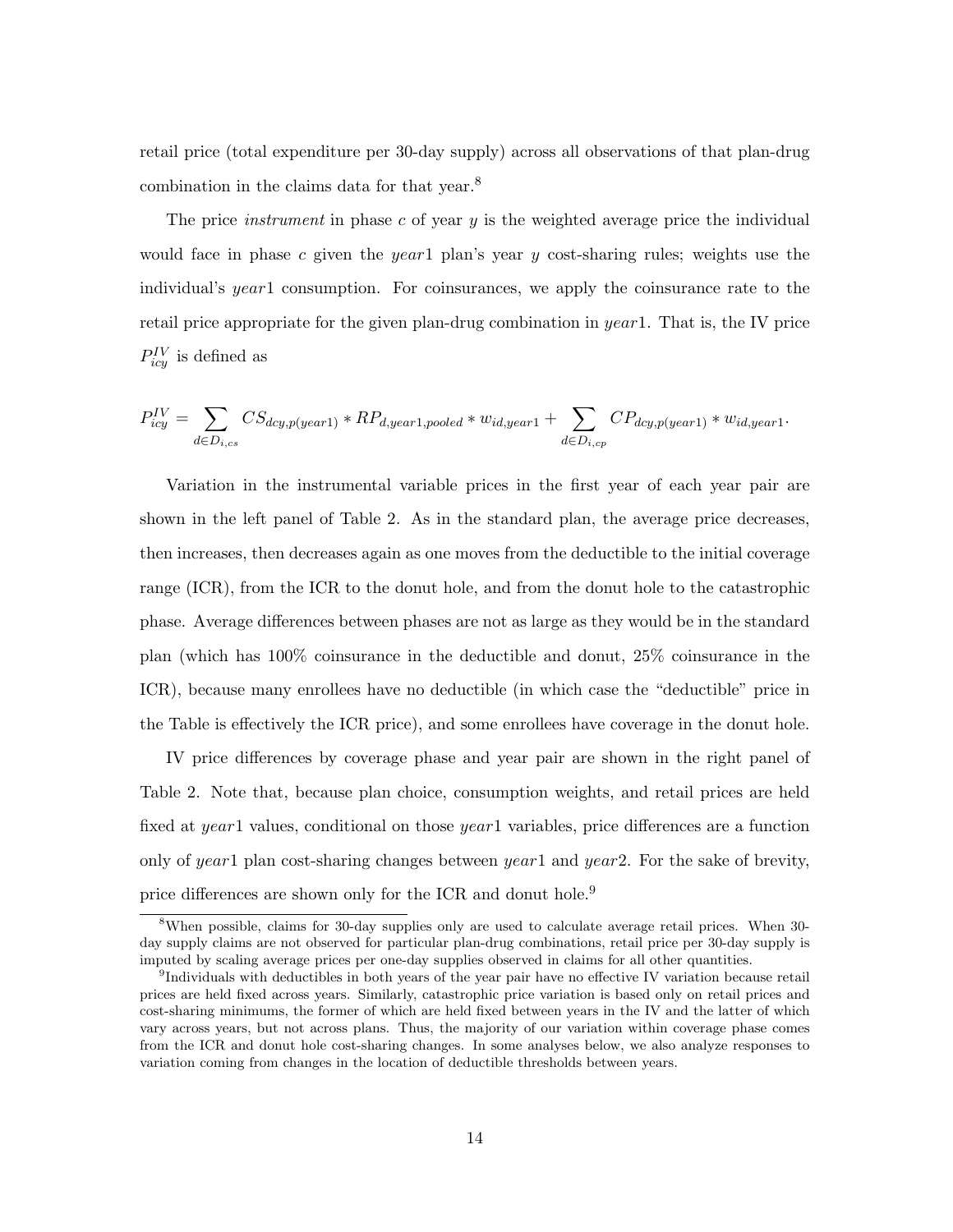In looking across the three year pairs of our analysis sample, we note several patterns of interest. First, the ICR and donut price differences have both negative and positive values, but are skewed positive, so that, within a given contract, the average enrollee experiences diminishing plan generosity for their fixed bundle of drugs between years 1 and 2. This is particularly striking when we consider the second and third columns of the left panel of Table 2, which shows that both median and average prices across existing and new plans actually decrease between 2006 and 2008 – this feature is consistent with invest-then-harvest behavior, in which low initial cost-sharing is used to attract enrollees and is then followed by cost-sharing increases to capitalize on consumers' inertia (a similar pattern was noted by Ericson (2012) regarding premium-setting behavior by Part D plans). Second, our focus on variation based on cost-sharing only reduces the IV donut price variation substantially. The Table shows data only for plans with at least some donut hole coverage in one or more years, as the IV donut price difference is zero elsewhere by construction. The variation in the IV donut price *difference* is falling over time even though there is substantial variation in the year 1 donut price IV in each year pair – the year 1 donut price variation is driven primarily by variation across individuals in the retail prices of the drugs they take. The former finding is consistent with the donut hole data in Table 1 – fewer enrollees have donut hole coverage in 2009 than in 2006.

## 5 Illustrative Example – Donut Hole Coverage

As an illustrative example of our identification strategy, we start by considering how individuals respond to donut hole coverage changes, all else equal. To isolate the consumption response to the donut hole coverage change only, we take all the plans in 2006-7 and match based on having the exact same coverage thresholds in both 2006 and 2007 and the same donut hole coverage in 2006, and we impose that matches have similar prices in year 1 and pre-donut in year 2 and different prices in the donut hole in year  $2^{10}$ . Taking unique plan

 $10$ In the results shown, we have imposed that: the difference between plans' donut prices in 2007 exceeds \$3; that the difference between plans' deductible prices in 2007 is less than \$1; and that the difference between plans' 2006 weighted average prices (using pooled sample consumption weights based on days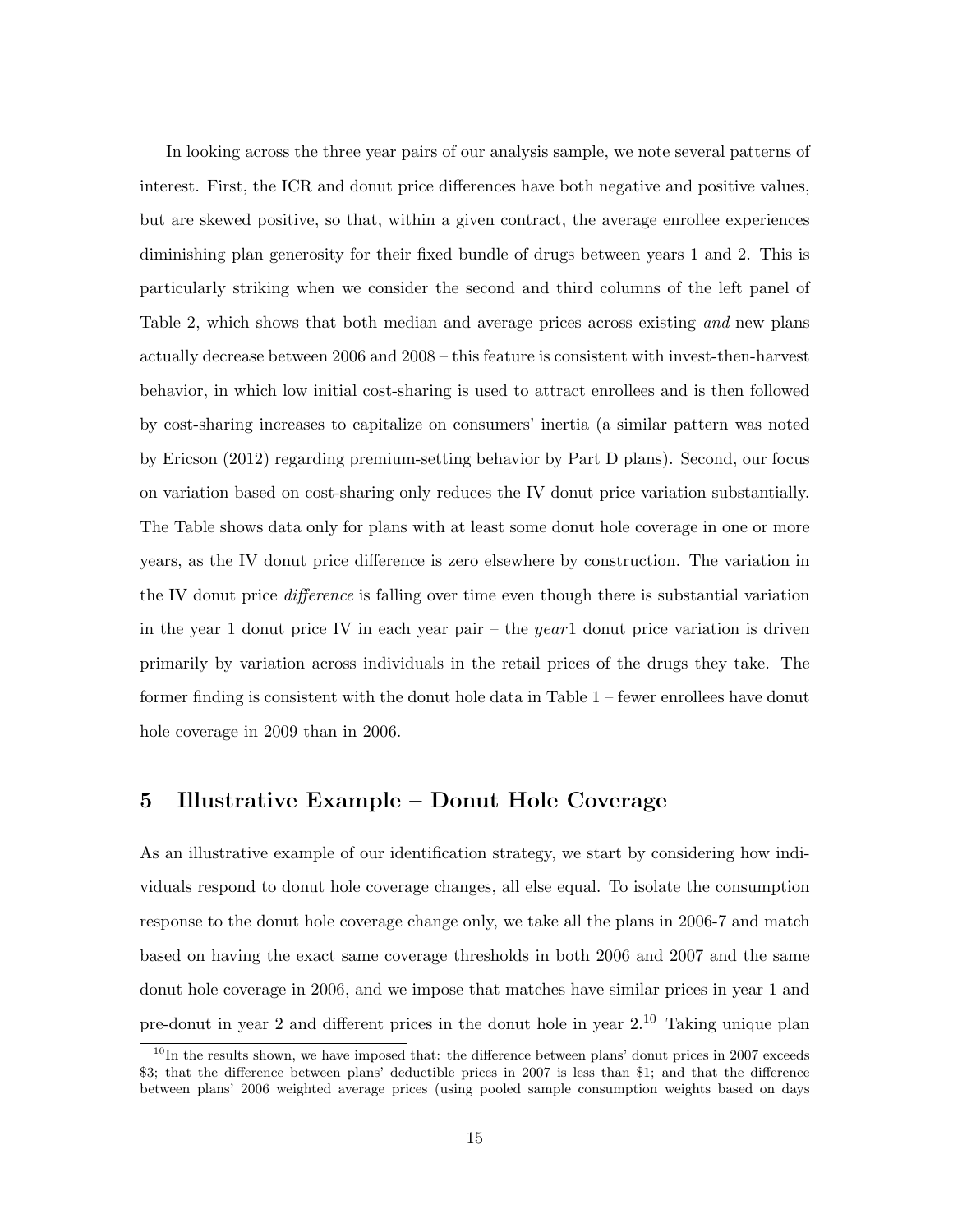|              |                      |           | Price Year 1 |                      | Price Year 2 - Price Year 1 |          |  |  |  |  |
|--------------|----------------------|-----------|--------------|----------------------|-----------------------------|----------|--|--|--|--|
|              | Ded                  | ICR       | Donut        | Catas                | ICR                         | Donut    |  |  |  |  |
|              |                      |           |              | Year Pair: 2006-2007 |                             |          |  |  |  |  |
| N            | 451,632              | 451,632   | 451,632      | 451,632              | 451,632                     | 95,537   |  |  |  |  |
| 5th Prctile  | 5.55                 | 4.83      | 12.65        | 2.07                 | $-4.12$                     | $-15.84$ |  |  |  |  |
| Median       | 20.16                | 15.23     | 45.46        | 3.80                 | 0.00                        | 0.00     |  |  |  |  |
| 95th Prctile | 69.82                | 31.56     | 98.46        | 5.73                 | 8.51                        | 46.71    |  |  |  |  |
| Mean         | 26.81                | 16.58     | 50.80        | 3.99                 | 1.01                        | 5.64     |  |  |  |  |
| Std. Dev.    | 31.43                | 14.73     | 60.12        | 2.98                 | 7.93                        | 36.77    |  |  |  |  |
|              | Year Pair: 2007-2008 |           |              |                      |                             |          |  |  |  |  |
| N            | 1,126,682            | 1,126,682 | 1,126,682    | 1,126,682            | 1,126,682                   | 187,139  |  |  |  |  |
| 5th Prctile  | 5.00                 | 3.68      | 10.00        | 2.15                 | $-3.86$                     | $-5.00$  |  |  |  |  |
| Median       | 16.83                | 13.62     | 42.60        | 3.69                 | 0.58                        | 0.00     |  |  |  |  |
| 95th Prctile | 63.29                | 30.80     | 101.99       | 5.93                 | 9.00                        | 32.37    |  |  |  |  |
| Mean         | 23.04                | 15.41     | 49.62        | 3.95                 | 1.32                        | 3.49     |  |  |  |  |
| Std. Dev.    | 34.65                | 15.76     | 60.02        | 2.89                 | 7.10                        | 20.04    |  |  |  |  |
|              |                      |           |              | Year Pair: 2008-2009 |                             |          |  |  |  |  |
| N            | 1,129,200            | 1,129,200 | 1,129,200    | 1,129,200            | 1,129,200                   | 159,486  |  |  |  |  |
| 5th Prctile  | 4.00                 | 2.79      | 9.23         | 2.25                 | $-1.98$                     | $-1.04$  |  |  |  |  |
| Median       | 14.79                | 12.02     | 40.38        | 3.52                 | 1.89                        | 0.00     |  |  |  |  |
| 95th Prctile | 62.95                | 31.52     | 106.84       | 6.14                 | 12.75                       | 6.07     |  |  |  |  |
| Mean         | 21.88                | 14.50     | 49.19        | 3.90                 | 3.19                        | 1.28     |  |  |  |  |
| Std. Dev.    | 44.22                | 28.47     | 98.43        | 4.83                 | 7.33                        | 16.54    |  |  |  |  |

Table 2: Sample Price Instrument Variation

Notes: Price instruments generated using plan-drug-coverage phase-specific cost-sharing parameters (copays and coinsurances) and individual enrollee-specific consumption weights on drugs. For prices specified as coinsurances, average retail price for each plan-drug combination used as the basis to which plan-drug-phase coinsurances are applied. Enrollee-specific consumption weights based on days supply used to generate a weighted average price for each individual in each coverage phase. For second year of each year pair, consumption weights, retail prices, and copays/coinsurances from first year consumption and plan enrollment imposed to isolate price effect of changes in cost-sharing characteristics holding consumption and enrollment behavior fixed. Donut price change shown only for plans with any gap coverage in either year (price instrument difference is by definition zero for other plans).

matches only, we obtain a large sample of 97,330 individuals in matched plans, where plans

supply) and the difference between plans' 2007 ICR prices are each less than one-third the 2007 donut price difference between plans. Results are not sensitive to changes in these matching parameters, though more restrictive matches have larger standard errors.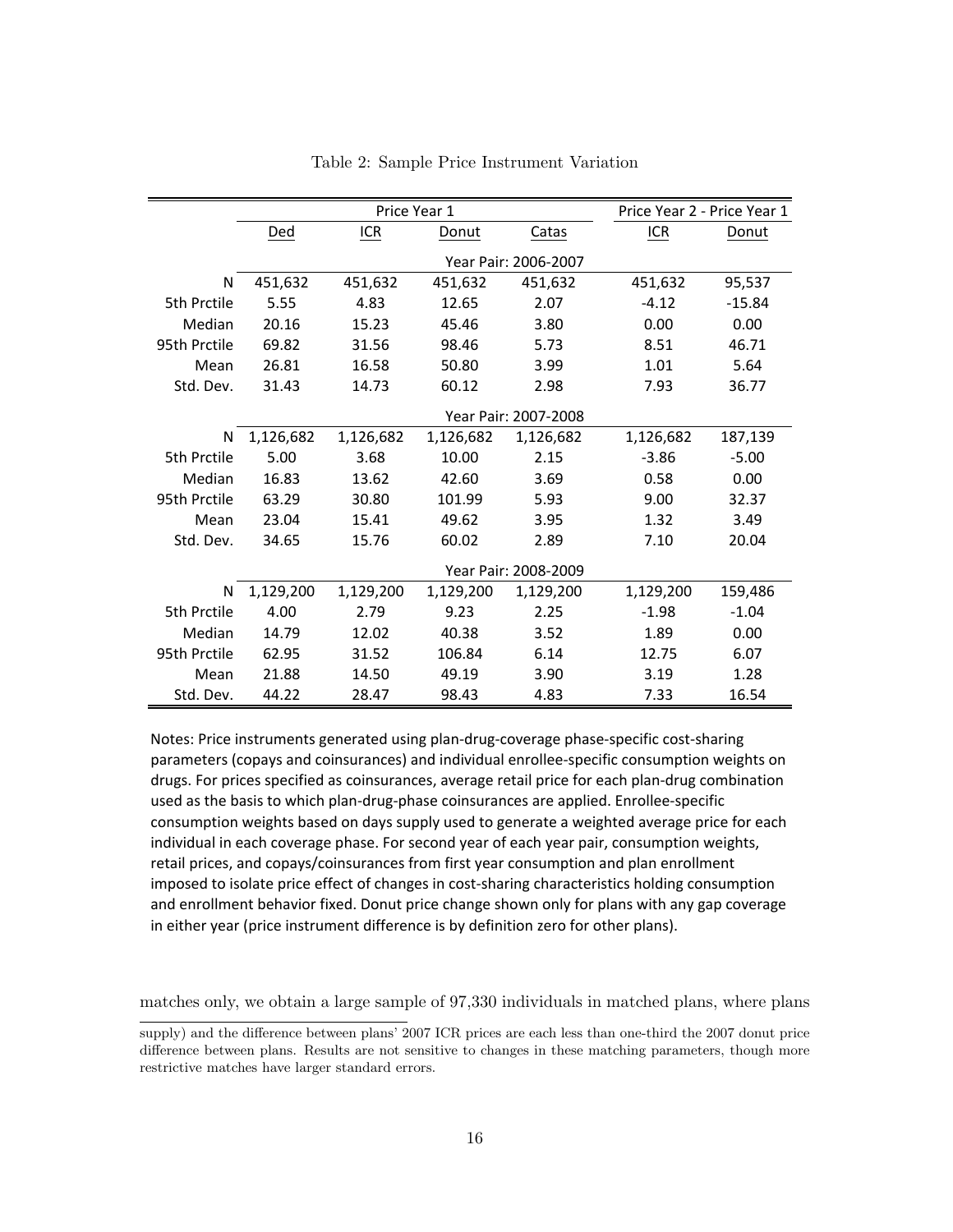that either dropped generic coverage between 2006 and 2007 or added it were matched to plans which did not change their donut hole coverage between years.<sup>11</sup> See Figure 1 for a comparison of cumulative out of pocket cost as a function of total days supply purchased for "high donut" vs. "low donut" matched plans. The plans within each pair have similar ICR cost-sharing (\$19 per 30-day supply on average); however, across all plan pairs, the average out-of-pocket cost in the donut hole for a 30-day supply of drugs is \$53 in the "high donut" plan vs. \$46 in the "low donut" plan. Accordingly, we see that total cumulative out of pocket cost is equivalent in the high- and low-donut plans until the donut threshold is reached, at which point the high-donut plan's out of pocket cost increases more rapidly.<sup>12</sup> Note that the "low donut" plans are still less generous in the donut hole than in the ICR (there is still a "kink" at the donut threshold) because they at most only cover generic drugs in the donut hole.

Using this sample, we run a differences-in-differences regression of the year-to-year annual or quarterly change in quantity purchased on plan pair fixed effects and a dummy for being in the "high donut hole price" plan in the second year (2007). These regressions include controls for individual demographics and individual health care consumption patterns. The former include dummies for age, sex, race, and state. The latter include rich controls for total base year (2006) individual drug consumption and prices (polynomial controls for coverage phase-specific prices, and 100 quantiles each of days supply purchased, total drug expenditure, out-of-pocket (OOP) drug expenditure, and retail price per prescription) and total base year (2006) individual medical spending (dummies for nonzero spending overall and in several subcategories – office visits, inpatient emergency, inpatient non-emergency, outpatient, and other – as well as polynomial controls for medical spending overall and level

 $11$ Many plans have multiple matches based on the criteria above. To obtain unique matches, we iterate over matches based on size – we find the best match (the match with the most similar 2006 and pre-donut 2007 prices and least similar 2007 donut prices) for the largest matched plan (by enrollment), remove both plans from the sample, and iterate on this procedure until each match is unique. In the final sample, we have 94 matched pairs with 188 plans total.

 $12$ The plans have the same catastrophic threshold, but the catastrophic threshold is reached more quickly in high-donut price plans, because crossing the catastrophic threshold is defined based on cumulative outof-pocket costs rather than on total expenditure. Both the deductible and donut thresholds in Part D plans are reached based on expenditure. None of the matched plans have deductibles.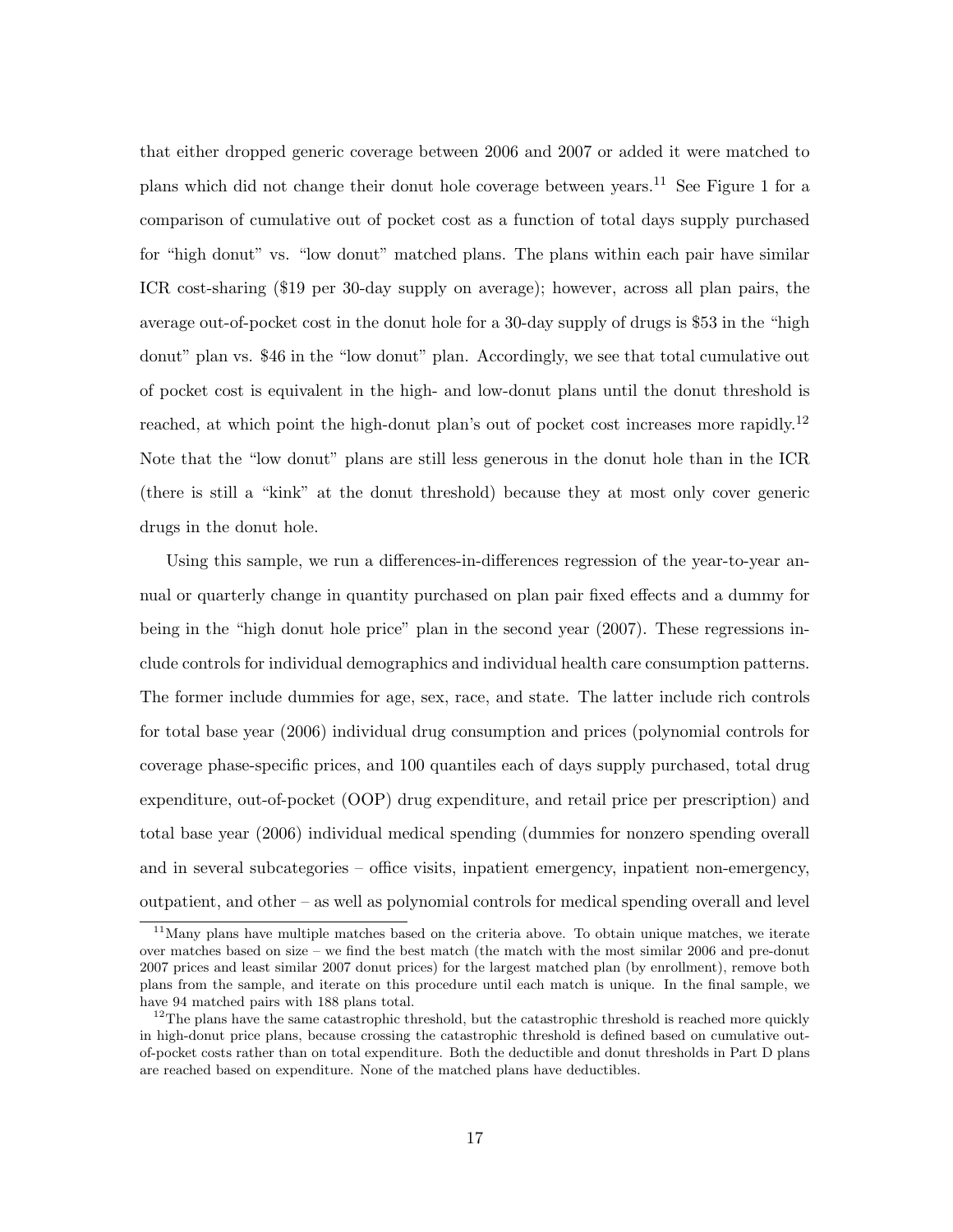

Figure 1: Matched Plans – OOP Cost Comparison (2007)

controls for spending in each subcategory). We also include dummies for having any drug spending in each generic therapeutic class (GTC), which is a summary measure of target medical condition.<sup>13</sup> We interact the GTC dummies with separate indicators for generic and branded drugs. These controls incorporate the possibility that underlying utilization trends may differ by type of illness and preferences over branded vs. generic drugs. Finally, we include dummies for each plan pair (noting that each plan in a plan pair has the same year 1 budget set and pre-donut year 2 budget set).

$$
Q_{2it} - Q_{1it} = \alpha + \beta * d^{HighDonutChg} + \delta * X_{ij}
$$

We see several striking facts in Table 3. First, enrollees' consumption responds nega-

<sup>&</sup>lt;sup>13</sup>Each unique drug (NDC) is classified by the company First Data Bank as falling under a particular generic therapeutic class based on the medical condition it treats. There are forty such classes, the most popular of which are "Cardiovascular," "Autonomic Drugs," "Cardiac Drugs," and "Diuretics" among our sample enrollees. The GTC by generic dummies account for the potential that, for example, individuals who tend to take cardiac drugs may exhibit different utilization trends than those who take anti arthritics, even absent differential price changes between sample years.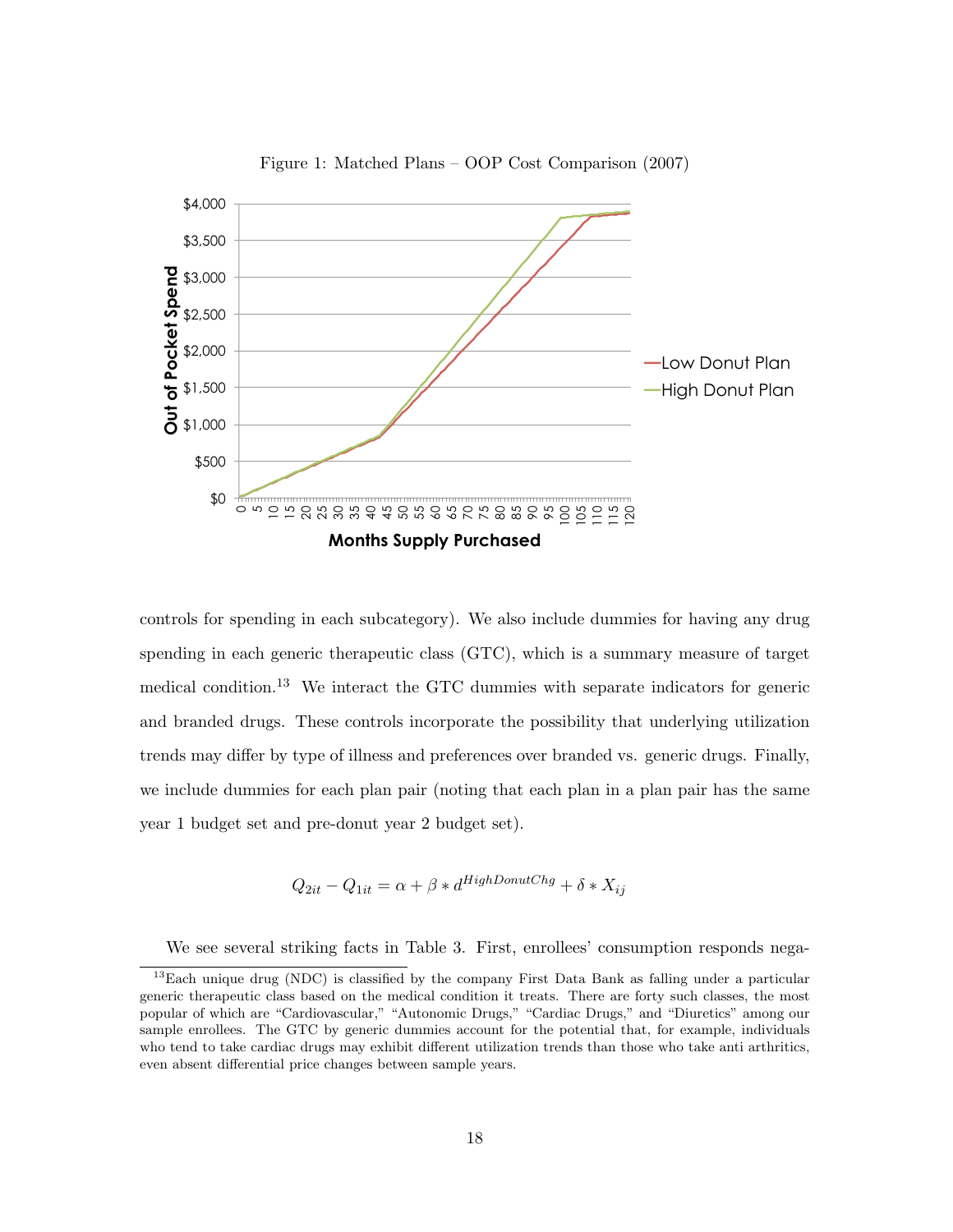tively to lower donut hole coverage. Second, the response is large (-0.085) and significant at the end of the year, when people are more likely to have entered the donut hole, while it is undetectable in the first quarter of the year. Myopia is one possible explanation for this pattern – in the next Section, we present more direct evidence that it plays a substantial role.<sup>14</sup>

|                  | Obs          | Coef                   | SF         |
|------------------|--------------|------------------------|------------|
| Full Year 97,330 |              | $-0.025$ $0.016$       |            |
| Q1               | 78,867 0.002 |                        | 0.018      |
| Q <sub>2</sub>   |              | 78,867 -0.031 0.015 *  |            |
| Q <sub>3</sub>   | 78,867       | $-0.048$               | $0.015$ ** |
| Q4               |              | 78,867 -0.085 0.016 ** |            |

Table 3: Differences-in-Differences Results, Donut Hole Coverage Dummy, Matched Plan Enrollees

Notes and Sources: Results of full year and quarterly regressions of 2006-7 consumption change on a dummy for being in a "high year 2 donut" plan. January enrollees only. In full year runs, individuals with zero quantity in either year dropped. In quarterly runs, individuals with zero consumption in any quarter of either year dropped. Regression controls in text. Superscript "\*\*" indicates significance at the 1% level; superscript "\*" indicates significance at the 5% level.

# 6 Model and Results

We begin with a simple model, in which forward-looking, rational individuals optimize their consumption of prescription drugs over the course of the year with no uncertainty. Suppose individuals maximize utility  $u(q)$  by choosing consumption  $q_t$  for each  $t = 1, ..., T$ and suppose that they face a nonlinear budget set with the following expenditure function

<sup>&</sup>lt;sup>14</sup>Note that we do not necessarily expect the full year coefficients to be a mechanical average of the quarterly coefficients, because the specification is run in logs and because the quarterly analyses are restricted to individuals with positive claims in each quarter and thus to a higher-utilization baseline enrollee. Qualitative patterns are insensitive to this restriction.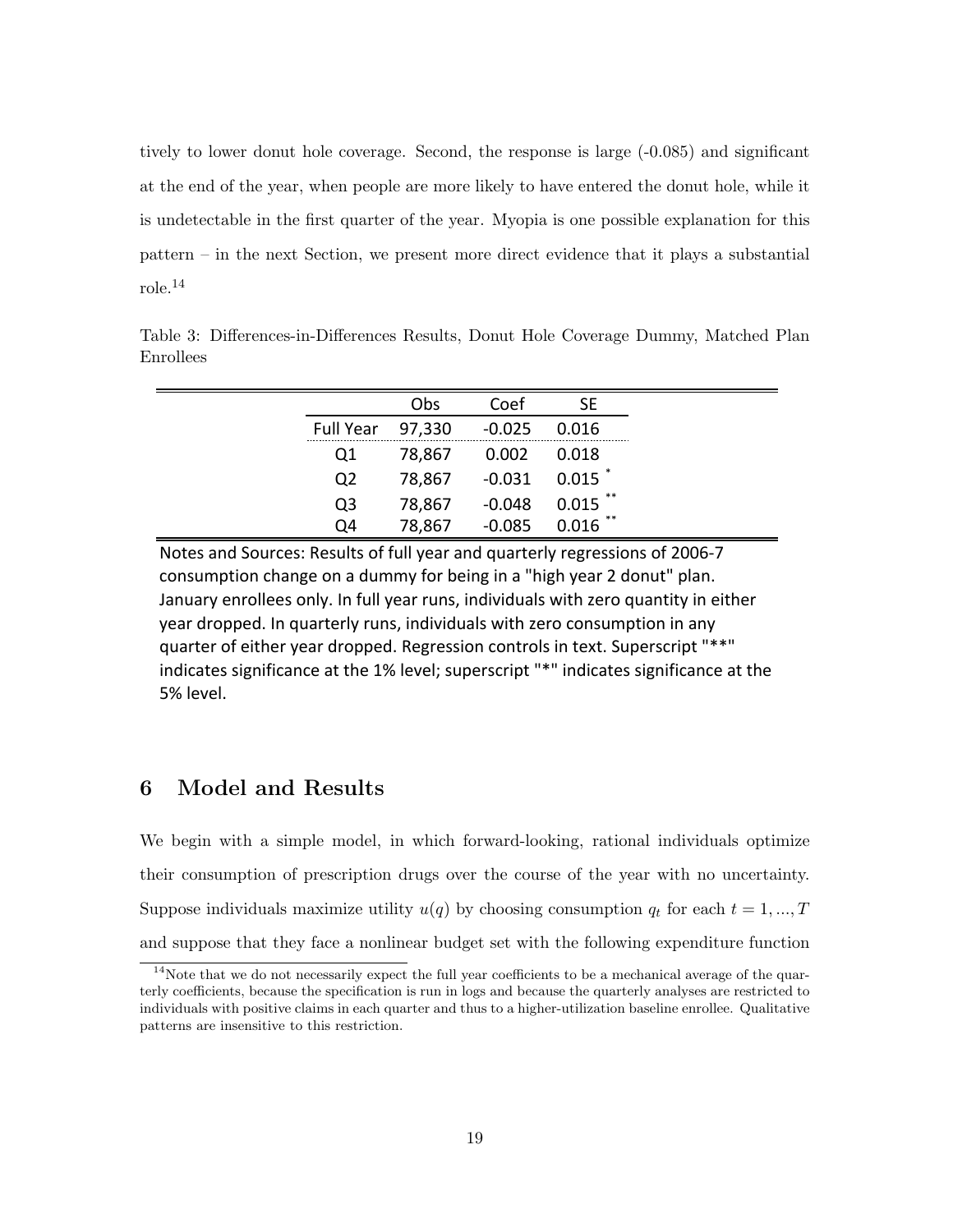over total quantity purchased in the current year:

$$
E(q) = \begin{cases} p_1 * q & \text{if } q \leq \frac{\bar{X}}{R} \\ p_1 * \frac{\bar{X}}{R} + p_2 * \left( q - \frac{\bar{X}}{R} \right) & \text{if } q > \frac{\bar{X}}{R} \end{cases}
$$

with out-of-pocket prices  $p_1 < p_2$  as would occur at the convex Medicare Part D donut threshold  $\bar{X}$  and retail price (total price paid by plan *plus* enrollee) R. In a 2006 Part D plan with standard cost-sharing and no deductible, for a single \$100 drug, we would have  $p_1 = $25, p_2 = R = $100, \text{ and } \overline{X} = $2, 250.$ <sup>15</sup>

Given perfectly forward-looking behavior and no uncertainty or discounting, the dynamic problem collapses to the static choice of prescription drug quantity for the full year, and for a general quasiconcave, continuously differentiable utility function over prescription drugs (and assuming linear utility for the numeraire) we find

$$
q^* = \begin{cases} \tilde{u}'^{-1}(p_1) & \text{if } \tilde{u}'\left(\frac{\bar{X}}{R}\right) \leq p_1 \\ \frac{\bar{X}}{R} & \text{if } p_1 < \tilde{u}'\left(\frac{\bar{X}}{R}\right) \leq p_2 \\ \tilde{u}'^{-1}(p_2) & \text{if } \tilde{u}'\left(\frac{\bar{X}}{R}\right) > p_2 \end{cases}
$$

where  $\tilde{u}(q) = \sum_{t=1}^{T} u(\frac{q}{T})$  $\frac{q}{T}$ ). In the optimum, individuals consume either as they would under a linear price schedule with  $p_1$  or  $p_2$  or they "bunch" at the coverage threshold  $\bar{X}$ <sup>16</sup> This makes intuitive sense – those consumers whose marginal utility of consumption at  $\bar{X}/R$ is less than  $p_1$  prefer to consume below the threshold  $\overline{X}/R$  at linear price  $p_1$ , and would reduce their consumption even more under the higher linear price  $p_2$ , so their consumption is unaffected by the nonlinearity of the budget set. Similarly, those consumers whose marginal utility of consumption at  $\bar{X}/R$  exceeds  $p_2$  prefer to consume past the threshold

<sup>&</sup>lt;sup>15</sup>We focus on response to ICR and donut hole prices in this project, as very few individuals end the year in the deductible or catastrophic phase in Medicare Part D. However, the model easily generalizes to accommodate more coverage phases.

<sup>&</sup>lt;sup>16</sup>If we expand the model to allow for kinks at the deductible and catastrophic thresholds, the model optimum is similar, but there is no "bunching" at deductible or catastrophic thresholds. At thresholds where the out-of-pocket price decreases, the individual would prefer to "jump" past the threshold – if an individual's marginal utility for an additional unit of consumption exceeds the pre-threshold price  $p_1$ , then it also exceeds  $p_2 < p_1$ .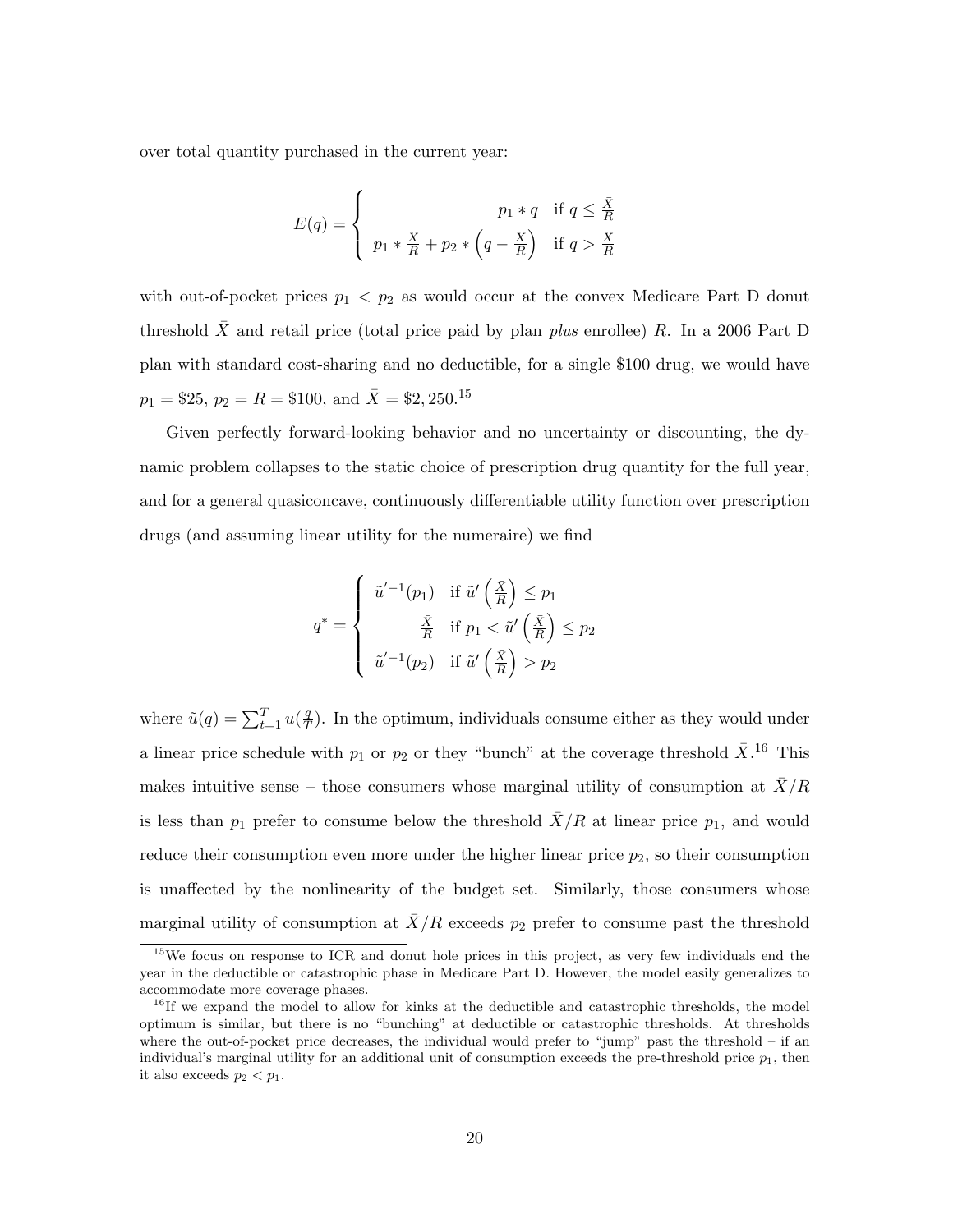under linear price  $p_2$ , and would continue to consume beyond the threshold if prices for marginal *or* inframarginal units drop (the additional savings on inframarginal units are akin to a transfer given the assumed quasilinear utility function). Those consumers who would be willing to pay  $p_1$  for an additional unit of consumption at the kink but are not willing to pay the post-kink price  $p_2$  for that unit will bunch at the donut hole.

In sum, in the somewhat restrictive model described above where consumers have perfect knowledge regarding (and are perfectly attentive to) their price schedule and prescription drug needs throughout the year, we predict that total consumption for many priceparameter combinations will be a function of marginal (end of year) price as in a linear budget set model. In the next Section, we relax the above model to allow for dynamic decision-making in the presence of myopia and uncertainty about drug needs.

#### 6.1 Dynamic Decision-Making with Myopia and Uncertainty

Now, assume that individuals make their prescription drug utilization choices in each of T periods, and that utility is given by:

$$
V_T(X) = W_T(X) = \max_q u(q) - p(X, q)
$$
  
\n
$$
V_t(X) = \max_q u(q) - p(X, q) + \beta W_{t+1}(X + p(X, q))
$$
  
\n
$$
W_t(X) = \max_c u(q) - p(X, q) + W_{t+t}(X + p(X, q)).
$$

That is, we allow for hyperbolic discounting as in a  $\beta - \delta$  discounting model, but impose that  $\delta = 1$ .<sup>17</sup> If we further assume that  $u(.)$  is quadratic, this yields a specification in which, for all individuals ending both the current period and the year in the interior of a coverage phase, consumption in each period is given by:  $q_{it} = \alpha_0 + \alpha_1(\beta M P_{i,y} + (1-\beta) C P_{it,y})$  where

<sup>&</sup>lt;sup>17</sup>Given that all dynamic decisions are made within the relatively short time horizon of a single year (Part D contracts exist for a maximum of one year, and the only dynamic consideration in this simple model is the effect of current consumption on future price within the current year's contract), it seems reasonable to assume an exponential discount factor of 1. We use hyperbolic discounting to capture "myopia" in the form of present-biased price responses, but we note that such responses could be the result of multiple models of decision-making, including one in which consumers are not attentive to the full schedule of prices that they face (as opposed to being perfectly attentive, but valuing current returns lower than future returns).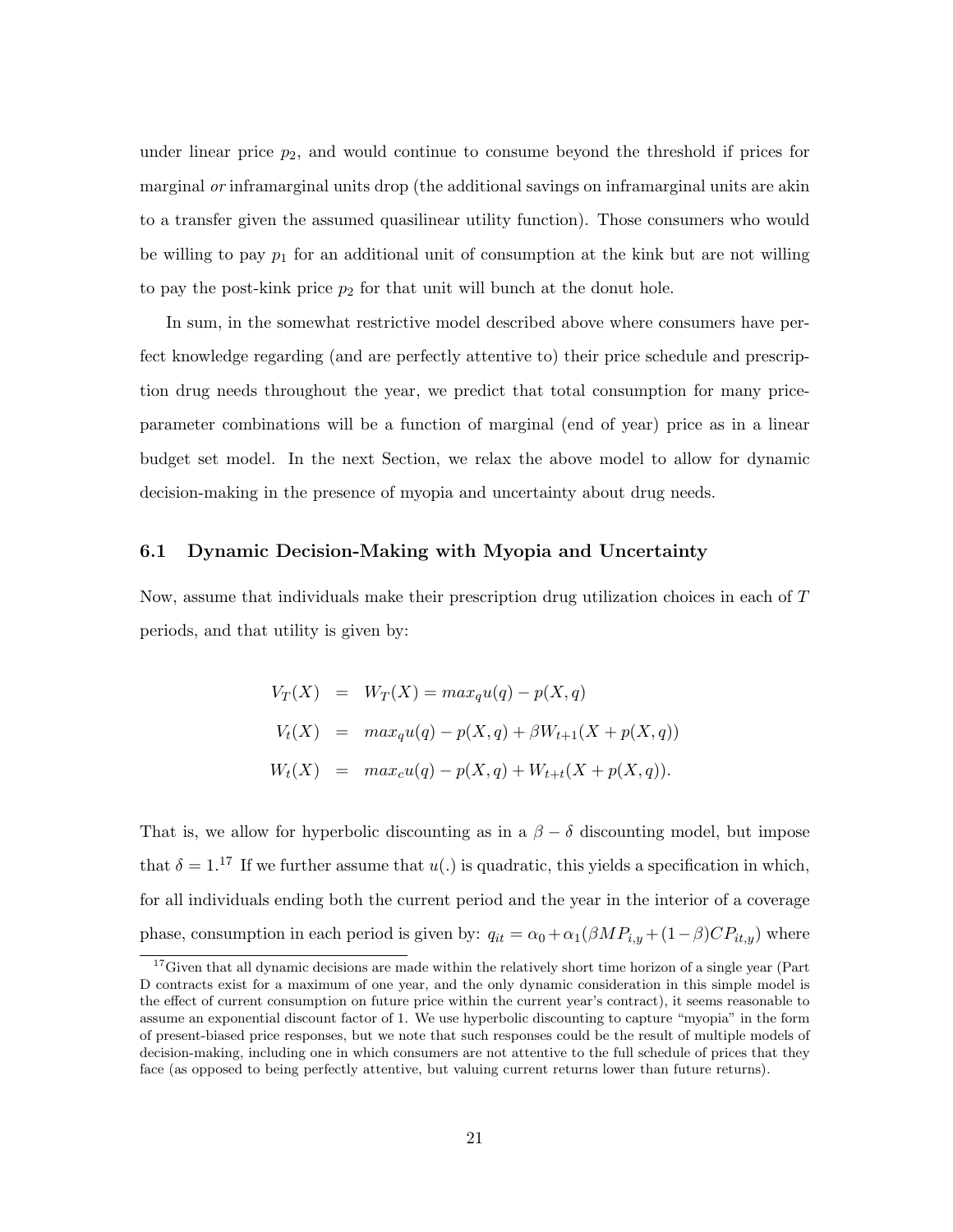$MP_{i,y}$  is the marginal end of year price and  $CP_{it,y}$  is the current price. This parallels the current-future price specification in Aron-Dine et. al. (2012), although as noted above, we can separately estimate both current and future price elasticities.

In practice, current and future prices may be complicated objects for individuals to calculate, and consumers may further be confused about the role of future prices in their optimal consumption path. As noted above, research has found that in other settings with nonlinear pricing (such as electricity markets), consumers may respond to average prices rather than to expected or expected marginal prices. In order to account for the fact that the current-future model derived above may impose the wrong model of consumer behavior, we consider a more flexible specification of the dynamic utilization model which should subsume the current/future model without imposing a specific functional form on how individuals respond to different segments of the budget set. In particular, we regress quarterly quantity consumed on the initial coverage range (ICR) price and the donut hole price.<sup>18</sup>

In the rational model in which consumers respond only to marginal end of year prices and know exactly what these prices will be, the respective coefficients on coverage range prices should scale with the probability that each coverage range is marginal. That is, we can write:

$$
q_{it} = \alpha_0 + \alpha_1 M P_{i,y}
$$
  
=  $\alpha_0 + \alpha_1 \mathbb{1}(m_i = ICR) P_{ICR} + \alpha_1 \mathbb{1}(m_i = Domut) P_{Donut}$ 

where  $\mathbb{1}(m_i = C)$  is an indicator for the event that C is the marginal coverage range for individual i. Rewriting this as

$$
q_{it} = \alpha_0 + \alpha_{ICR} P_{ICR} + \alpha_{Donut} P_{Donut},
$$

<sup>&</sup>lt;sup>18</sup>The price variation analyzed in this study is primarily in the initial coverage phase and donut hole, but some plans also have nonzero deductible thresholds in one year or both; in subsequent Sections, we address this variation as well.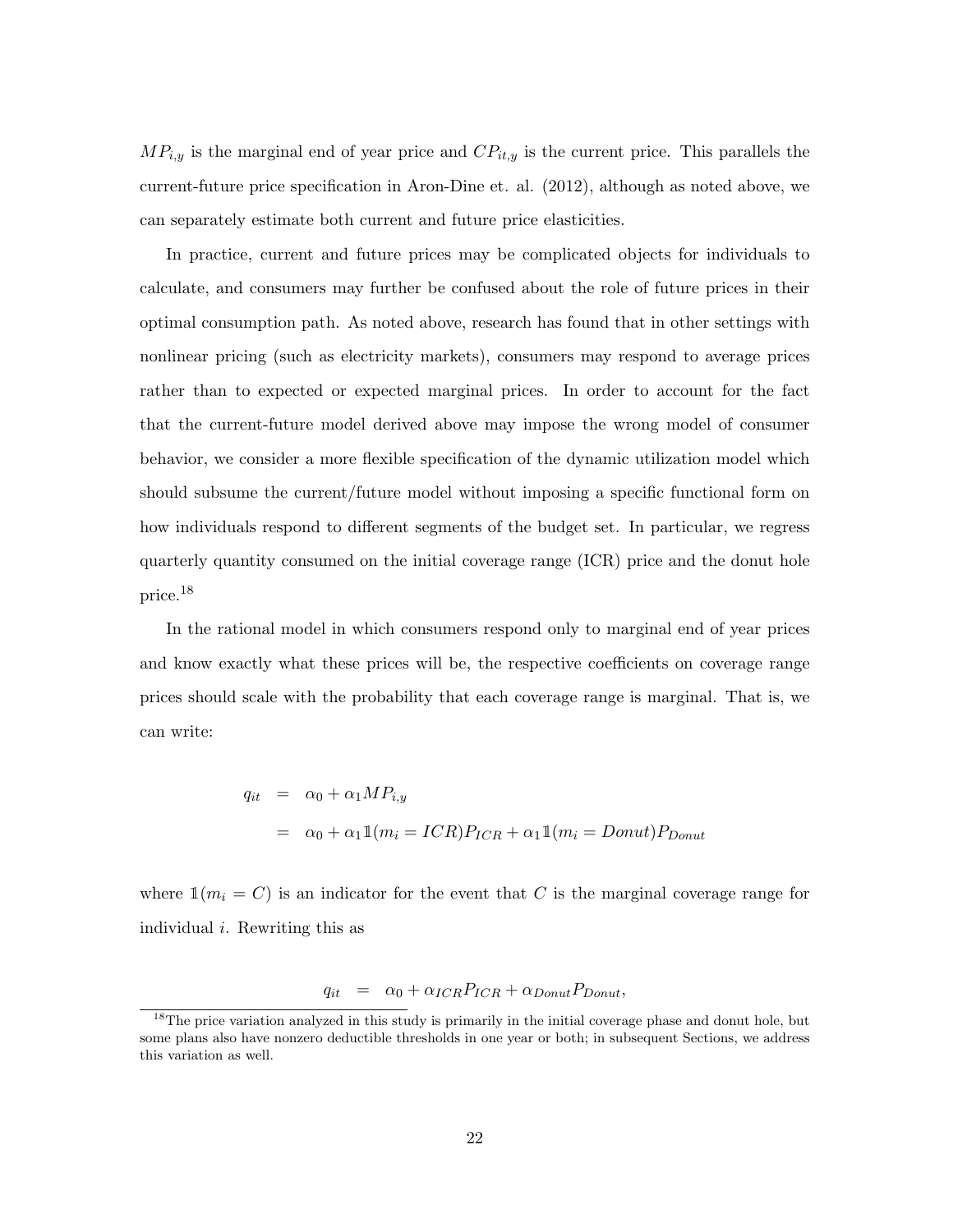the estimated coefficients will then equal  $E(\alpha_{ICR}) = E(\alpha_1 \mathbb{1}(m_i = ICR)) = \alpha_1 \Pr(m_i =$  $ICR$ ) and similarly for the donut hole price coefficient.<sup>19</sup> In the linear demand specification (quadratic utility), the same result holds even if there is uncertainty about which coverage range is current/marginal as long as price changes do not alter the probabilities of coverage phase transitions (the analogue of our assumption in the simpler forward-looking model that price changes do not induce switching). For example, our estimates will be the same in the linear model whether beneficiaries A and B both believe they have a 50% chance of hitting the donut hole and respond half as much as they otherwise would or whether A believes he has a 100% chance of hitting the donut hole and B a 0% chance.<sup>20</sup>

In the more general current/future specification considered above, we have:

$$
q_{it} = \alpha_0 + \alpha_1(\beta M P_{it,y} + (1 - \beta)CP_{i,y})
$$
  
=  $\alpha_0 + \alpha_1 \beta \mathbb{1}(m_i = ICR)P_{ICR} + \alpha_1 \beta \mathbb{1}(m_i = Donut)P_{Donut}$   
+  $\alpha_1(1 - \beta)\mathbb{1}(c_i = ICR)P_{ICR} + \alpha_1(1 - \beta)\mathbb{1}(c_i = Donut)P_{Donut}$   
=  $\alpha_0 + \alpha_{ICR}P_{ICR} + \alpha_{Donut}P_{Donut}$ ,

where  $\mathbb{1}(c_i = C)$  is an indicator for the event that C is the current coverage range for individual i. This implies that the coefficients on the ICR and donut respectively will be  $E(\alpha_{ICR}) = \alpha_1(\beta \Pr(m_i = ICR) + (1 - \beta) \Pr(c_i = ICR))$  and  $E(\alpha_{donut}) = \alpha_1(\beta \Pr(m_i = ICR))$  $Donut + (1 - \beta)P(c_i = Donut)$ . In other words, the results of this reduced form model of consumption responding to ICR and donut prices subsumes a model of consumption responding to current and future price; however, we do not *require* that consumption response be scaled as a function of current and future weighting under a specific model of

<sup>19</sup>We are implicitly assuming here that the LATE estimated given our instrument will equal the ATE. This assumption is equivalent to asking whether compliers – consumers for whom the price change of their year t-1 plan impacts prices today – have systematically different marginal prices than non-compliers. If they do, the above probabilities will be the probabilities among compliers rather than among the whole sample.

<sup>&</sup>lt;sup>20</sup>In the log model, this result no longer holds exactly. Instead,  $log(C_i) = \alpha_0 + \alpha_1 log(E_i(P_i))$  where  $E_i(P_i) = \sum_c P(\text{coverage range}_i = c)P_{ic}$  where  $P_{ic}$  is the price in each coverage range. In our primary analyses, we attempt to minimize uncertainty regarding coverage phase transitions (as well as the likelihood of marginal coverage phase switching) by focusing our analyses on individuals well away from kink points – we discuss implementation and robustness to our assumptions in Appendix C.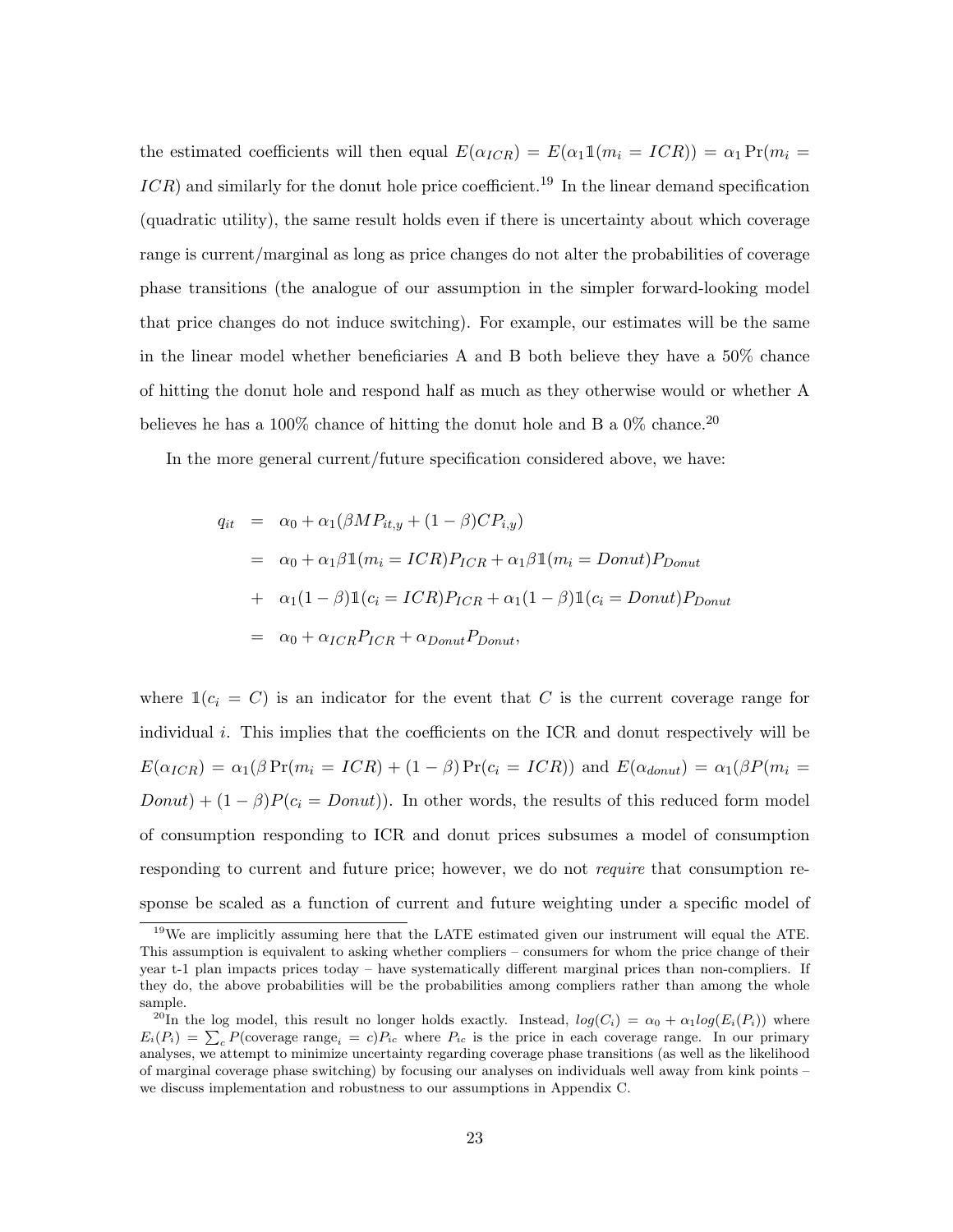expectations, and can accommodate behavior such as "schmeduling." We then use the reduced form results to examine performance of the current-future model in this setting.

#### 6.2 Dynamic Results – Individuals in Interior of Coverage Phases

The dynamic specification outlined above only holds for individuals ending both the current and marginal period in the interior of a coverage phase. In this Section, we describe our first empirical specification, which models dynamic (quarterly) consumption as a function of ICR and donut prices for just such individuals – individuals for whom the donut is marginal and individuals for whom the ICR is marginal (excluding individuals likely to be near the threshold between the two groups). Specifically, we look only at individuals consuming less than or equal to \$1,500 in 2006 and, separately, at individuals consuming between \$3,000 and \$5,000 in 2006; we restrict the samples similarly for 2007 and 2008, adjusting the cutoffs in each year pair to account for secular trends in standard plan thresholds. The first group is a set of individuals who are almost certainly going to have the ICR price as their marginal price; the second group is a set of individuals who are almost certainly going to have the donut price as their marginal price. Of course, to the extent that prescription drug needs evolve over time and in the presence of substantial uncertainty about prescription drug needs, this approach would be imperfect. In practice, 3.7% of individuals in the low-spending group cross the donut hole threshold in year 2 and 14.2% of individuals in the high-spending group do not. Thus, our sample restrictions do not completely eliminate switching behavior and may be impacted by uncertainty. However, we can use these samples to examine behavior in the presence of far more limited marginal price uncertainty and scope for switching than we would expect in the full sample. In Appendix C, we limit the sample further to eliminate bias due to switching uncertainty and our results are similar to the baseline sample.

We empirically estimate the model above, with consumption as a function of the ICR and donut price, assuming power utility (motivating a log functional form). This yields an equation of the form:  $log(q_{it}) = \alpha_0 + \alpha_{t,ICR} log(P_{i,y,ICR}) + \alpha_{t,Donut} log(P_{i,y,Donut})$  for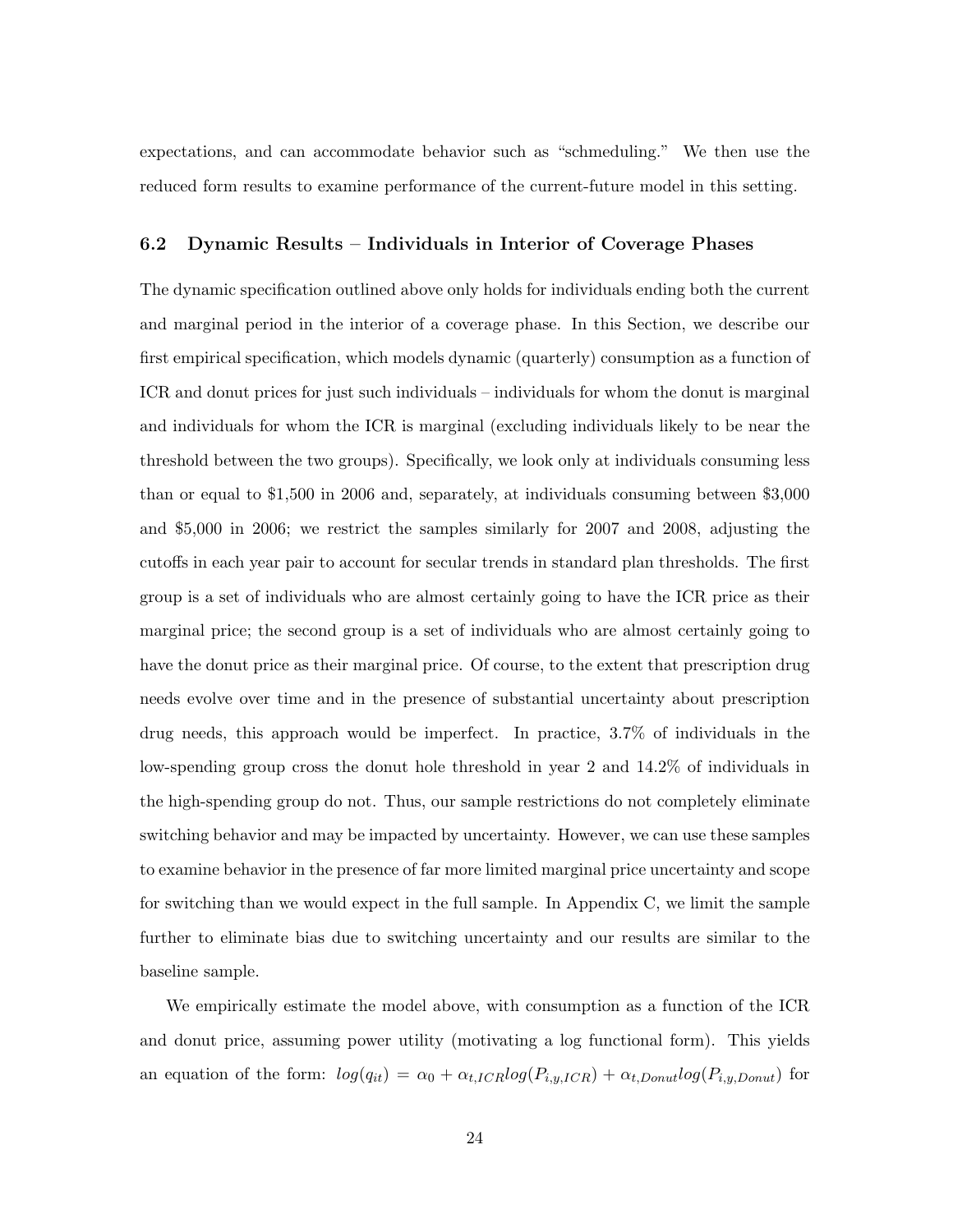individual i in period t of year y. For each quarter and each pair of years, we take differences across years, yielding the equation:

$$
log(q_{i,t,y}) - log(q_{i,t,y-1}) = \alpha_0 + \alpha_{t,ICR}(log(P_{i,y,ICR}) - log(P_{i,y-1,ICR}))
$$
  
+ 
$$
\alpha_{t,Donut}(log(P_{i,y,Donut}) - log(P_{i,y-1,Donut})) + u_{iy}
$$

As described in Section 4, in this and each of the following regressions, we use an instrumental variables strategy based on plan choice inertia. For a given pair of years, cost-sharing characteristics used to generate the year 2 price instrument are the year 2 cost-sharing parameters (copays/coinsurances, coverage thresholds, etc.) of the year 1 chosen plan. In all regressions, we include all the controls from the paired analysis as well as rich controls for plan characteristics in order to generate the apples-to-apples comparison described in Section 3 – two individuals with identical plans and observables in 2006, one of whom experiences a change in cost-sharing in 2007. As this exercise does not explicitly pair plans based on year 1 plan characteristics, we also control for dummies for year 1 deductible and donut hole coverage and thresholds, polynomials of year 1 prices in each budget segment, and 50 quantiles each of year 1 quantity (days supply), expenditure, outof-pocket spending, and average retail price of drugs consumed for the average person in the year 1 plan.<sup>21</sup>

Consider first the low-spending group. Results are in Table 4. The proportion of individuals in their marginal coverage phase is slightly increasing over the course of the year (beginning at 83% in Q1, ending at 97% in Q4) as the small proportion of individuals with deductibles enter the ICR.<sup>22</sup> Considering each year pair individually, the ICR price response is either flat (2006-7) or slightly increasing in magnitude over the course of the year (2007-8 and 2008-9). On balance, the results for all years pooled show that the ICR response is fairly flat across quarters even though the proportion of individuals in

 $21$ In the paired analysis in the previous section, the plan characteristics would be collinear with the plan pair fixed effects and "high donut" dummy.

 $22$ The remaining  $3\%$  do not exit the deductible in year 1.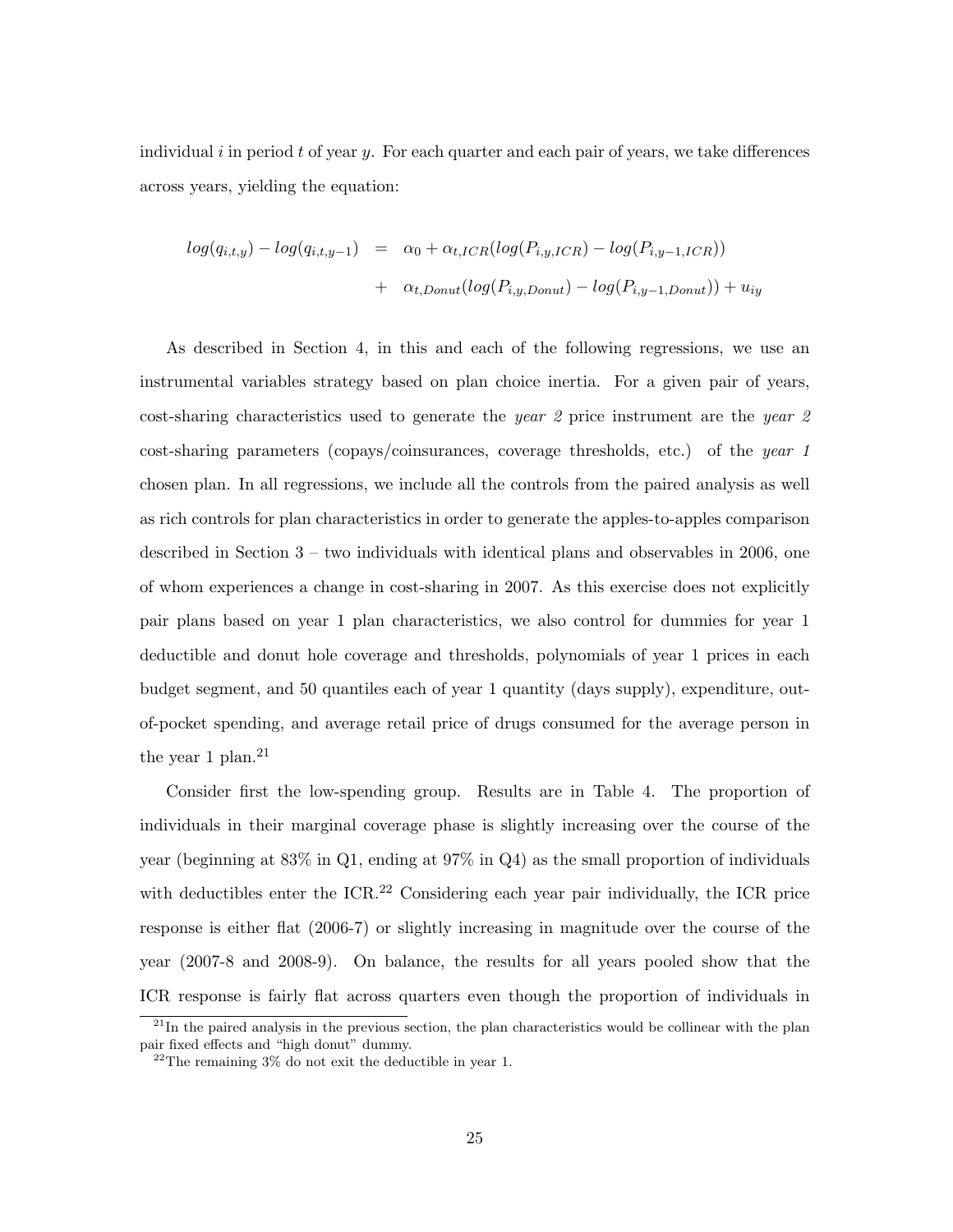the marginal coverage phase increases slightly – given that most individuals (83%) either do not have a deductible or exit the deductible in Q1, these results are limited in their usefulness for detecting myopic behavior. We do not observe a substantial response of lowspending individuals with respect to the donut hole price, as would be expected given even imperfectly forward-looking behavior – in some samples, we observe a small positive sign on the donut hole price. The magnitude of the static price elasticities suggested by these estimates is on the lower end of the elasticities found in the literature (-0.04 to -0.05).

Consider next the high-spending group. Results are in Table 5. Among high-spending individuals, there is a steep increase in the proportion of individuals in the marginal coverage phase (the donut hole) between quarters 1 and 4 (rising from 0.5% to 95% based on year 1 consumption, the latter number reflecting that some high-spending individuals are in plans with no donut hole). Concurrent with this increase, we observe also that the donut hole price response is quite steep over the course of the year in each year pair individually and in the regression that pools all year pairs. High-spending individuals have a large and significant donut price response in quarter 4 (ranging from -0.14 to -0.24 in the individual year pair samples, equalling -0.164 in the pooled analysis) which is significantly larger than the donut response at the beginning of the year (ranging from -0.05 to -0.09 in the individual year pair samples, equalling -0.053 in the pooled analysis). This fact provides striking evidence of myopia, given the low degree of uncertainty that high-spending individuals will be in the donut hole at the end of the year – individuals are on average more than three times as responsive to donut price changes when they are actually in the donut hole than they are prior to crossing the donut threshold. Regarding the "spot" price enrollees face prior to the donut hole (the ICR price): in 2006-8, individuals never significantly respond to the ICR price change, while in 2008-9, the ICR price coefficient is -0.05 to -0.06 at the beginning of the year. The pooled ICR response is significant but small in Q1 and Q2 (-0.023 to -0.034) but shrinks toward zero in Q3 and Q4. This pattern is also consistent with myopia.

The above results provided estimates of a consistent and significant price elasticity of demand for prescription drugs throughout the spending distribution. We also observe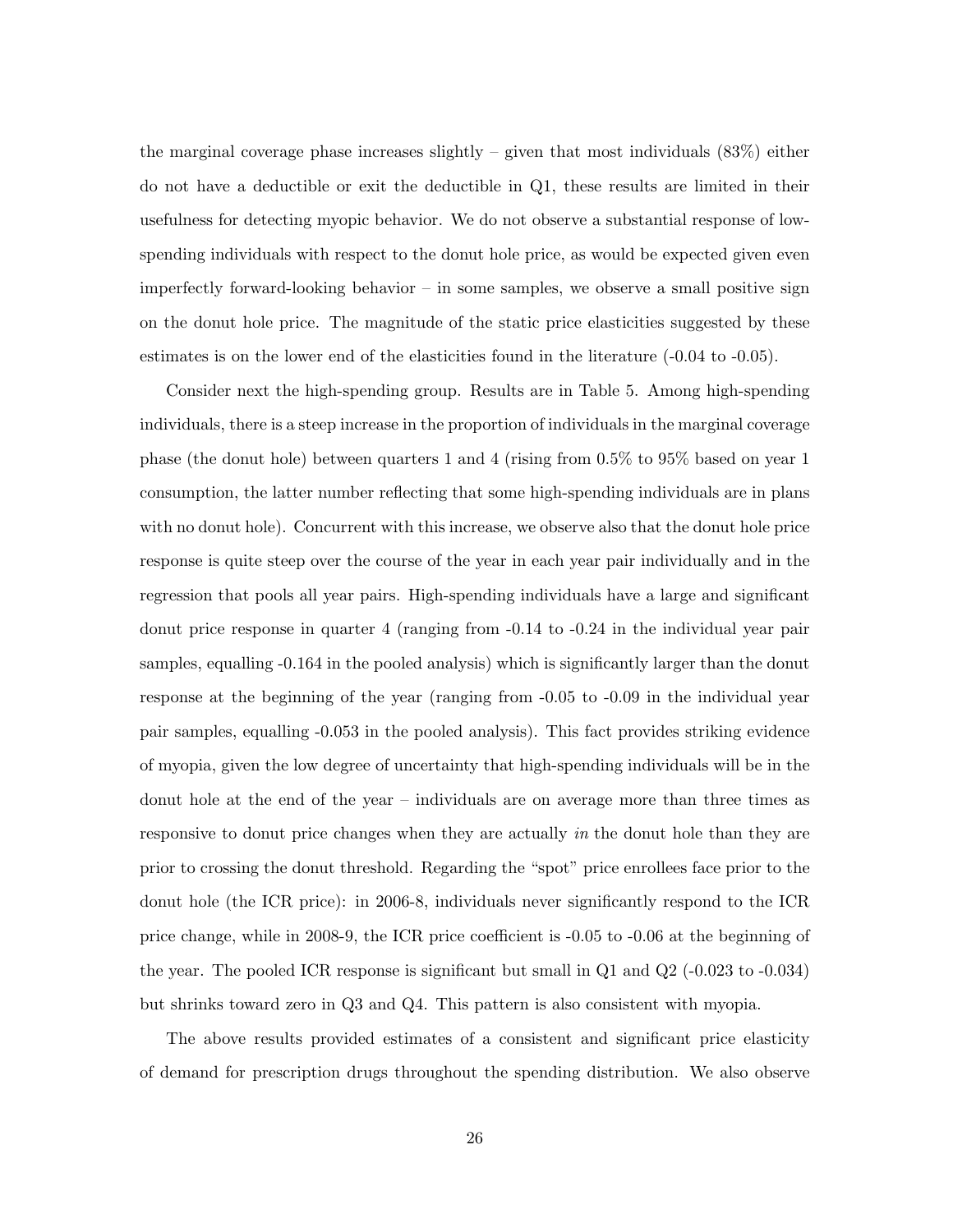|                |       | % in       | All Years Pooled |             |          | 2006-7 |          | 2007-8 |          | 2008-9      |
|----------------|-------|------------|------------------|-------------|----------|--------|----------|--------|----------|-------------|
| Period         | Price | <b>ICR</b> | Coef             | <b>SE</b>   | Coef     | SE     | Coef     | SE     | Coef     | <b>SE</b>   |
| Q1             | ICR   | 83.0%      | $-0.051$         | 0.006       | $-0.047$ | 0.014  | $-0.022$ | 0.010  | $-0.061$ | **<br>0.009 |
| Q1             | Donut |            | 0.023            | 0.008       | $-0.008$ | 0.023  | 0.022    | 0.011  | 0.018    | 0.010       |
| Q2             | ICR   | 92.1%      | $-0.041$         | **<br>0.007 | $-0.046$ | 0.018  | $-0.023$ | 0.010  | $-0.056$ | 0.009       |
| Q <sub>2</sub> | Donut |            | 0.026            | 0.008       | 0.041    | 0.026  | 0.017    | 0.011  | 0.029    | 0.011       |
| Q3             | ICR   | 95.4%      | $-0.043$         | 0.007       | $-0.057$ | 0.017  | $-0.032$ | 0.011  | $-0.044$ | 0.008       |
| Q3             | Donut |            | 0.008            | 0.009       | 0.026    | 0.027  | 0.000    | 0.013  | 0.003    | 0.012       |
| Q4             | ICR   | 97.0%      | $-0.051$         | **<br>0.009 | $-0.039$ | 0.016  | $-0.045$ | 0.015  | $-0.067$ | 0.011       |
| Q4             | Donut |            | $-0.011$         | 0.011       | $-0.051$ | 0.027  | $-0.008$ | 0.016  | $-0.005$ | 0.017       |

Table 4: Results of Quarterly ICR and Donut Price Regressions – Low-Spending Group

Notes: Results of quarterly regressions of log consumption change on log change in ICR and donut prices, lowspending individuals only. Individuals with positive consumption in each quarter only. N=919,650 across all years; N=128,412, 388,454, and 402,784 in year pairs 2006-7, 2007-8, and 2008-9, respectively. Proportion of (pooled years) sample for whom initial coverage range (ICR) is marginal in each quarter of first year noted next to estimated coefficients. Superscript (\*\*) indicates significance at the 1% level; superscript (\*) indicates significance at the 5% level.

| Table 5: Results of Quarterly ICR and Donut Price Regressions – High-Spending Group |  |  |  |  |  |
|-------------------------------------------------------------------------------------|--|--|--|--|--|
|-------------------------------------------------------------------------------------|--|--|--|--|--|

|                |       | $%$ in | All Years Pooled |                | 2006-7   |       | 2007-8   |           |          | 2008-9      |
|----------------|-------|--------|------------------|----------------|----------|-------|----------|-----------|----------|-------------|
| Period         | Price | Donut  | Coef             | SE             | Coef     | SE    | Coef     | <b>SE</b> | Coef     | <b>SE</b>   |
| Q1             | ICR   |        | $-0.034$         | $***$<br>0.010 | $-0.018$ | 0.018 | $-0.012$ | 0.015     | $-0.057$ | **<br>0.017 |
| Q1             | Donut | 0.5%   | $-0.053$         | 0.014          | $-0.054$ | 0.021 | -0.050   | 0.024     | $-0.088$ | 0.030       |
| Q2             | ICR   | 22.2%  | $-0.023$         | 0.011          | -0.003   | 0.021 | $-0.013$ | 0.015     | $-0.053$ | 0.017       |
| Q <sub>2</sub> | Donut |        | $-0.073$         | 0.015          | -0.077   | 0.025 | $-0.069$ | 0.022     | $-0.085$ | **<br>0.030 |
| Q3             | ICR   | 88.0%  | $-0.023$         | 0.012          | -0.005   | 0.022 | -0.020   | 0.017     | $-0.029$ | 0.018       |
| Q3             | Donut |        | $-0.086$         | 0.018          |          | 0.029 | $-0.116$ | 0.031     | $-0.069$ | 0.028       |
| Q4             | ICR   | 94.9%  | $-0.008$         | 0.014          | -0.021   | 0.025 | $-0.017$ | 0.021     | 0.017    | 0.022       |
| Q4             | Donut |        | $-0.164$         | 0.025          | $-0.167$ | 0.027 | $-0.243$ | 0.047     | $-0.138$ | 0.034       |

Notes: Results of quarterly regressions of log consumption change on log change in ICR and donut prices, highspending individuals only. Individuals with positive consumption in each quarter only. N=294,898 across all years; N=61,198, 127,052, and 106,648 in year pairs 2006-7, 2007-8, and 2008-9, respectively. Proportion of (pooled years) sample for whom donut hole is marginal in each quarter of first year noted next to estimated coefficients. Superscript (\*\*) indicates significance at the 1% level; superscript (\*) indicates significance at the 5% level.

strong evidence of myopic utilization behavior, so that enrollees' marginal price response is much more evident at the end of the year, once they have entered their marginal coverage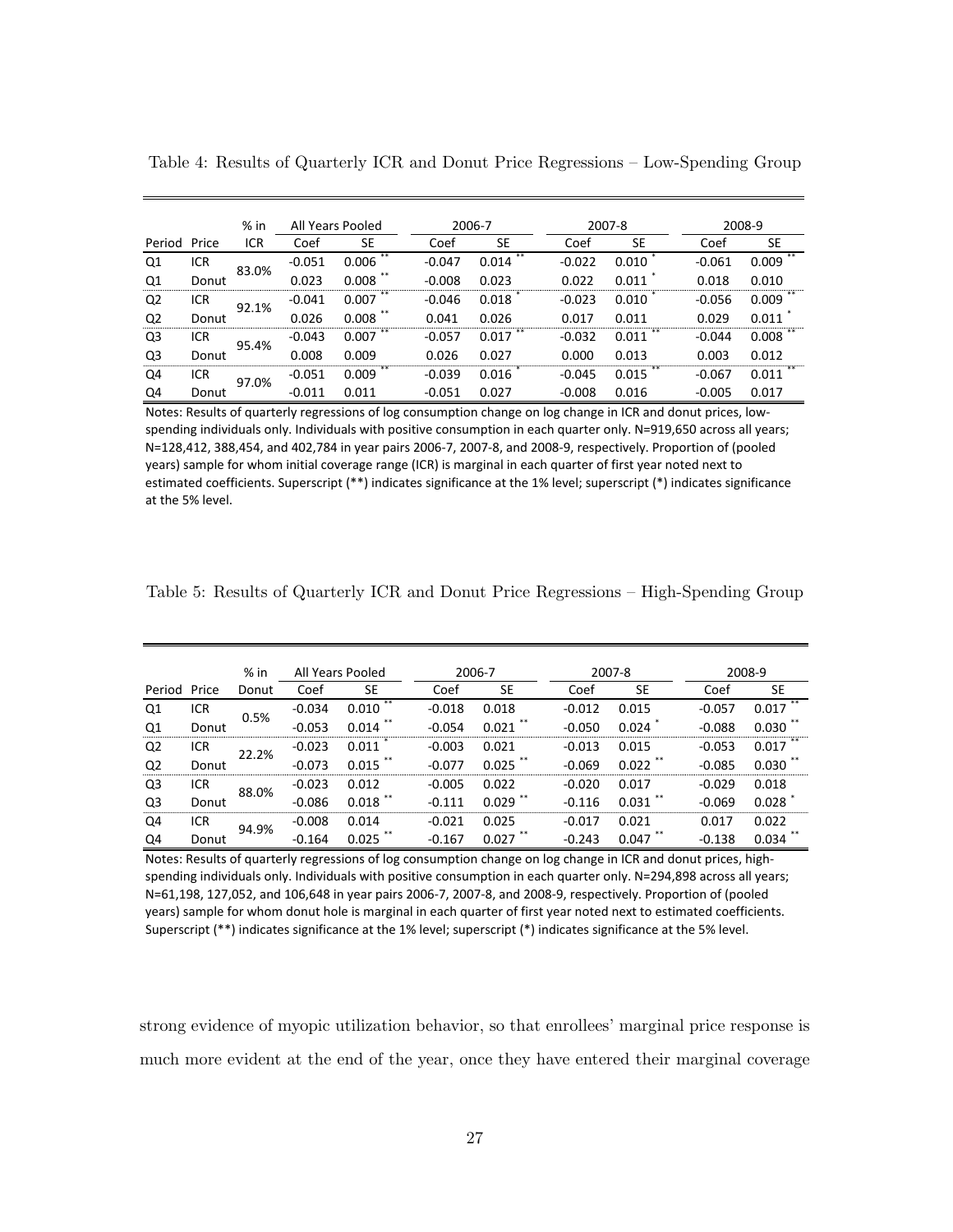phase. In the next Section, we examine whether individuals respond to "prices" other than the budget set segments that should be most relevant for them given their observed drug consumption patterns.

#### 6.3 Salience Results

As discussed briefly in Section 1, choosing optimal consumption in a Part D plan requires not only dynamic optimization with a nonlinear budget set, but also a calculation of withinphase prices given the particular prescription drugs each enrollee takes (or may take). In the case of cost-sharing specified as copays, the enrollee must consult the formulary and plan benefit description for each drug and aggregate; in the case of coinsurances (as are generally used to determine cost-sharing at least in the deductible and donut hole), the enrollee must also know each drug's retail price to determine his or her cost-sharing.

As noted by a number of researchers, including Abaluck and Gruber (2011), Chetty, Looney, and Kroft (2009), and Feldman, Katuscak, and Kawano (2013), consumers may underreact to less salient indicators of price (e.g., insurance plan coverage or taxes) and overreact to more salient indicators of price.<sup>23</sup> To the extent that some portion of the calculation exercise described above makes the phase-specific average price for an individual enrollee's bundle of drugs *less salient* than other indicators of plan coverage generosity, the current-future price specification that results from our hyperbolic discounting model may fail to adequately account for the full scope of individuals' responses.

Some plan characteristics that may specifically be more salient are the presence or absence of a deductible, and the presence or lack of donut hole coverage, each being particularly visible in plan benefit materials and tools such as the Medicare Plan Finder on CMS's website. In order to account for the potential impact of more salient price changes on con-

<sup>&</sup>lt;sup>23</sup>Salience effects contemplated in this Section may be a function of both limited awareness of plan characteristics and incomplete understanding of those characteristics' implications for prices. The latter factor was found to have an impact in the tax context in Feldman, Katuscak, and Kawano (2013). In the health care literature specifically, survey research has found that health insurance enrollees do not understand typical plan characteristics – in Loewenstein, et al. (2013), only 14% of respondents were able to answer correctly four multiple choice questions about the four basic components of traditional health insurance design: deductibles, copays, coinsurance and maximum out of pocket costs; further, understanding of certain characteristics was worse than others (e.g., coinsurances were less well understood than copays).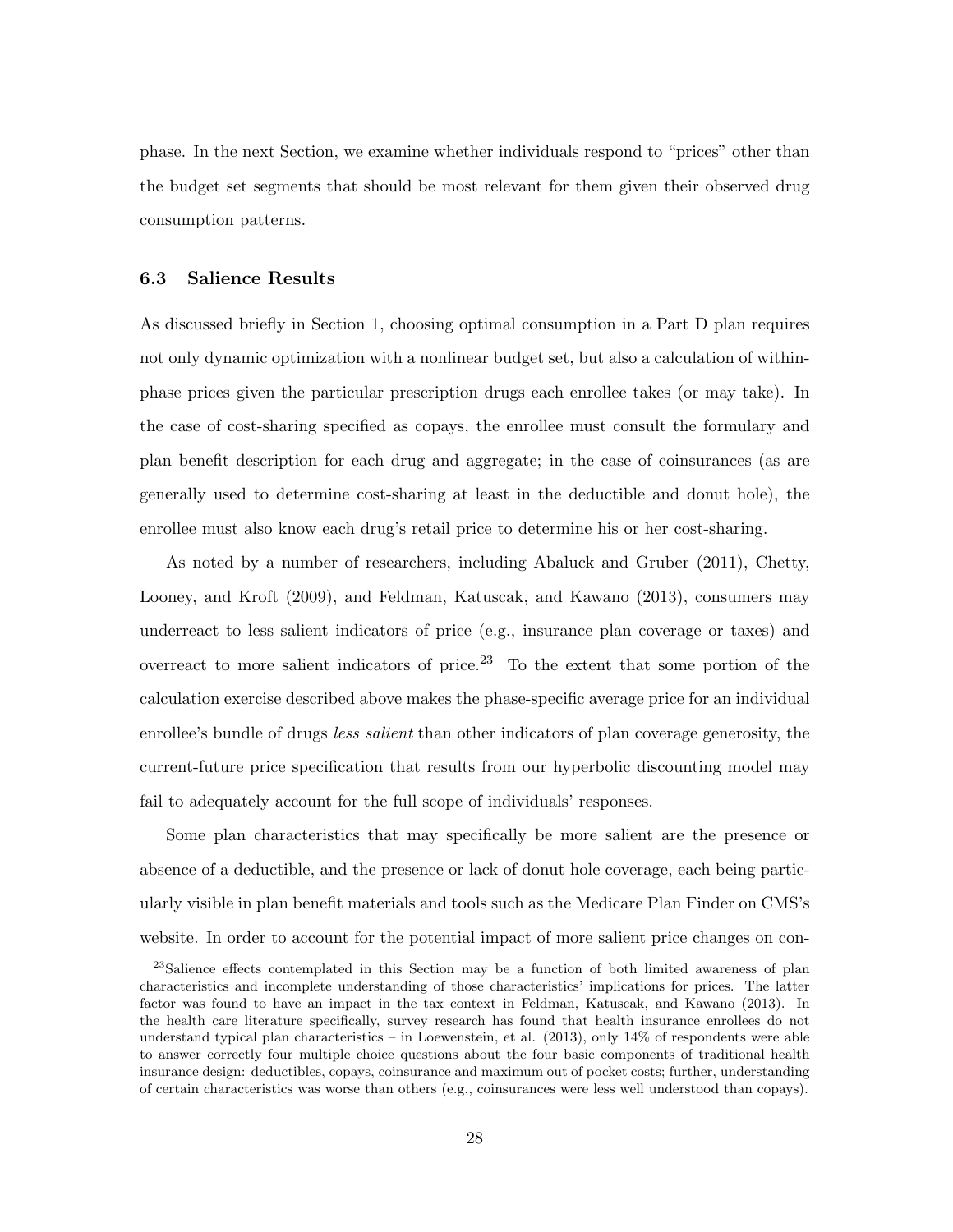sumption behavior, we next perform additional regressions of change in quantity consumed on the initial coverage range price change, the donut hole price change, and two variables capturing changes in deductible or donut hole coverage. That is, we use the exact same specification as in Section 6.2, but with two additional variables. The deductible change variable equals -1 if the deductible threshold is decreased between years, and equals 1 if the deductible threshold is increased between years by more than the standard deductible change (e.g., \$250 to \$265 between 2006 and 2007).<sup>24</sup> The second variable captures changes in categorical coverage in the donut hole. There is ambiguity about the most appropriate variable to use in this exercise, because although some of the donut hole coverage variation experienced by our sample enrollees is of the sort of stark variation used to generate arc elasticities of demand in the RAND experiment, in the Chandra, Gruber, and McKnight article, and in numerous other studies, the full set of categorical coverage changes in our sample is high-dimensional, including many changes that would be difficult for enrollees to translate into prices. As discussed in Appendix B, we focus on nominally large (or, as we say below, "stark") changes in coverage, which we argue is best equipped to capture the salience effects of interest. The variable "Stark" equals 1 if coverage for an entire class of drugs (e.g., all generics) is dropped between year 1 and year 2, and equals -1 if coverage for an entire class of drugs is added; and 0 otherwise.

The results for the full year are shown in Table 6, which shows that Part D enrollees do respond on average to stark changes in donut hole coverage beyond such changes' effects on expected donut hole prices. The elasticities vary across year pairs but are negative across all years where such changes were observed for a non-negligible sample of enrollees (i.e., other than in 2008-9). It is important to note here that this result is not an artifact of the (admittedly high) collinearity between the donut price and the "stark" variable – as shown in Appendix Table 6, the point estimate on the stark variable is very similar if the donut price is omitted from the regression (-0.037 vs. -0.043, both effects statistically

 $24$ For plans with any deductible in both years of the year pair, there is essentially no within-phase price instrument variation because the deductible coinsurance equals 100%.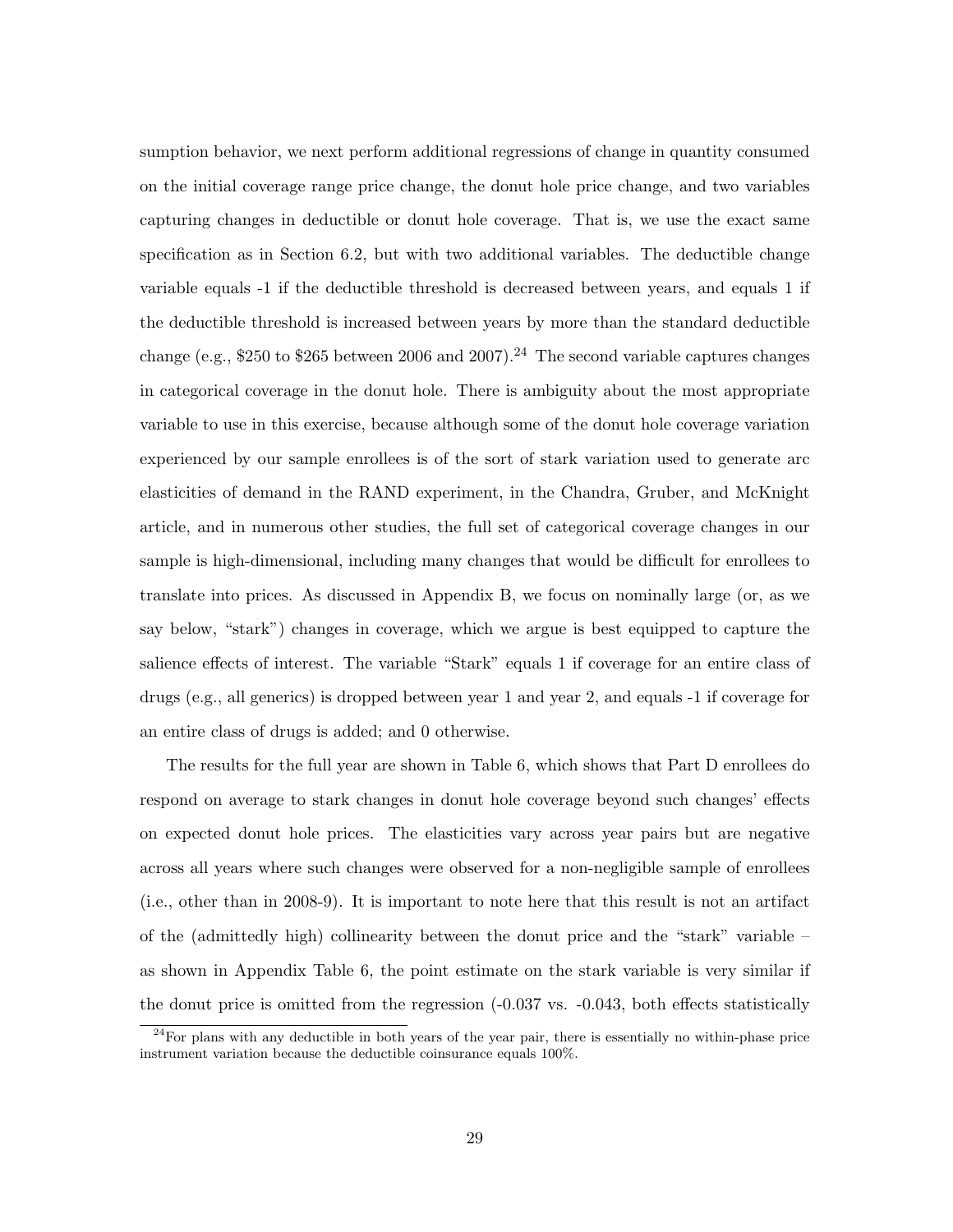Table 6: Results of Full Year ICR and Donut Price Regressions, with Stark Donut Coverage and Deductible Variables – All Enrollees

|              | All Years Pooled |            |          | 2006-7     |  |          | 2007-8     |          | 2008-9     |  |  |
|--------------|------------------|------------|----------|------------|--|----------|------------|----------|------------|--|--|
| Price        | Coef             | <b>SE</b>  | Coef     | SE         |  | Coef     | SE         | Coef     | SE         |  |  |
| <b>ICR</b>   | $-0.078$         | $0.006$ ** | $-0.084$ | $0.012$ ** |  | $-0.066$ | 0.011      | $-0.082$ | $0.008$ ** |  |  |
| Donut        | 0.021            | 0.009      | 0.008    | 0.022      |  | 0.006    | 0.014      | 0.035    | 0.012      |  |  |
| Ded. Chg     | $-0.039$         | $0.006$ ** | $-0.008$ | 0.012      |  | $-0.039$ | $0.009$ ** | $-0.048$ | 0.008      |  |  |
| <b>Stark</b> | $-0.043$         | 0.008      | $-0.038$ | 0.011      |  | $-0.047$ | 0.017      | 0.009    | 0.027      |  |  |

Notes: Results of full year regressions of log consumption change on log change in ICR and donut prices, as well as changes in stark gap coverage and deductible coverage. Full sample of enrollees included. Superscript (\*\*) indicates significance at the 1% level; superscript (\*) indicates significance at the 5% level.

Table 7: Results of Full Year ICR and Donut Price Regressions, with Stark Donut Coverage and Deductible Variables – High- and Low-Spending Enrollees, Pooled Years

|              |          | Low-Spend        |          | High-Spend       |  |  |
|--------------|----------|------------------|----------|------------------|--|--|
|              |          | <b>Enrollees</b> |          | <b>Enrollees</b> |  |  |
| Price        | Coef     | SE               | Coef     | SE               |  |  |
| <b>ICR</b>   | $-0.099$ | $**$<br>0.010    | $-0.026$ | $***$<br>0.008   |  |  |
| Donut        | 0.043    | **<br>0.014      | $-0.063$ | **<br>0.013      |  |  |
| Ded. Chg     | $-0.033$ | $***$<br>0.009   | $-0.023$ | $* *$<br>0.008   |  |  |
| <b>Stark</b> | $-0.059$ | **<br>በ በ15      | -0.025   |                  |  |  |

Notes: Results of full year regressions of log consumption change on log change in ICR and donut prices, as well as changes in stark gap coverage and deductible coverage. All year pairs pooled. Superscript (\*\*) indicates significance at the 1% level; superscript (\*) indicates significance at the 5% level.

significant).<sup>25</sup>

We also observe in 2007-8 and 2008-9 a substantial effect of changing deductible cov-

 $^{25}$ As mentioned in Section 3, we may be concerned that enrollees' switching behavior in our sample may lead to a violation of the monotonicity constraint required for our instrumental variables strategy. It is worth noting here that, although we cannot test this assumption directly, the results in Appendix Table 5 indicate that our results are not driven primarily by consumption responses of switchers – indeed, the point estimates are very similar with and without switchers.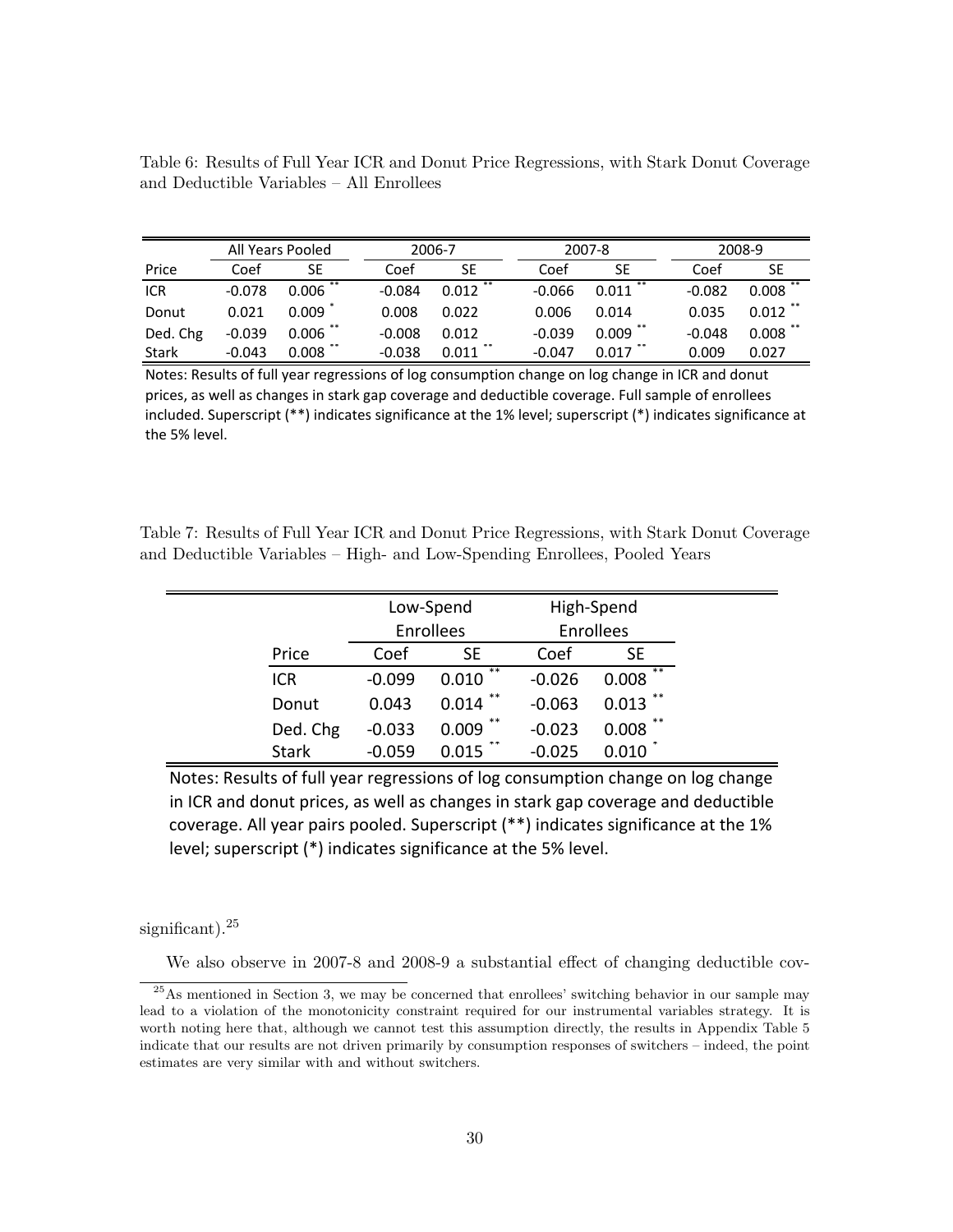erage on consumption. The deductible is not marginal for the vast majority of enrollees, but all enrollees with deductibles do spend some portion of the year in that phase, so that the deductible response may be due to myopia (overreacting to the individual-specific effective price change earlier in the year) or to salience (reacting to the deductible based on its visibility in benefit presentation rather than based on the implied out-of-pocket price change).

Table 7 shows the results of these same regressions separately for high- and low-spending enrollees (for brevity, the regression for all years pooled is shown in the Table). Interestingly, we observe that the stark donut hole coverage response is negative and significant *even* among low-spending individuals who have essentially zero probability of reaching the donut hole – the point estimates indicate that low-spending enrollees, observing that their plan dropped (added) generic or branded coverage to their plan benefit, would decrease (increase) annual consumption by 6% even though they never expect to encounter the donut prices. The "stark" coverage change response is smaller in magnitude (-0.025) for high-spending individuals, but the coefficients for high and low spenders are not directly comparable because consumption and prices enter the regression in logs.

We also observe in Table 7 that the deductible change response is larger in magnitude for low-spending enrollees than for high-spending enrollees, but not significantly so. In a model with hyperbolic discounting, we would expect the deductible price response to vary inversely with the overall magnitude of spending, so this is consistent with myopic response to the deductible variation; however, given the standard errors and log specification, we cannot disentangle the effects of myopia and salience using these coefficients. <sup>26</sup>

Taken together, these results imply high-level coverage changes (such as changes in deductible or donut generosity) have a large impact on individuals' behavior. The deductible response may be further evidence of myopia. However, the significant response to stark changes in donut hole coverage goes beyond what we would expect given a rational, forward-looking calculation of what those changes imply for marginal prices – our most

 $26$ See Table 8 in the following Section for further evidence that deductible response is driven in part by myopia – deductible responses are stronger at the beginning of the year than at the end of the year.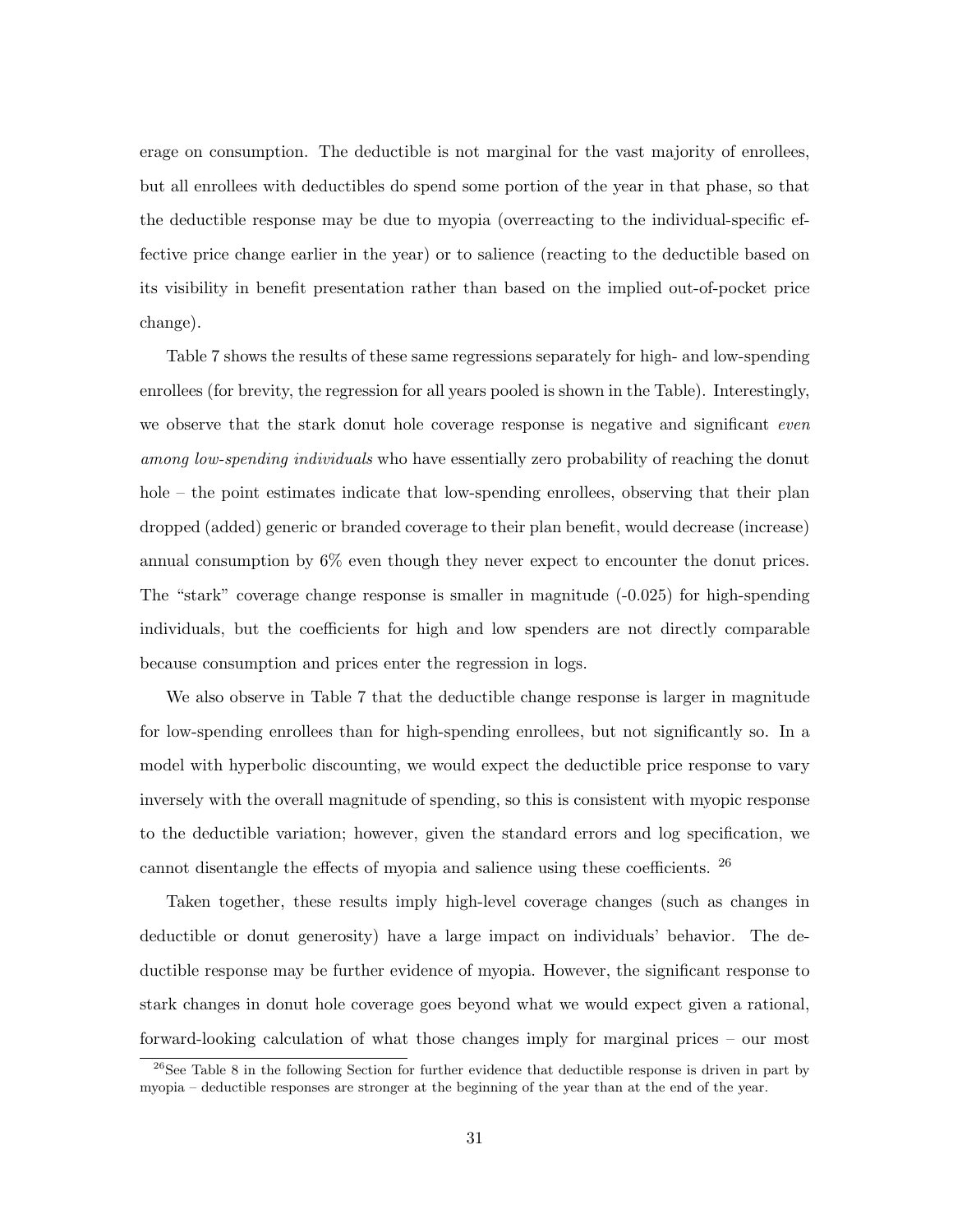striking evidence of price salience is that observed for low-spending individuals, who are very unlikely to encounter the donut hole during the year.

## 7 Structural Model Results

Our results thus far have provided evidence of significant price responses overall, substantial myopia, and price salience effects. In order to construct counterfactual estimates for individuals outside our regression sample (i.e., near the donut hole kink), we require a structural model of consumption behavior. An obvious candidate for this model is the dynamic consumption model derived in Section  $6.1 -$  in the following, we show that this model fits the data well in this setting, both in- and outside the regression sample.

#### 7.1 Parameter Estimates

Because our estimates are from a log-log regression specification and our model of hyperbolic discounting assumes a quadratic utility function (linear demand), this exercise requires that we linearize our main (dynamic) empirical specification (including the deductible and stark donut hole coverage terms):

$$
log(q_{ity}) - log(q_{it,y-1}) = a_t + X_{it} * \delta_t + b_{ICR,t} * (log(P_{ICR,y}) - log(P_{ICR,y-1}))
$$
  
+ 
$$
b_{Donut, t} * (log(P_{Donut, y}) - log(P_{Donut, y-1}))
$$
  
+ 
$$
\theta_{Ded, t} * dedchg_i + \theta_{stark, t} * stark_i + u_{ity}
$$

The structural model we wish to link the empirical specification to (changing the notation from Section 6.1 slightly to accommodate our salience terms) is:

$$
q = \alpha + \eta(\beta MP + (1 - \beta)CP) + K_d * \mathbb{1}(dedchg = 1) + K_s * \mathbb{1}(start = 1).
$$

In this model, the term  $\alpha$  is predicted spending (in year 2) at zero prices and absent any deductible or donut hole coverage change between  $year1$  and  $year2$ . The static price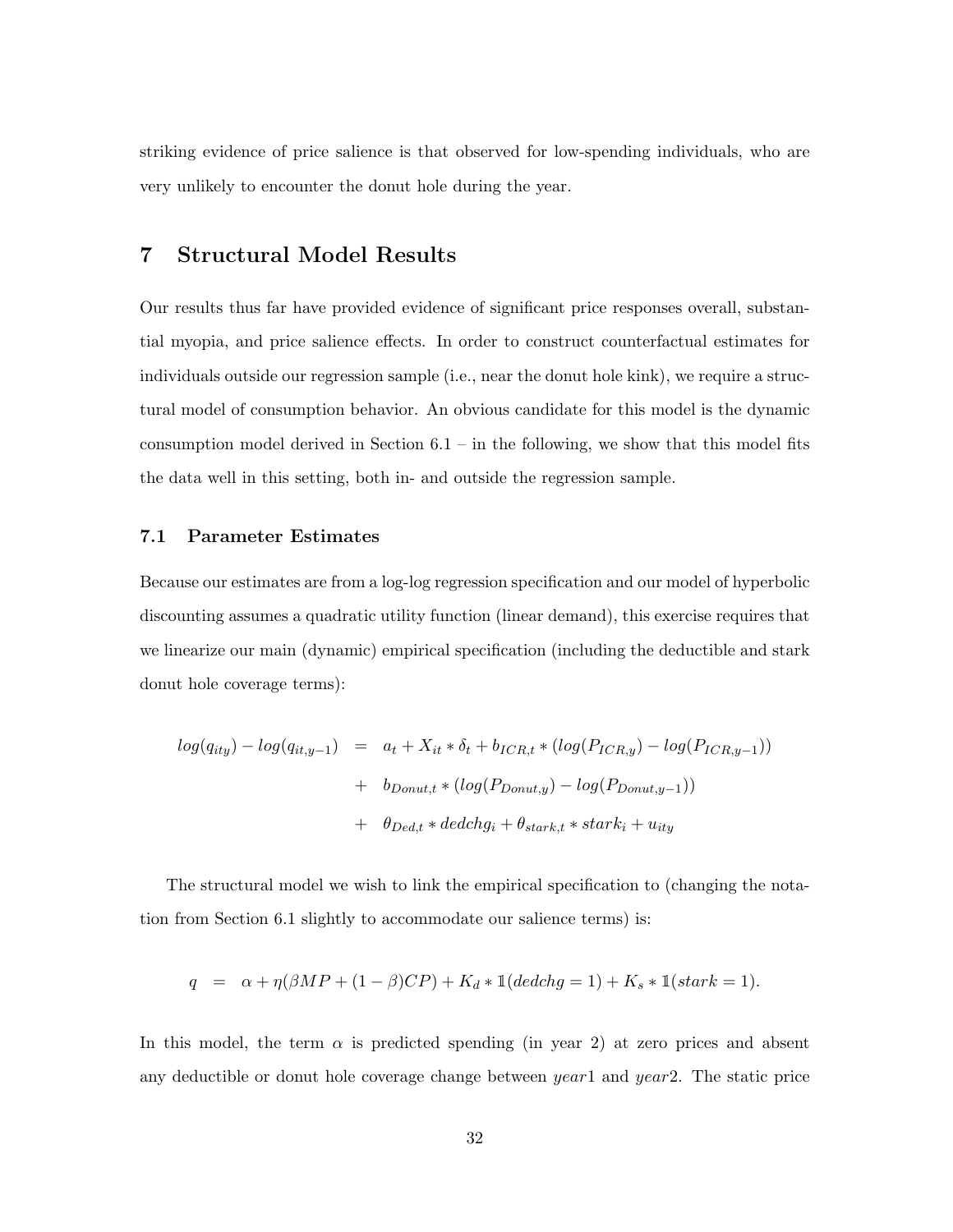response is  $\eta$  – this is the price response we would observe under a linear price contract. The hyperbolic discount factor is  $\beta$ .  $K_d$  and  $K_s$  capture consumption shifts between years 1 and 2 in response to changes in the deductible and stark donut hole coverage, respectively, which we model as distinct from the budget set responses captured by  $\eta$  and  $\beta$ .

Letting  $z_y$  be the vector of year y prices, we linearize the specification around  $z_1$  using the following Taylor expansion:

$$
q_{it,2}(\mathbf{z_2}) = f(\mathbf{z_2}) = q_{it,1} * exp \left( a_t + X_{it} * \delta_t + b_{it,ICR} * \left( \frac{log(P_{i,ICR,2})}{log(P_{i,ICR,1})} \right) \right)
$$
  
\n
$$
* q_{it,1} * exp \left( b_{it,Donut} * \left( \frac{log(P_{i,Donut,2})}{log(P_{i,Donut,2})} \right) \right)
$$
  
\n
$$
* q_{it,1} * exp(\theta_{Ded,t} * dedchg_i + \theta_{stark,t} * stark_i
$$
  
\n
$$
* q_{it,1} * exp(u_{it,2})
$$
  
\n
$$
\cong f(\mathbf{z_1}) + \left( \frac{\partial f(\mathbf{z_1})}{\partial P_{ICR}} \right) (P_{i,ICR,2} - P_{i,ICR,1}) + \left( \frac{\partial f(\mathbf{z_1})}{\partial P_{Don}} \right) (P_{i,Don,2} - P_{i,Don,1})
$$
  
\n
$$
+ \left( \frac{\partial f(\mathbf{z_1})}{\partial dedchg} \right) dedchg_i + \left( \frac{\partial f(\mathbf{z_1})}{\partial stark} \right) stark_i.
$$

The Taylor expansion yields the following form for year 2 consumption:

$$
q_{it,2}(\mathbf{z_2}) \cong q_{it,1} * exp(a_t + X_{it} * \delta_t + u_{it,2})
$$
  
+ 
$$
q_{it,1} * exp(a_t + X_{it} * \delta_t + u_{it,2}) * \left(\frac{P_{i,ICR,2} - P_{i,ICR,1}}{P_{i,ICR,1}}\right) * b_{it,ICR}
$$
  
+ 
$$
q_{it,1} * exp(a_t + X_{it} * \delta_t + u_{it,2}) * \left(\frac{P_{i,Don,2} - P_{i,Don,1}}{P_{i,Don,1}}\right) * b_{it,Don}
$$
  
+ 
$$
q_{it,1} * exp(a_t + X_{it} * \delta_t + u_{it,2}) * (dedchg_i * \theta_{Ded,t} + stark_i * \theta_{Stark,t})
$$
  
= 
$$
q_{it,1} * exp(a_t + X_{it} * \delta_t + u_{it,2}) (1 - b_{it,ICR} - b_{it,Don})
$$
  
+ 
$$
\left(\frac{q_{i,1}}{P_{i,ICR,1}}\right) * exp(a_t + X_{it} * \delta_t + u_{it,2}) * P_{i,ICR,2} * b_{it,ICR}
$$
  
+ 
$$
\left(\frac{q_{i,1}}{P_{i,Don,1}}\right) * exp(a_t + X_{it} * \delta_t + u_{it,2}) * P_{i,Don,2} * b_{it,Don}
$$
  
+ 
$$
q_{it,1} * exp(a_t + X_{it} * \delta_t + u_{it,2}) * (dedchg_i * \theta_{Ded,t} + stark_i * \theta_{Stark,t})
$$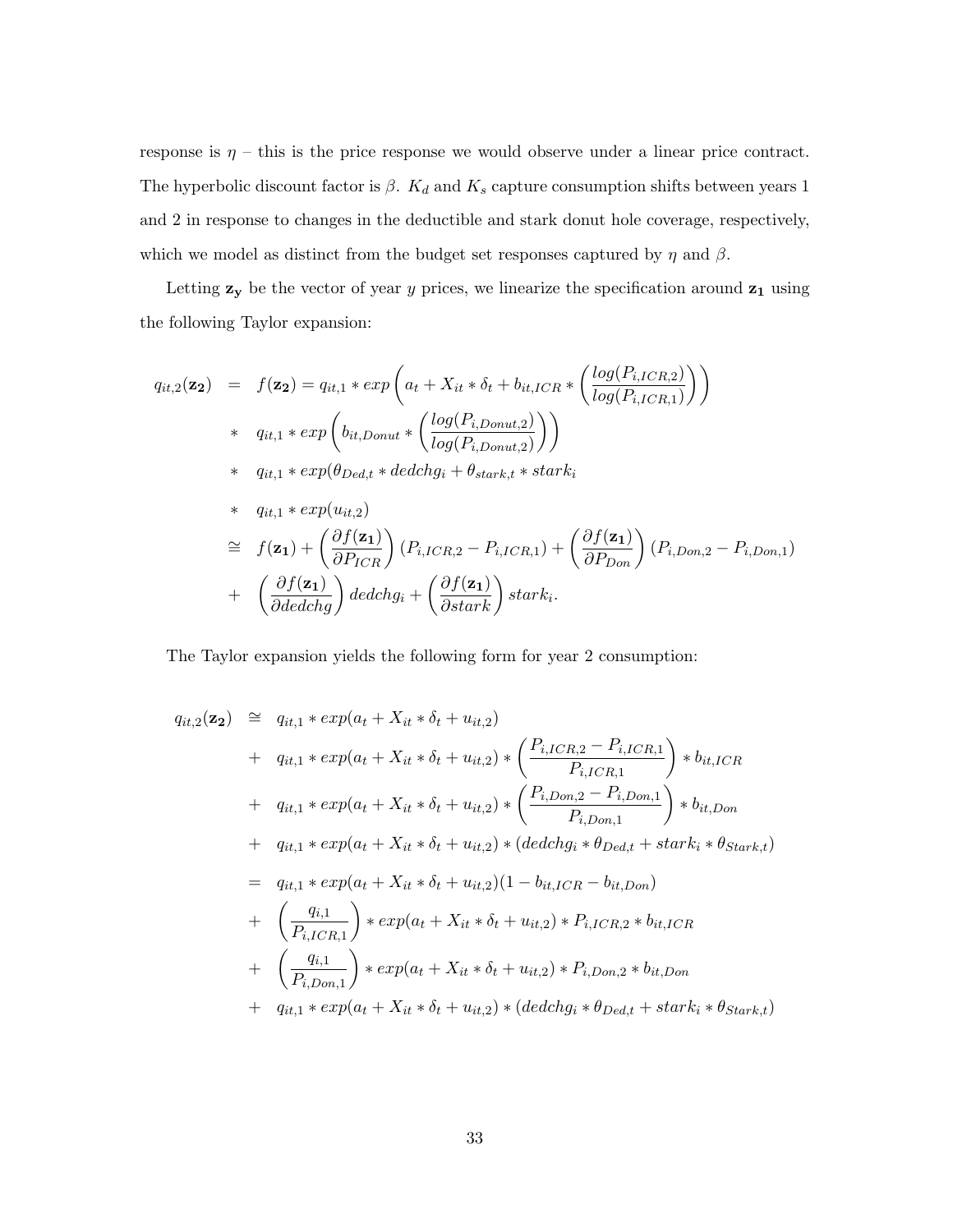This gives us an expression for each of the coefficients from our structural model (omitting subscripts for the sake of brevity):

$$
\alpha = q_1 \ast exp(a + X \ast \delta + u)(1 - b_{ICR} - b_{Don})
$$
\n(1)

$$
\eta * (\beta * \Pr(MP = ICR) + (1 - \beta) * \Pr(CP = ICR)) = \left(\frac{q_1}{P_{ICR,1}}\right) * exp(a + X * \delta + u) * b_{ICR}
$$
\n(2)

$$
\eta * (\beta * \Pr(MP = Don) + (1 - \beta) * \Pr(CP = Don)) = \left(\frac{q_1}{P_{Don,1}}\right) * exp(a + X * \delta + u) * b_{Don}
$$
\n(3)

$$
K_d = q_1 * exp(a + X * \delta + u) * \theta_{Ded}
$$
\n<sup>(4)</sup>

$$
K_s = q_1 * exp(a + X * \delta + u) * \theta_{stark}
$$
\n<sup>(5)</sup>

These relations show that the linear structural constant  $\alpha$  is highly individual-specific, varying with year 1 consumption and enrollee characteristics, so that this exercise yields a local linearization of enrollees' expected year 2 consumption as a function of year 1 observed consumption and predicted year-to-year trends given observables. The ICR and donut price coefficients vary as a function of observables as well as the ratio of year 1 consumption to each respective year 1 price.

In order to pool information across all regression sample individuals, we regress year to year quarterly consumption changes on ICR and donut price changes as well as the deductible change and stark variables, for high and low-spending enrollees only. The restriction to high and low-spending enrollees allows us to recover price responses away from budget set kinks. We allow ICR and donut price responses to vary by spending group, as the proportion of individuals for whom each phase is marginal or current in each period will differ across groups; we hold all other coefficients fixed across groups. The results are in Table 8.

The results shown in Table 8 are on the whole consistent with the patterns described above: low-spending enrollees' marginal price (ICR price) response is flat over the year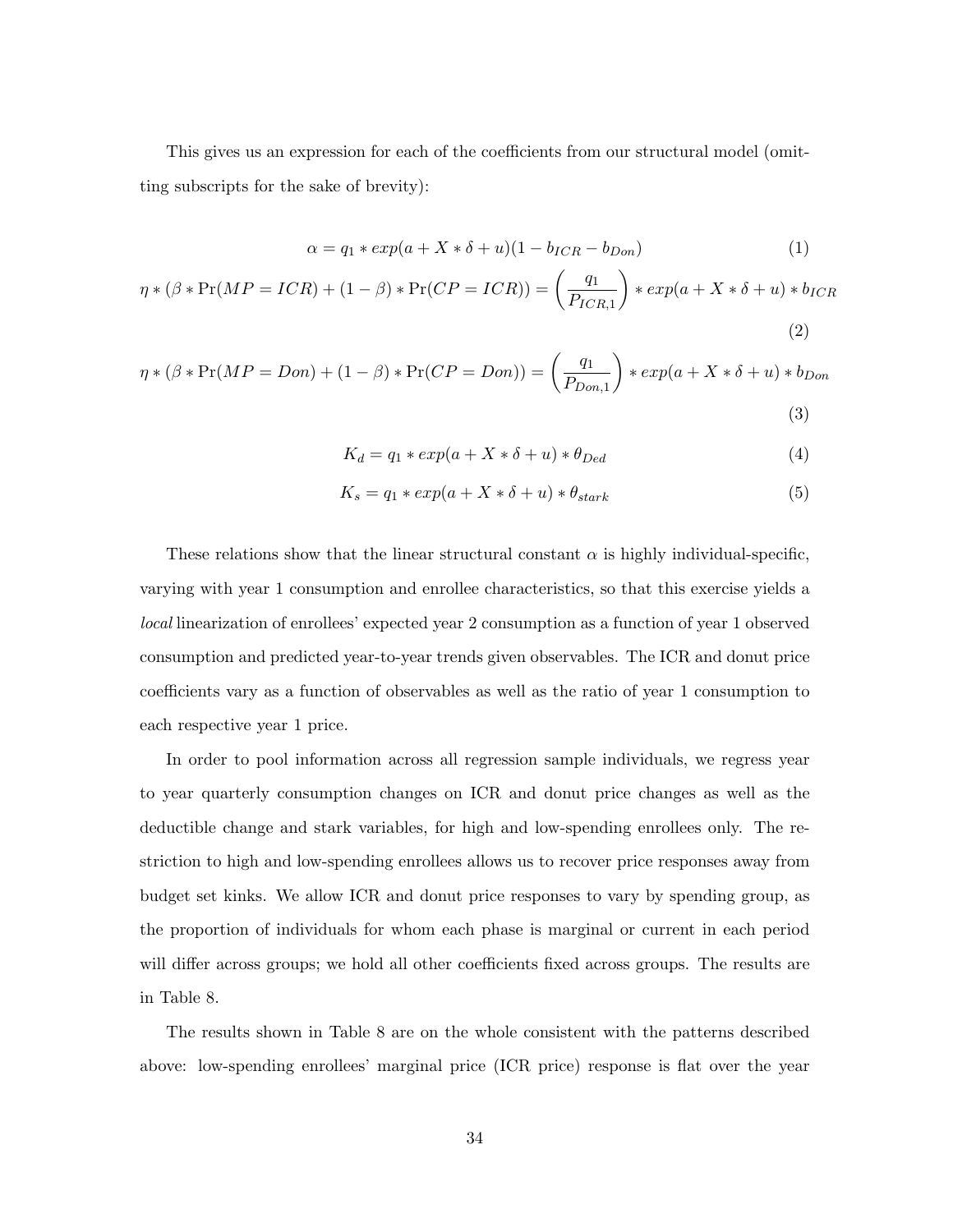|                |              |          |                                     | All Years Pooled (Pooled Regression) |                   |  |  |
|----------------|--------------|----------|-------------------------------------|--------------------------------------|-------------------|--|--|
|                |              |          | Low-Spending                        |                                      | High-Spending     |  |  |
|                |              |          | Enrollee Response                   |                                      | Enrollee Response |  |  |
| Period Price   |              | Coef     | SE                                  | Coef                                 | SE                |  |  |
| Q1             | ICR          | $-0.053$ | $***$<br>0.006                      | $-0.026$                             | $***$<br>0.008    |  |  |
| Q1             | Donut        | 0.019    | $0.007$ **                          | $-0.048$                             | 0.010             |  |  |
| Q1             | Ded. Chg     | $-0.049$ | 0.005                               | $-0.049$                             | 0.005             |  |  |
| Q1             | <b>Stark</b> | $-0.014$ | 0.009                               | $-0.014$                             | 0.009             |  |  |
| Q <sub>2</sub> | <b>ICR</b>   | $-0.045$ | $0.006$ **                          | $-0.011$                             | 0.009             |  |  |
| Q <sub>2</sub> | Donut        | 0.026    | $0.007$ $\hspace{0.1cm}^{\ast\ast}$ | $-0.044$                             | 0.013             |  |  |
| Q <sub>2</sub> | Ded. Chg     | $-0.024$ | $0.005$ **                          | $-0.024$                             | 0.005             |  |  |
| Q <sub>2</sub> | <b>Stark</b> | 0.002    | 0.009                               | 0.002                                | 0.009             |  |  |
| Q <sub>3</sub> | <b>ICR</b>   | $-0.043$ | 0.006                               | $-0.003$                             | 0.009             |  |  |
| Q <sub>3</sub> | Donut        | 0.012    | 0.008                               | $-0.083$                             | 0.012             |  |  |
| Q <sub>3</sub> | Ded. Chg     | $-0.016$ | 0.006                               | $-0.016$                             | 0.006             |  |  |
| Q3             | Stark        | $-0.007$ | 0.009                               | $-0.007$                             | 0.009             |  |  |
| Q4             | <b>ICR</b>   | $-0.056$ | 0.008                               | 0.024                                | 0.012             |  |  |
| Q4             | Donut        | 0.003    | 0.010                               | $-0.168$                             | 0.016             |  |  |
| Q4             | Ded. Chg     | $-0.012$ | 0.007                               | $-0.012$                             | 0.007             |  |  |
| Q4             | <b>Stark</b> | $-0.047$ | 0.011                               | $-0.047$                             | 0.011             |  |  |

Table 8: Results of Quarterly ICR and Donut Price Regressions, with Stark Donut Coverage and Deductible Variables – High- and Low-Spending Enrollees, Pooled Years

Notes: Results of quarterly regressions of log consumption change on log change in ICR and donut prices, as well as changes in stark gap coverage and deductible coverage. Regression for high- and low-spending enrollees, with separate ICR and donut responses for each spending group. "Stark" gap coverage and deductible change response held fixed across spending groups. Superscript (\*\*) indicates significance at the 1% level; superscript (\*) indicates significance at the 5% level.

and high-spending enrollees' marginal price (donut price) response is steeply increasing in magnitude over the year. Enrollees' response to the deductible is decreasing in magnitude over the course of the year (this is consistent with myopia as enrollees will only encounter deductible prices at the beginning of the year). Finally, the response to the "stark" variable is non-monotonic over the year – it is largest in  $Q_1$  and  $Q_4$ . This feature of the results is driven by low-spending enrollees' non-monotonic response to stark changes in donut hole coverage – as we see in Appendix Table 7, which compares the results in Table 8 to the same results obtained from separate regressions for the high- and low-spending samples,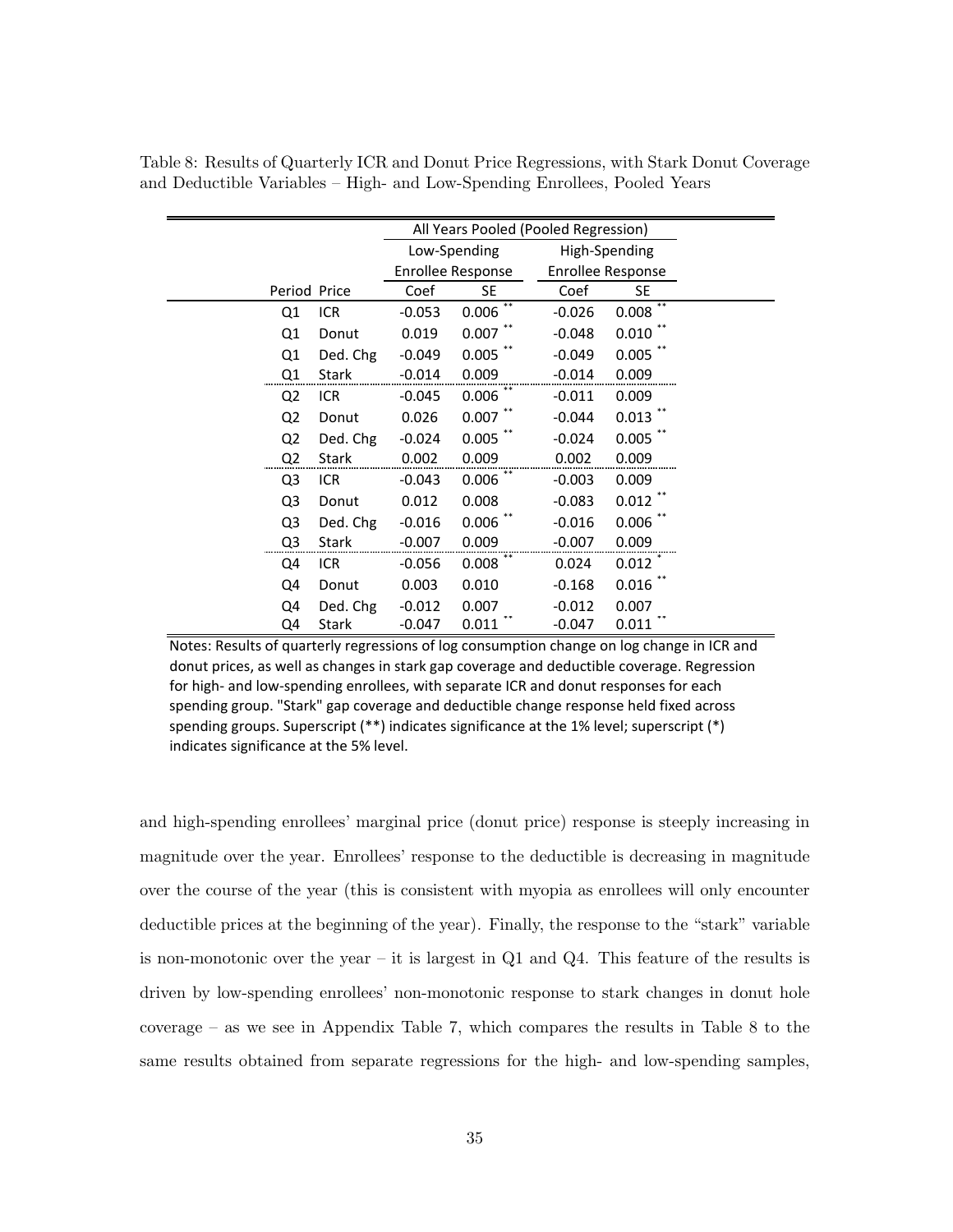low-spending enrollees' response to the stark variable is negative and significant in Q1 and Q4 (the Q4 response is larger, but not significantly so), while high-spending enrollees' response to the stark variable is only significant in Q4. These results are consistent with the low-spending individuals' response to stark donut hole coverage being driven by salience effects and the high-spending individuals' response being driven at least in part by myopia.

We use the results of the above regression to infer our structural model parameters. We pool price response estimates across groups of observations (individual-quarters) whose price responses are expected to be similar by classifying sample observations by quintile of  $\left(\frac{q_{it,1}}{P_{\cdot\cdot}}\right)$  $P_{i,1}$  $\Big\} * exp(\hat{a}_t + X_i * \hat{\delta}_t + \hat{u}_{it,2}),$  for each price  $P_i$ , giving us 25 groups overall – this classification allows us to define groups of individuals based on similarity in their expected price changes, both in and outside the regression sample. We then estimate a single  $\eta_g$  for each group  $g^{27}$  We impose a single discount factor  $\beta$  across all sample individuals. Using the expressions including the parameters  $\eta$  and  $\beta$  in the above Taylor expansions (equations (2) and (3) above), we use a generalized method of moments (GMM) procedure to estimate our 25 static linear price response parameters  $\eta$  and our hyperbolic discount parameter β. Equations (2) and (3) require  $Pr{CP = ICR}$ ,  $Pr{MP = ICR}$   $Pr{CP = Donut}$ , and  $Pr\{MP = Donut\}$  as inputs – for the estimates reported, we employed what we call "rational expectations" measures of these probabilities. We classified all individuals in each year pair into 100 cells by centiles of year 1 total spending and ran the year 2 claims of 200 persons in each cell through the cost calculator for the plan for each individual in the cell. This procedure generates a distribution of coverage phase probabilities for each enrollee and plan, for each period  $t$  and coverage phase. Our rational expectations probabilities are defined by the means of these distributions.<sup>28</sup>

<sup>&</sup>lt;sup>27</sup>The error term  $u_{it,2}$  is not directly observed, so we use Duan's smearing technique to scale all transformed coefficients based on the distribution of the regression residuals. We allow for heteroscedasticity and let the smearing factor vary in demographic variables.

<sup>&</sup>lt;sup>28</sup>We assume here that enrollees' expectations regarding their year 2 consumption are that they will be a draw from the observed distribution of consumption among similar individuals (defined by year 1 annual spending). Of course, enrollees' expectations could be that they will consume in year 2 exactly as they did in year 1, or they could have perfect foresight about their year 2 consumption. Our estimates are not sensitive to this assumption – re-estimating the structural parameters using the individual's actual year 1 or year 2 coverage phase probabilities generates similar estimates, as discussed in greater detail below.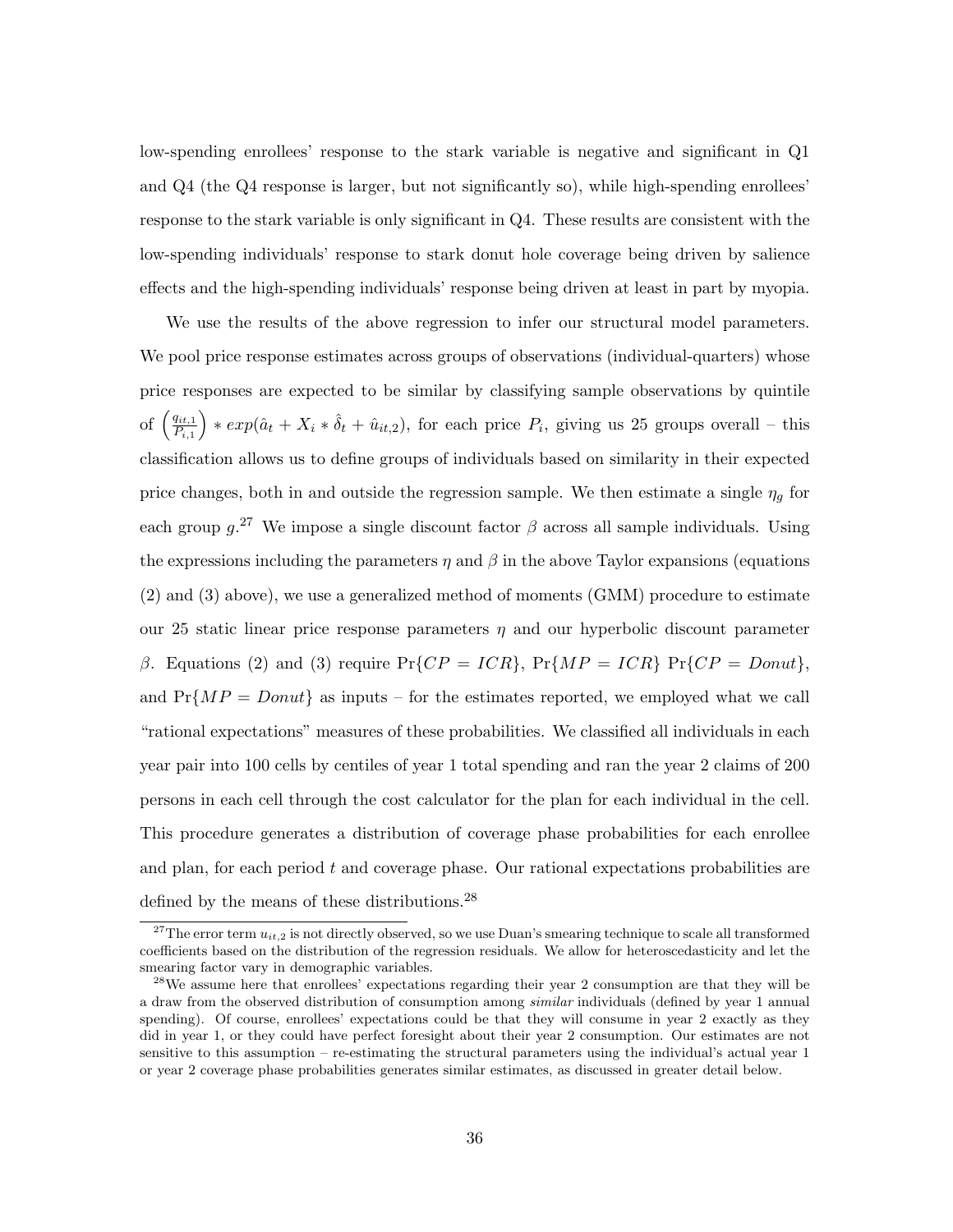Counterfactual simulation requires that we extrapolate the structural parameters for individuals outside the regression sample (high and low spending enrollees). We extrapolate  $\alpha$ ,  $K_s$ , and  $K_d$  using equations (1), (4), and (5) above. We obtain  $\eta$  and  $\beta$  from the GMM procedure, having grouped individuals outside the regression sample according to quintile of  $\left(\frac{q_{it,1}}{p}\right)$  $\overline{P_{i,1}}$  $\Big\} * exp(\hat{a}_t + X_i * \hat{\delta}_t + \hat{u}_{it,2})$  as well – individuals outside the regression sample falling in group g are assigned the structural static price response  $\hat{\eta}_g$ . In order to ensure that we extrapolate only to individuals who are similar to our regression sample, we exclude outliers, defined as individuals whose  $exp(X_{it} * \hat{\delta}_t + \hat{u}_{it,2})$  lie below the 1<sup>st</sup> percentile or above the  $99^{th}$  percentile of the same metric in the regression sample.

|                       | Structural        | Mean     |
|-----------------------|-------------------|----------|
| Description           | Parameter         | Estimate |
| Days supply $(P=0)$   | α                 | 371.356  |
| Myopia                | β                 | 0.321    |
| Marginal price effect | η                 | $-1.886$ |
| Deductible effect     | $K_{deduct}$      | $-8.830$ |
| Stark gap effect      | $K_{\text{star}}$ | $-6.358$ |
|                       |                   |          |
| Implied elasticity    | ε                 | $-0.117$ |

Table 9: Estimated Structural Model Parameters, Pooled All Years

Notes: Authors' calculations. Data are shown only for individuals within the 1st to 99th percentiles of the distribution of the predicted trend in consumption; individuals too dissimilar from the regression sample in this dimension are dropped. All parameters shown are averages except for the hyperbolic discount factor.

Table 9 displays the mean values for all model parameter estimates for individuals in and out of the regression sample. At zero prices, our sample is predicted to consume 371 days supply of drugs per quarter. The average linear price response  $\eta = -1.9$  implies an average static price elasticity of −0.12 (evaluated at marginal prices). This is similar in magnitude to the literature. The quarterly hyperbolic discount factor  $\beta = 0.32$  suggests substantial myopia – it implies that, prior to entering their marginal coverage phase, individuals are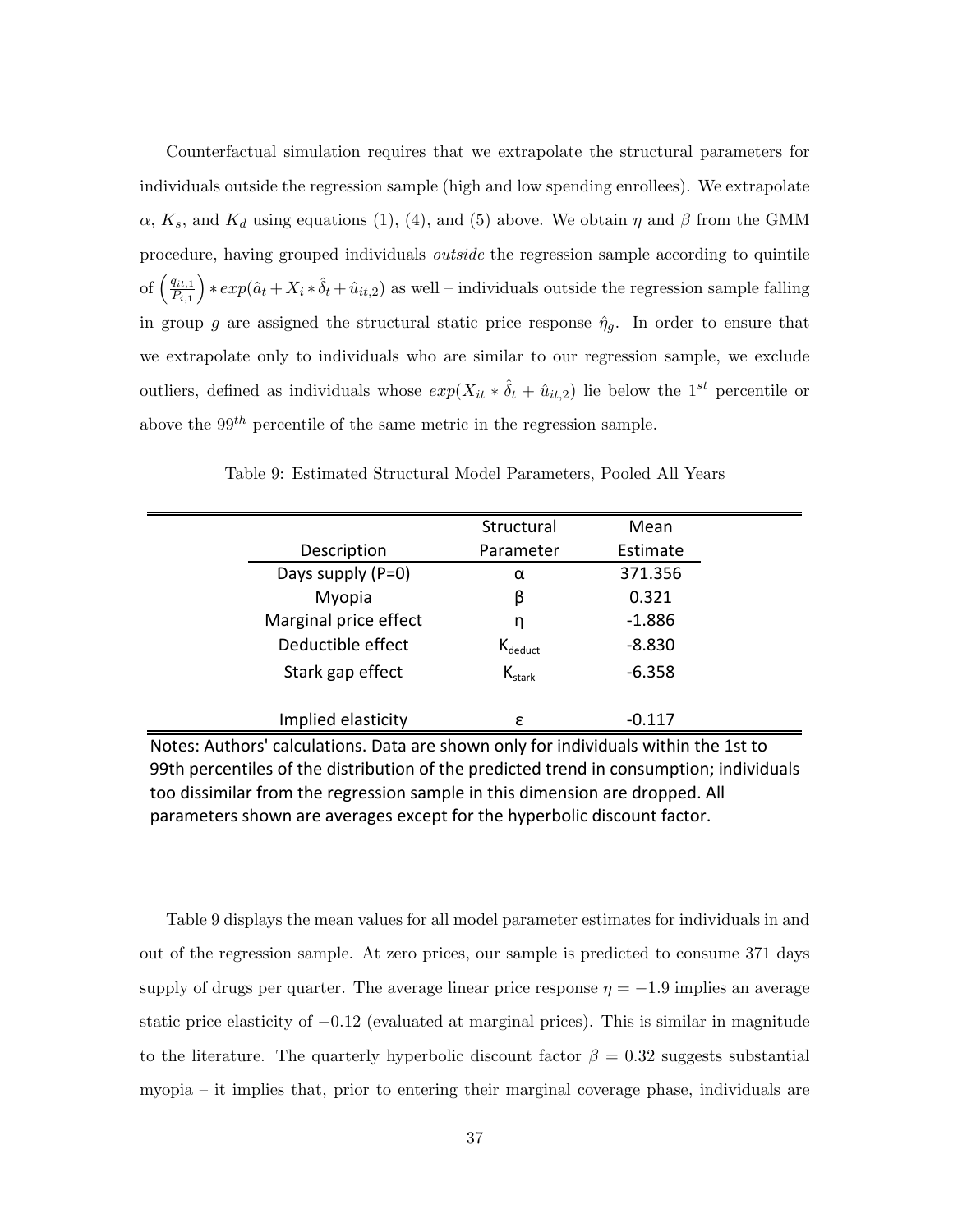three times as responsive to the price they currently face as they are to their marginal price. Finally, on average, eliminating the deductible or adding stark donut hole coverage is predicted to increase consumption per quarter slightly, by 9 and 6 days supply, respectively.

In order to investigate the behavioral determinants of myopia and salience in the results in Table 9, we repeated our entire estimation procedure separately for individuals with and without chronic conditions, and for groups of individuals defined by specific chronic conditions.<sup>29</sup> The results comparing the chronically ill to the non-chronically ill and the results for the most popular chronic conditions in our sample (hypercholesterolemia, hypertension, and diabetes) are shown in Appendix Table 8. The estimated hyperbolic discount factor  $\beta$ is larger in magnitude for the chronically ill (particularly among hypercholesterolemics and diabetics) than for the non-chronically ill, which is consistent with the chronically ill being more forward-looking. However, the most striking feature of the table is the strong consistency in the parameter estimates across groups – even those with chronic conditions are substantially more sensitive to marginal prices once they encounter those marginal prices than they are earlier in the year.

Using the model from Section 6 and the estimated structural parameters from Table 9, we can solve for the optimal dynamic consumption path in response to the full nonlinear budget set for all sample individuals, including those near budget set kinks. Figure 2 displays actual and predicted consumption (summed over the full year) for individuals throughout the year 1 spending distribution.<sup>30</sup> Two versions of the prediction are displayed – the exact quantity predicted by the regression model, in sample, and the simulated results using the structural model parameters. Both predictions work quite well for individuals in the regression sample (high and low-spending individuals) – the structural model under predicts actual year 2 spending by 1.8% on average. Notably, the structural model also replicates spending near the donut hole threshold quite well – we under predict year 2 spending by 0.67% on average. The prediction performs less well as we approach the

 $^{29}$ Following Goldman, et al. (2004), we identify seven chronic illnesses – hypercholesterolemia, hypertension, diabetes, gastritis, arthritis, asthma, and affective disorders – using diagnosis codes from the individuals' medical claims histories.

 $30$ Predicted consumption is simulated consumption throughout the year given actual year 2 prices.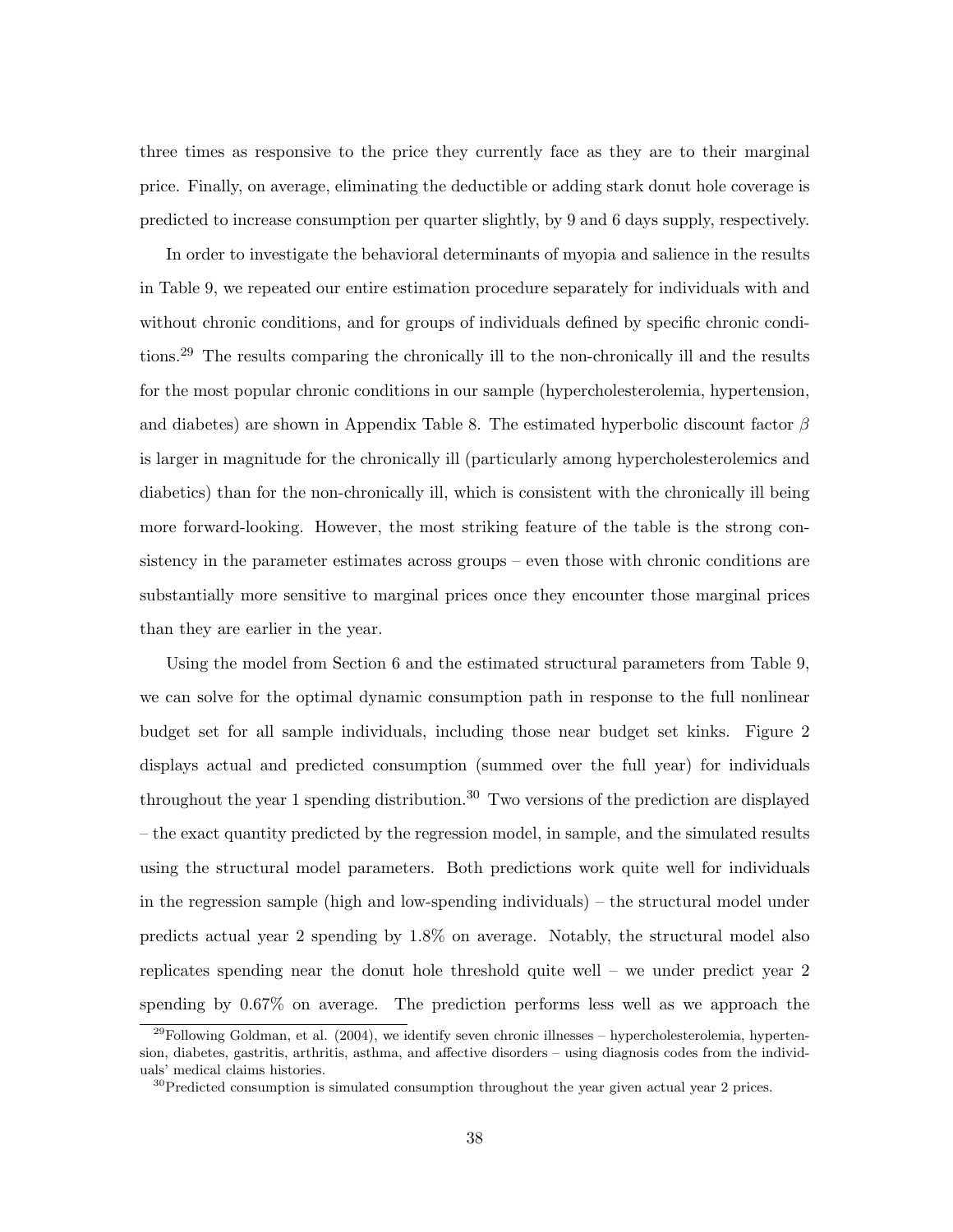very high part of the spending distribution and is poor for the small number (1% of the sample) of non-outliers above the top of the "high" spending group (the \$5,000 cutoff). In the counterfactual simulations below, individuals above the top "high-spending" cutoff are excluded.<sup>31</sup>



Figure 2: Actual and Predicted Year 2 Consumption – Outliers Excluded

The absolute and relative distribution of actual and predicted spending are shown in Figure 3. Predicted spending is quite close to actual spending on average, as we saw in Figure 2. The top panel of the Figure shows that we slightly underpredict low spending and overpredict high spending. The bottom panel shows the distribution of actual and predicted spending relative to the donut threshold for all individual-years in our 2006-2009

<sup>&</sup>lt;sup>31</sup>Results are similar whether the rational expectations approach is used to generate coverage phase probabilities in the GMM estimation (total error -1.24% in sample excluding outliers and those spending above the top "high-spending" cutoff) or whether, alternatively, we use the individual's year 1 consumption  $(-0.22\%$  error) or year 2 consumption  $(-1.21\%$  error).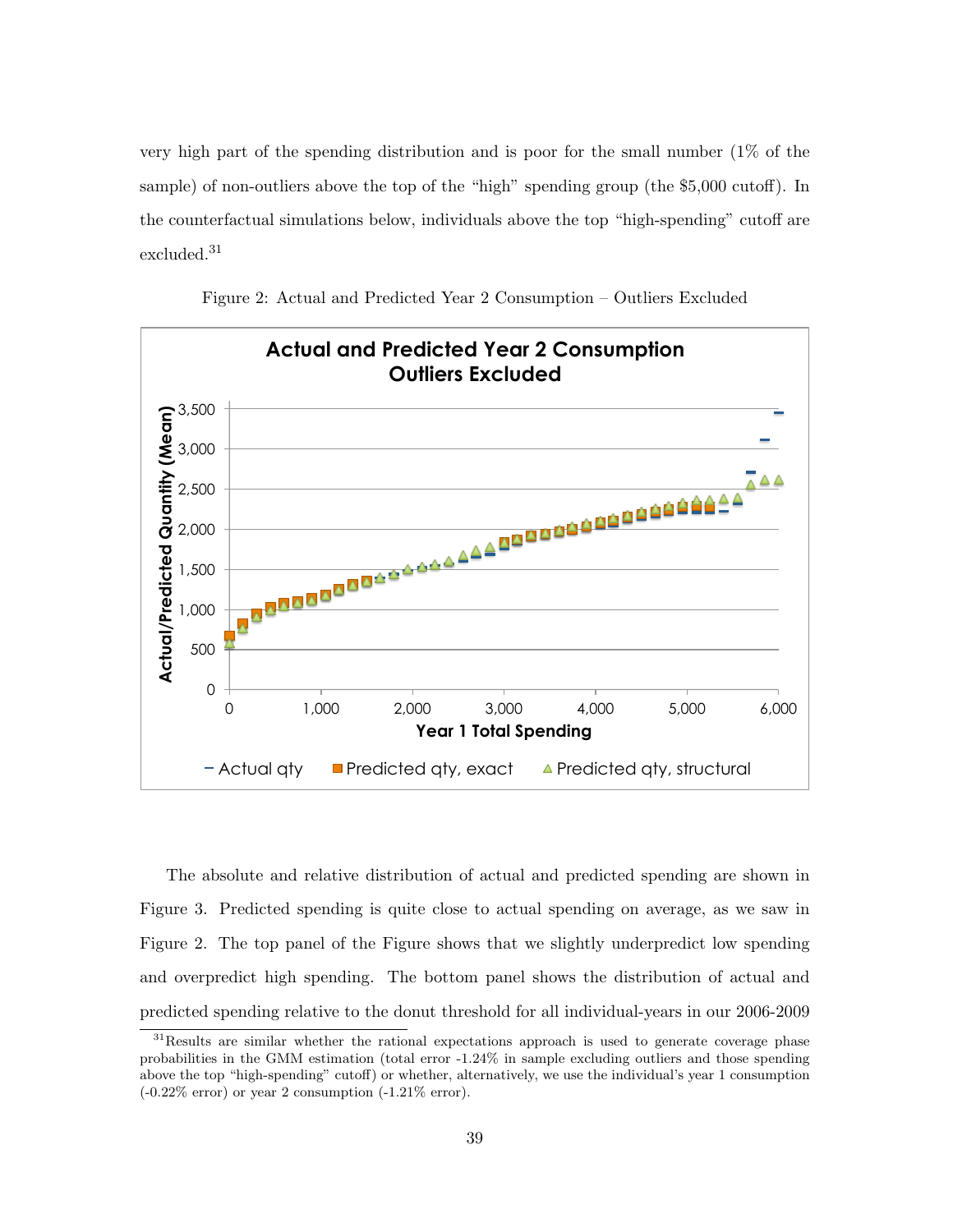data (recall that donut thresholds increase in each year of the sample). Even though we estimated price sensitivity using only individuals away from the donut threshold, we are able to replicate bunching at the donut kink quite well. The slight over prediction of bunching behavior exactly at the kink is due to our assumption of no uncertainty in the simulation model – allowing for uncertainty would yield some dispersion in excess mass around the kink, as we observe in the actual consumption data in the bin just to the right of 0.

#### 7.2 Counterfactual – Filling in the Donut Hole

Using the above results, we next use the estimated structural parameters to simulate the effect of filling in the donut hole on total spending for low and high-spending individuals as well as for individuals near the donut hole kink. We impose that "filling in the donut hole" takes the form of setting the donut hole price in each plan equal to the ICR price (so that there is no donut kink). For all individuals with no donut hole coverage or generic only donut hole coverage in year 1 of the relevant year pair, we also set the "stark" variable equal to  $-1$ , as filling in the donut hole would entail a stark increase in donut hole coverage.<sup>32</sup>

Table 10 shows the effect of filling in the donut hole on mean spending, in levels and percentages. Filling in the donut hole would increase spending by \$120 on average, or 6%. \$84 of this increase is due to the price response (setting the donut price equal to the ICR price), but \$37 (or 31% of the overall effect) comes from what we call the "salience" effect, the coefficient on the "stark" increase in donut hole coverage.

Figure 4 shows how the effect of filling in the donut varies with position in the spending distribution. Here, we see the mean increase in spending when we fill in the donut, plotted vs. year 1 spending. The price effect and "stark" effect are shown separately. The price

 $32$ An important caveat is necessary here. This counterfactual is performed (1) relative to observed year 2 prices in each sample year pair; and (2) holding all other plan features fixed. Thus, we should interpret the results as capturing what 2007, 2008, and 2009 consumption would have been if each plan's donut hole were filled in, holding enrollment and other features of plan generosity fixed. In order to determine the effect of changes to the donut hole generosity between now and 2020, one would need to account for trends in generosity between our sample period and the present, as well as how plans adjust other plan features in response to the imposed change in donut generosity (which may impact, in turn, sorting of patients across plans). Without a model to inform supply side responses to the ACA's donut policy changes, we leave the more sophisticated counterfactual to future researchers.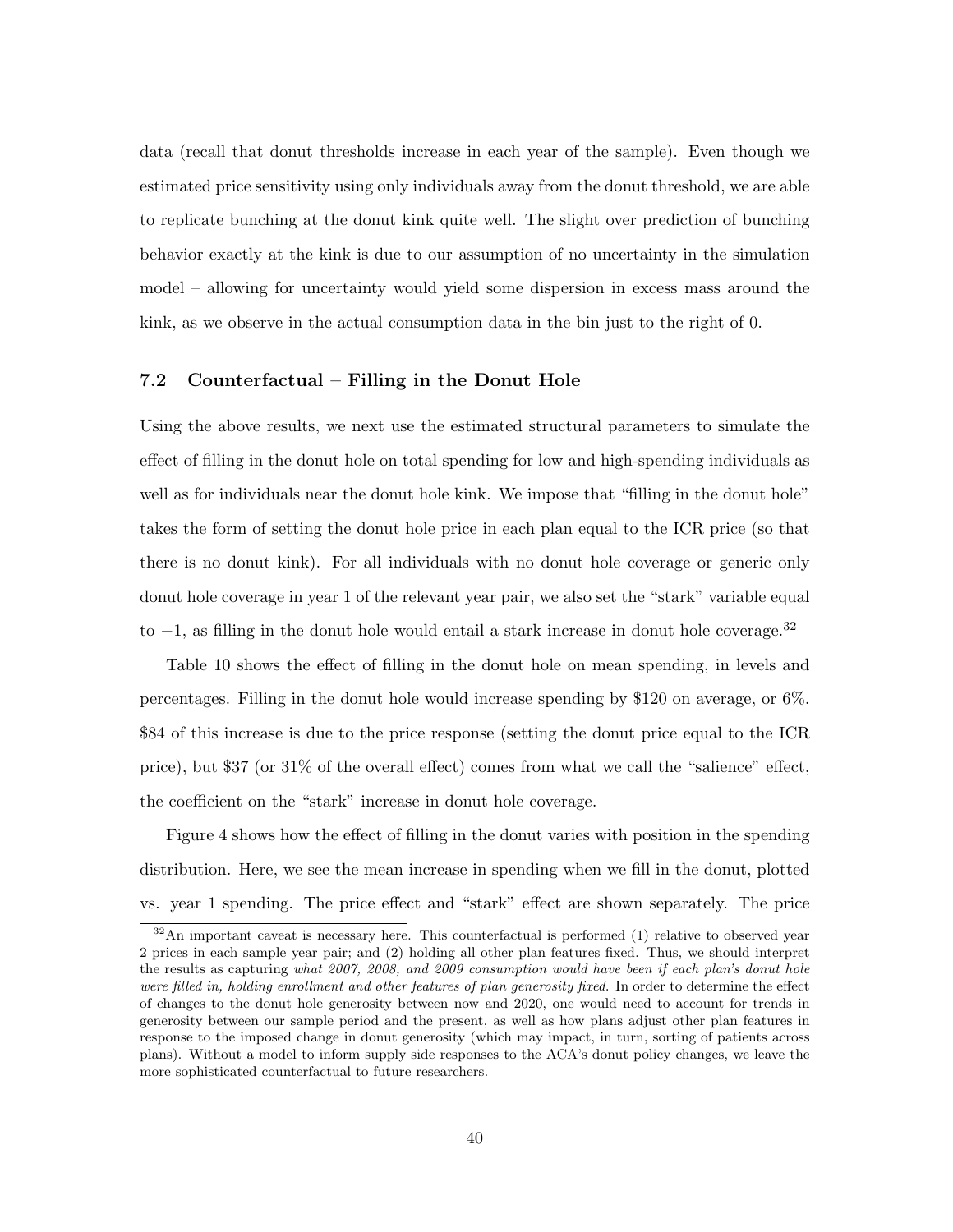

Figure 3: Distribution of Actual and Predicted Year 2 Consumption – Outliers Excluded

effect is monotonically increasing in the magnitude of spending – individuals whose marginal price is the donut hole price are impacted more by the price change than individuals who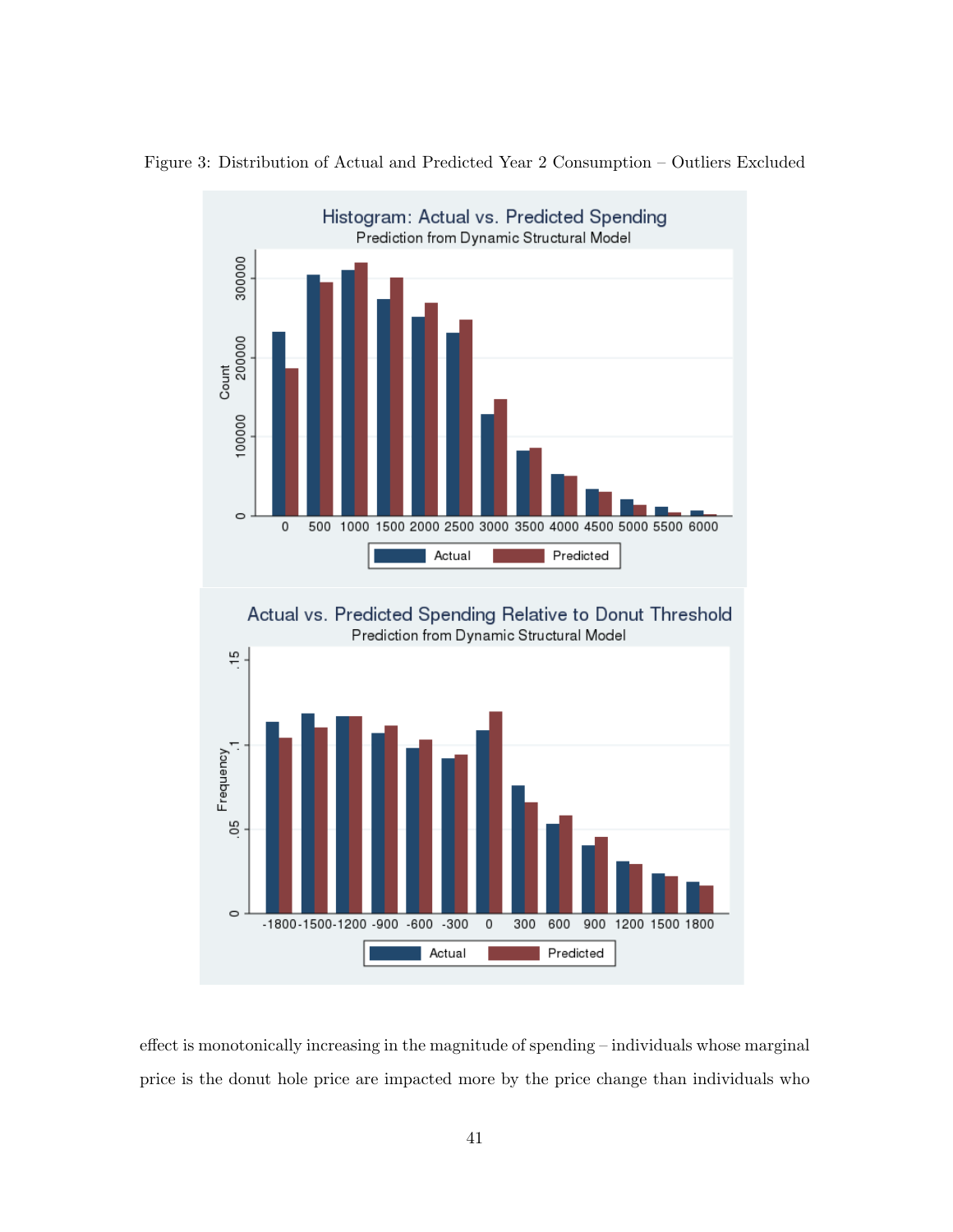| Estimated impact of<br>filling in the donut hole | \$120.72 | 6.19% |  |
|--------------------------------------------------|----------|-------|--|
| Based on price response                          |          |       |  |
| alone                                            | \$83.75  | 4.30% |  |
| Additional effect of                             |          |       |  |
| price salience                                   | \$36.97  | 1.90% |  |

Table 10: Estimated Effect of Filling in the Donut Hole, Pooled All Years

Notes: Authors' calculations. Data are shown only for individuals within the 1st to 99th percentiles of the distribution of the predicted trend in consumption; individuals too dissimilar from the regression sample in this dimension are dropped. All parameters shown are averages except for the hyperbolic discount factor.

do not hit the donut. Moreover, individuals who consume more of their prescription drugs while in the donut hole (higher spenders within the donut-marginal group) are more affected by the price change due to myopia. On the other hand, the "stark" or what we called the "salience" effect is present throughout the spending distribution, so that even low spending individuals are expected to increase spending in response to the donut hole being filled in.

The effect of myopia on the impact of filling in the donut hole can also be seen in Figure 5, which plots the mean increase separately by quarter. As implied by our estimate of the hyperbolic discount factor  $\beta = 0.32$ , individuals are much less responsive to filling in the donut hole at the beginning of the year than they are at the end of the year.

## 8 Discussion

We examine moral hazard in prescription drug consumption in the context of Medicare Part D, an insurance plan in which enrollees are exposed to substantial cost-sharing incentives and in which nonlinear, complex price schedules are found to lead to additional price effects beyond those anticipated by the designers.

Our identification strategy allows us to estimate static and dynamic price elasticities by leveraging variation in multiple budget set regions and focusing on groups whose marginal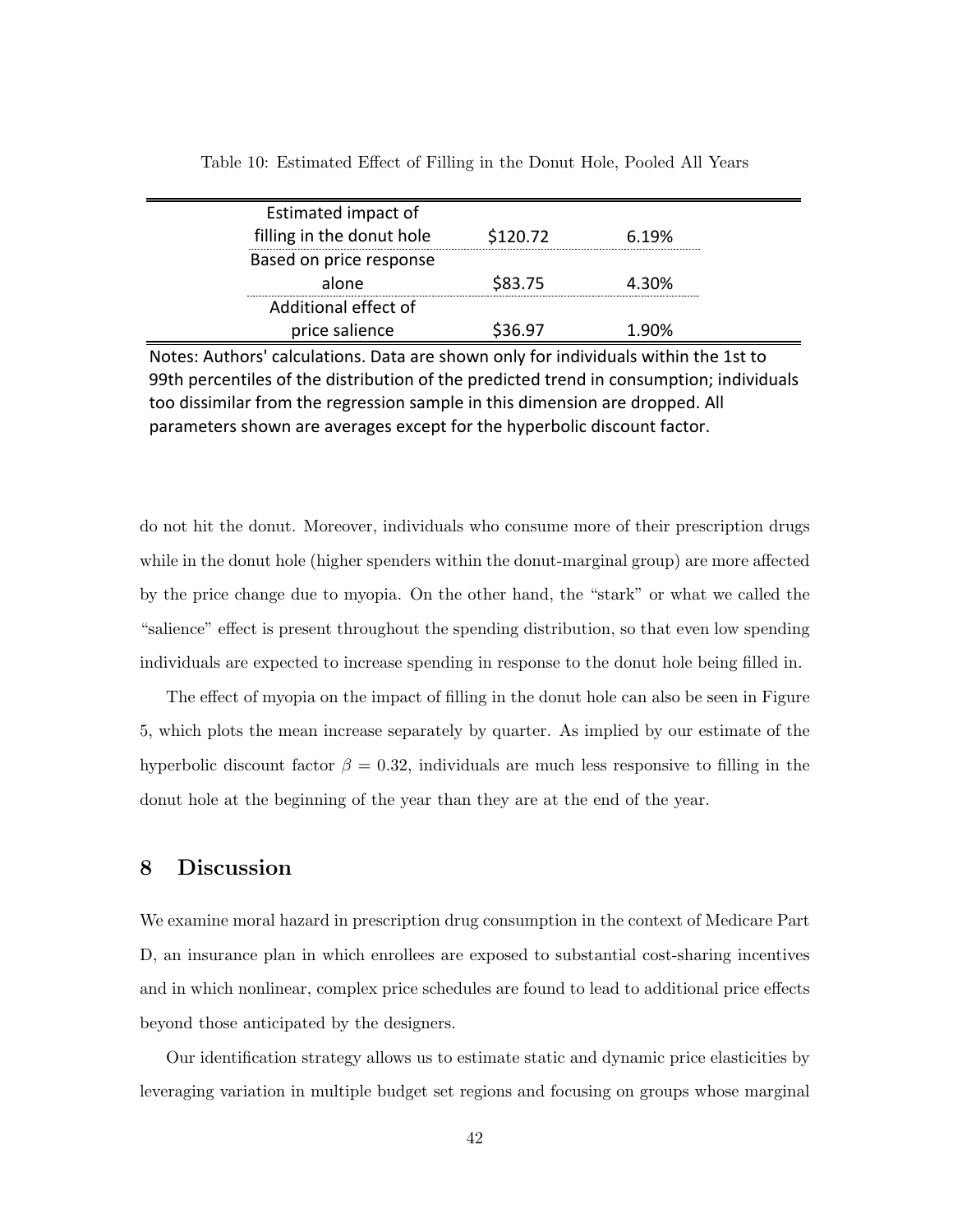

Figure 4: Mean Effect of Filling in the Donut Hole vs. Year 1 Spending

prices are in the interior of coverage phases. We rely on year-to-year changes in cost-sharing in multiple budget set phases for our identifying variation.

We demonstrate that, while enrollees' aggregate price responses are in line with many of those found in other health care contexts, Part D enrollees also exhibit certain behavioral biases in their consumption patterns related to the structure of Part D cost-sharing. In particular, we demonstrate evidence of imperfectly forward-looking behavior and of price salience effects.

Using flexible reduced form methods, we demonstrate that a model in which consumers respond to current and marginal prices (as in a dynamic model with hyperbolic discounting) but also respond to more salient prices (in our setting, large shifts in deductible and donut coverage) fits the data well in and out of sample, which allows us to simulate enrollees' consumption responses to counterfactual price schedules, such as filling in the donut hole. The impact of filling in the donut hole is estimated as an increase in spending of \$120.72 for the average enrollee in our sample. 30% of this effect is due to salience and as such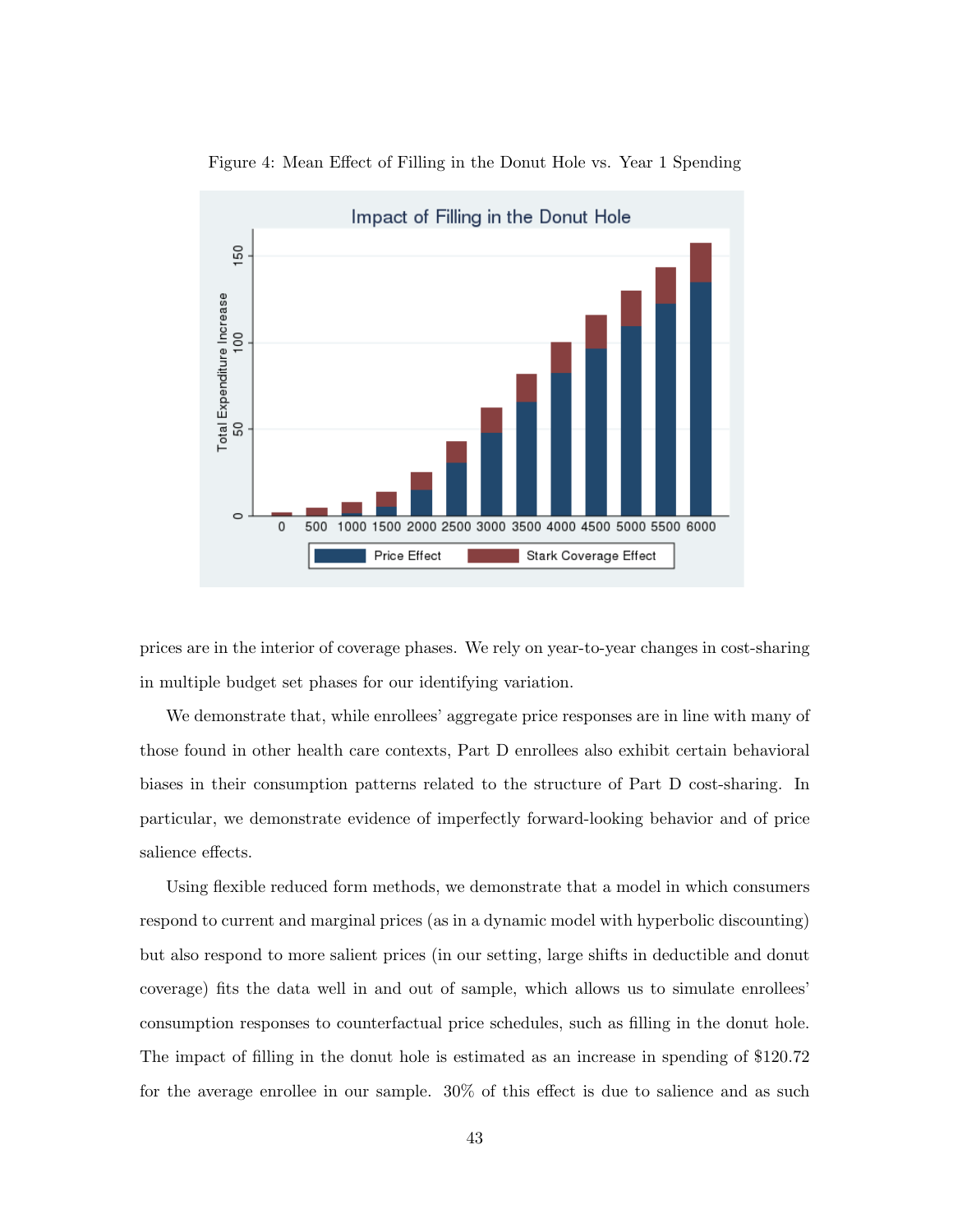

Figure 5: Mean Effect of Filling in the Donut Hole, Quarterly

impacts even low-spending parts of the Part D population; the remainder occurs primarily at the end of the year due to imperfect forward-looking behavior which leads consumers to respond only after they enter the donut hole.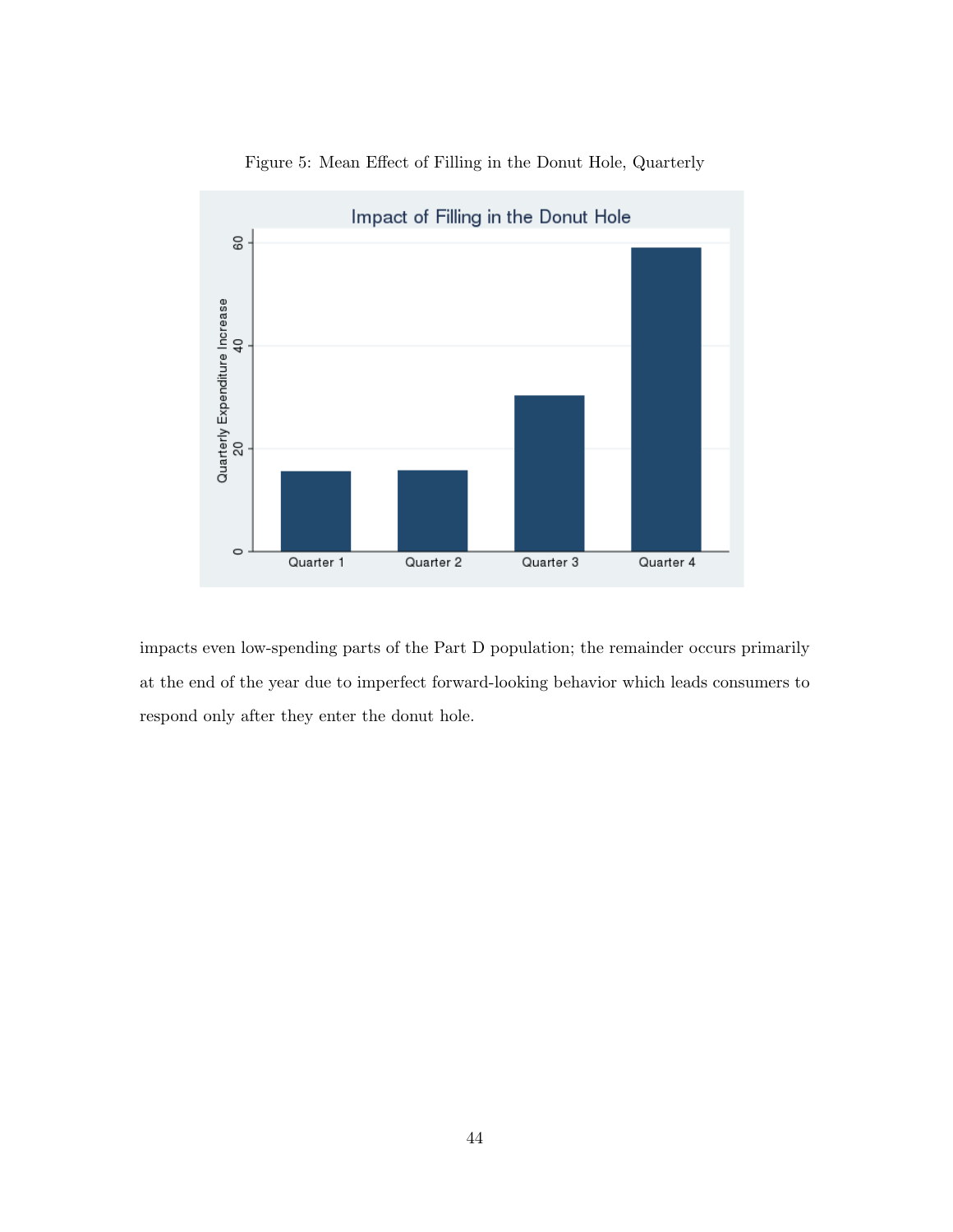# Appendix

#### A Price and Instrument Construction

In order to illustrate how our prices and price instruments are calculated, consider the following example. Suppose that, in 2006, the individual in question takes two drugs monthly, drug X and drug Y; in 2007, the individual also takes drug Z. In 2006, the individual is enrolled in plan A; in 2007, she switches to plan B. The retail prices and cost-sharing for plans A and B, drugs X, Y, and Z, and years 2006 and 2007 are shown in Appendix Table 1.

Appendix Table 1: Retail Prices and Out-of-Pocket Costs for Example Plans and Drugs

|      |                     |            |              | 2006 Retail and Out-of-Pocket Prices |                         | 2007 Retail and Out-of-Pocket Prices |                   |              |            |              |  |
|------|---------------------|------------|--------------|--------------------------------------|-------------------------|--------------------------------------|-------------------|--------------|------------|--------------|--|
| Drug |                     |            | Plan A. 2006 |                                      |                         |                                      |                   | Plan A. 2007 |            |              |  |
|      | <b>Retail Price</b> | Deductible | ICR          |                                      | Donut Hole Catastrophic | <b>Retail Price</b>                  | <b>Deductible</b> | ICR          | Donut Hole | Catastrophic |  |
| X    | 100.00              | 100.00     | 30.00        | 100.00                               | 5.00                    | 110.00                               | 110.00            | 31.00        | 110.00     | 5.50         |  |
| Υ    | 30.00               | 30.00      | 10.00        | 10.00                                | 2.00                    | 32.00                                | 32.00             | 12.00        | 12.00      | 2.15         |  |
|      | 150.00              | 150.00     | 45.00        | 150.00                               | 7.50                    | 160.00                               | 160.00            | 45.00        | 160.00     | 8.00         |  |
|      |                     |            |              |                                      |                         |                                      |                   |              |            |              |  |
|      |                     |            | Plan B, 2006 |                                      |                         |                                      |                   | Plan B, 2007 |            |              |  |
|      | <b>Retail Price</b> | Deductible | ICR          |                                      | Donut Hole Catastrophic | <b>Retail Price</b>                  | <b>Deductible</b> | ICR          | Donut Hole | Catastrophic |  |
| X    | 115.00              | 115.00     | 40.00        | 115.00                               | 5.75                    | 117.00                               | 117.00            | 40.00        | 117.00     | 5.85         |  |
| Y    | 25.00               | 25.00      | 12.00        | 25.00                                | 2.00                    | 27.00                                | 27.00             | 8.00         | 27.00      | 2.15         |  |
|      | 130.00              | 130.00     | 50.00        | 130.00                               | 6.50                    | 130.00                               | 130.00            | 55.00        | 130.00     | 6.50         |  |

As we see in the Table, plan A has coverage of generics (drug Y only) in the donut hole in both years, while drug B has no donut hole coverage in either year. In general, both retail prices and copays are different across plans for each drug and across years for each plan-drug.

The corresponding phase-year-specific prices and instruments are shown for each drug and on average across all drugs the individual takes in Appendix Table 2. Recall that our procedure requires a single price and instrument for each individual-year. For the "actual" prices, we aggregate the prices in plan A in 2006 using 2006 weights to obtain the 2006 average prices (e.g., the ICR price in 2006 is \$20, the average copay in plan A across drugs X and Y) and we aggregate the prices in plan B in 2007 using 2007 weights to obtain the 2007 average prices (e.g., the donut price in 2007 is \$91.33, the average copay in plan B across drugs X, Y, and Z). However, to obtain the instruments, we hold plan choice, retail price, and consumption weights fixed at 2006 values. Hence, the price instrument in 2006 is the same as the actual price in 2006 in each phase, and the 2007 price instruments differ from the 2006 price instruments only insofar as plan A's generosity changed between years 2006 and 2007 holding retail price fixed. In this example, there is no deductible price change in the instrument for any drug or on average, the 2006-2007 price change in the ICR equals the change in plan A's copays 2006-2007, and the donut price only changes for drug Y, the drug with some donut coverage in plan A.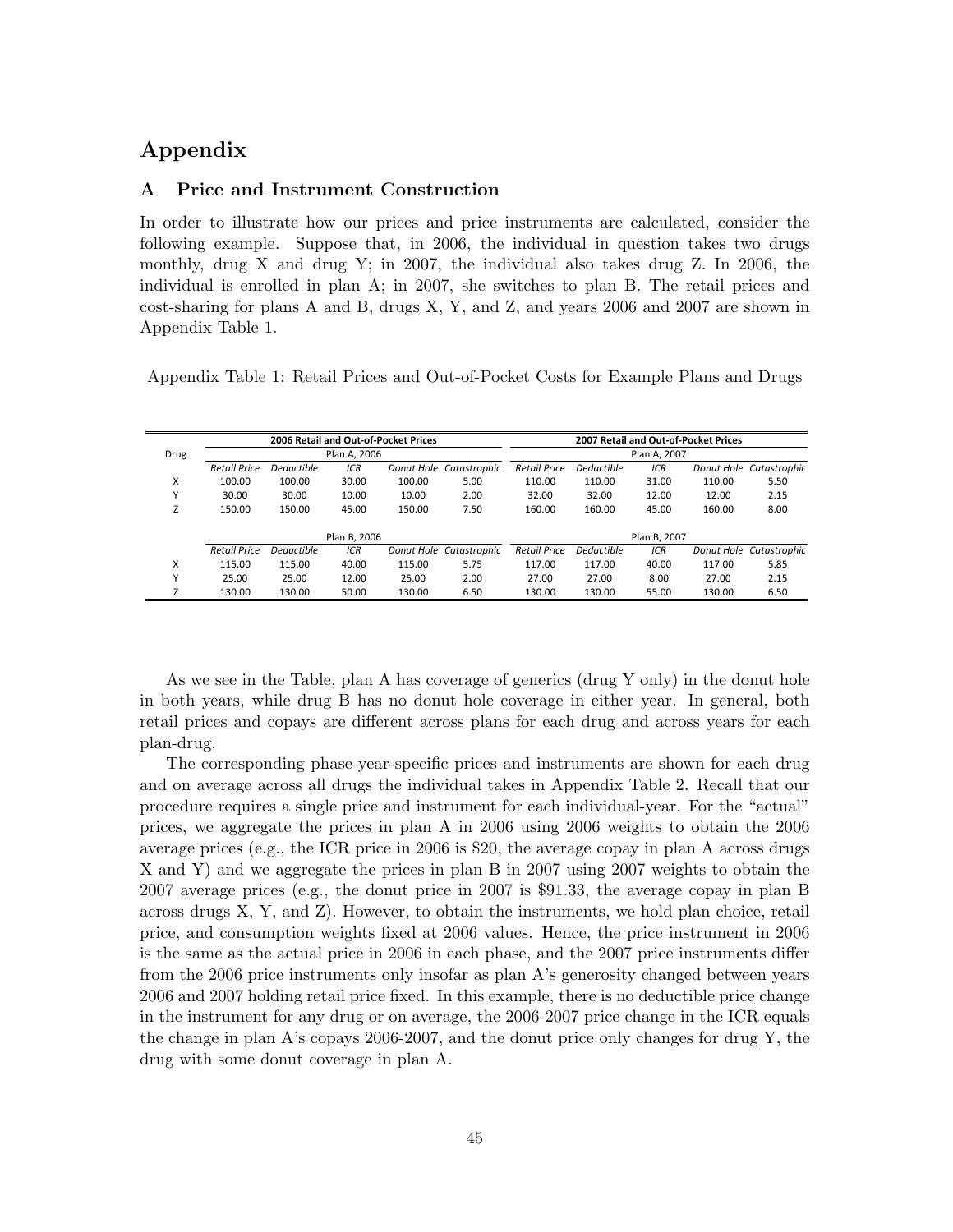|                   |              |          | 2006 Phase Prices and Instruments |       | 2007 Phase Prices and Instruments |                         |          |                   |       |            |                         |
|-------------------|--------------|----------|-----------------------------------|-------|-----------------------------------|-------------------------|----------|-------------------|-------|------------|-------------------------|
|                   | Drug         | Quantity | <b>Deductible</b>                 | ICR   |                                   | Donut Hole Catastrophic | Quantity | <b>Deductible</b> | ICR   | Donut Hole | Catastrophic            |
| Actual"           | x            | 30.00    | 100.00                            | 30.00 | 100.00                            | 5.00                    | 30.00    | 117.00            | 40.00 | 117.00     | 5.85                    |
| Prices            | $\checkmark$ | 30.00    | 30.00                             | 10.00 | 10.00                             | 2.00                    | 30.00    | 27.00             | 8.00  | 27.00      | 2.15                    |
|                   |              | 0.00     | 150.00                            | 45.00 | 150.00                            | 7.50                    | 30.00    | 130.00            | 55.00 | 130.00     | 6.50                    |
|                   | Average      |          | 65.00                             | 20.00 | 55.00                             | 3.50                    |          | 91.33             | 34.33 | 91.33      | 4.83                    |
|                   |              | Quantity | Deductible                        | ICR   |                                   | Donut Hole Catastrophic | Quantity | <b>Deductible</b> | ICR   |            | Donut Hole Catastrophic |
| rË                | X            | 30.00    | 100.00                            | 30.00 | 100.00                            | 5.00                    | 30.00    | 100.00            | 31.00 | 100.00     | 5.35                    |
| Instrume<br>Price | $\checkmark$ | 30.00    | 30.00                             | 10.00 | 10.00                             | 2.00                    | 30.00    | 30.00             | 12.00 | 12.00      | 2.15                    |
|                   |              | 0.00     | 150.00                            | 45.00 | 150.00                            | 7.50                    | 0.00     | 150.00            | 45.00 | 150.00     | 7.50                    |
|                   | Average      |          | 65.00                             | 20.00 | 55.00                             | 3.50                    |          | 65.00             | 21.50 | 56.00      | 3.75                    |

Appendix Table 2: Average Prices and Price Instruments for Example Individual

#### B Categorical Donut Hole Coverage

As noted in the text, some of the donut hole coverage variation observed in our sample pertains to broad categories of drugs and would be easily understood by enrollees, but the sample also includes many changes that would be difficult for enrollees to translate into prices.

In 2006-7, all donut hole coverage changes are of the former, "stark" variety, in that they entail plans adding or dropping an entire category or more of drugs to the donut hole coverage; for example, consider Appendix Table 3a, which shows the count of sample enrollees in 2006-7 by 2006 gap coverage (across rows) and 2007 gap coverage (across columns). The Table shows that 35,325 individuals were in plans with no donut hole coverage in 2006 and generic donut hole coverage in 2007 – adding generic coverage implies large average price decreases for the donut hole of about \$10 per 30-day supply. These decreases would be simple for individuals to understand given knowledge of the prices they face for branded and generic drugs in the ICR and an understanding of which drugs are generic. In contrast, some plans in 2007-8 and even more in 2008-9 had slight alterations in their coverage in the donut hole which did not entail large average price changes and which were not generally easily understandable; see the count of individuals according to year 1 and year 2 gap coverage in Appendix Table 3b and Appendix Table 3c. For example, 26,551 enrollees changed from "All Generic" coverage in 2008 to "Many Generic" coverage in 2009. This did not serve to universally increase average prices in the donut hole – some plans still decreased copays for covered generics while removing coverage for others – and the average price increase across plans was small, around \$0.56. Further, this type of coverage change would require a more complicated calculation for individuals to respond to it than a "stark" coverage change such as removing/adding coverage for an entire class of drugs – it is arguably surely easier for enrollees to identify which drugs are branded and generic than to identify which generic drugs are "Many Generic" or which branded drugs are "Few Brand."<sup>33</sup>

In incorporating donut coverage variation in our sample into our regression analysis, we

<sup>33</sup>The fact that essentially none of the donut coverage variation in 2008-9 is of this "stark" form (in contrast to 2006-7 and 2007-8) may account for the observation in Table 5 that end of year marginal price responses are somewhat smaller at the end of the year for the 2008-9 sample than for the 2006-7 and 2007-8 samples.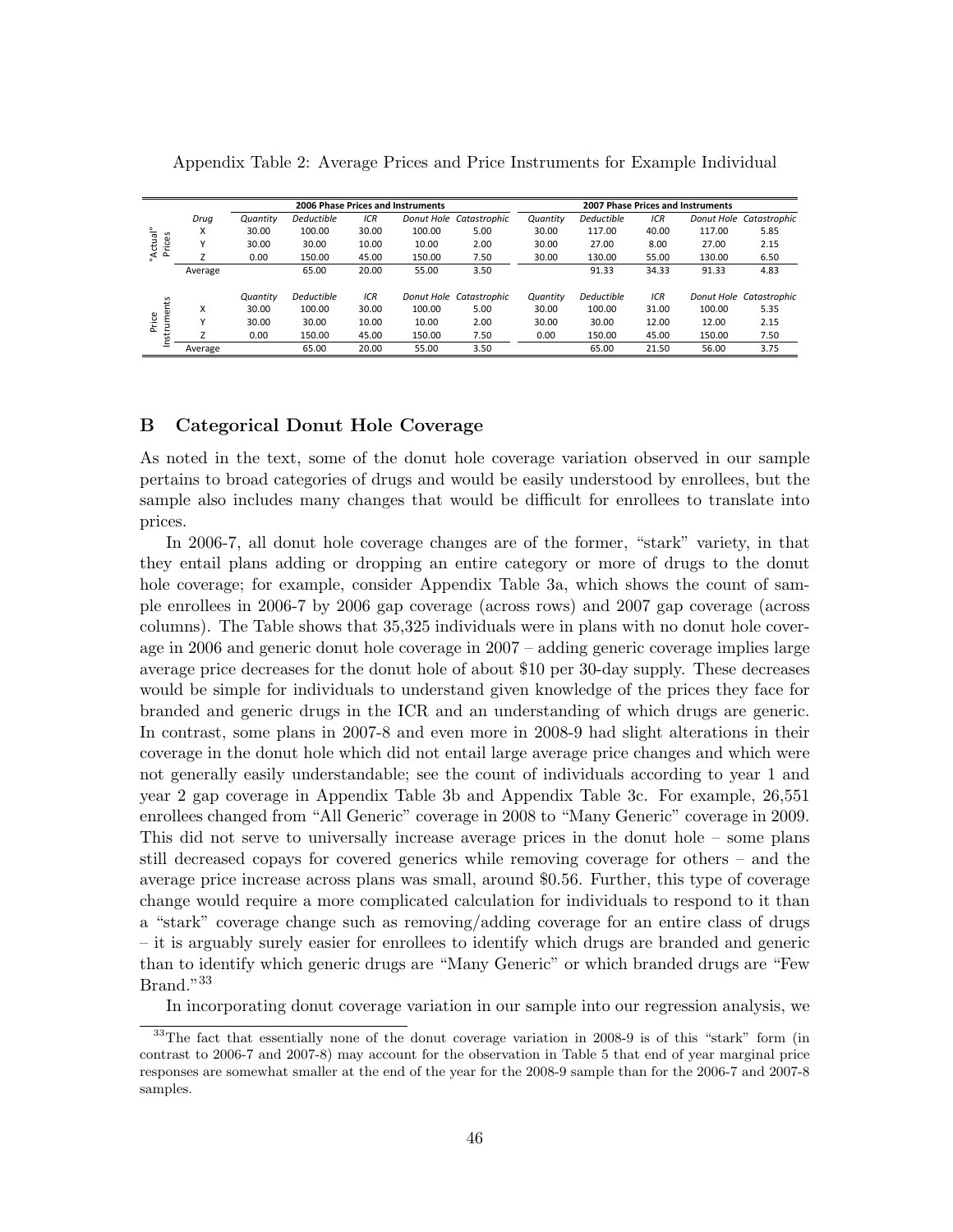| 2007 Gap Coverage, 2006-7 Sample |                 |       |     |        |         |  |  |  |
|----------------------------------|-----------------|-------|-----|--------|---------|--|--|--|
| Generics,                        |                 |       |     |        |         |  |  |  |
|                                  | Generic         | None  |     |        |         |  |  |  |
| င္ယြ<br>۵J<br>αı<br>ы            | Brand &<br>Genl | 7,832 | 18  | 12,895 | 6,773   |  |  |  |
| ă                                | Genericl        | 15つ   | 127 | 31.172 | 3.093   |  |  |  |
|                                  | None            | 851   | 116 | 35,325 | 352,273 |  |  |  |

Appendix Table 3a: Enrollment by Donut Hole Coverage Changes, 2006-7

Notes: Count of sample enrollees with given gap coverage in 2006 and 2007 chosen plan(s). 2006 gap coverage designated by row value; 2007 gap coverage designated by column value.

|  | Appendix Table 3b: Enrollment by Donut Hole Coverage Changes, 2007-8 |  |  |  |
|--|----------------------------------------------------------------------|--|--|--|
|  |                                                                      |  |  |  |

|                                |                                     |          |                     | 2008 Gap Coverage, 2007-8 Sample |                     |         |  |  |
|--------------------------------|-------------------------------------|----------|---------------------|----------------------------------|---------------------|---------|--|--|
|                                |                                     |          | <b>All Generics</b> |                                  |                     |         |  |  |
|                                |                                     | Some     | and Some            | All Preferred                    |                     |         |  |  |
|                                |                                     | Generics | <b>Brands</b>       | Generics                         | <b>All Generics</b> | None    |  |  |
| Coverage,                      | Brand &<br>Genl                     | 89       |                     | 666                              | 7,556               | 7,746   |  |  |
| Sample<br>Gap<br>$\infty$<br>∼ | Generics,<br>Pref.<br><b>Brands</b> |          |                     | 392                              |                     | 136     |  |  |
| 200<br>2007                    | Genericl                            | 27,909   | 19                  | 62,653                           | 52,386              | 24,629  |  |  |
|                                | None                                | 218      | ٩                   | 2,690                            | 5,211               | 934,364 |  |  |

Notes: Count of sample enrollees with given gap coverage in 2007 and 2008 chosen plan(s). 2007 gap coverage designated by row value; 2008 gap coverage designated by column value.

focus on the sort of "stark" variation observed primarily in 2006-7 and 2007-8, as it maps more clearly into price changes and is more likely to be understood by enrollees. Sensitivity analysis where we include separate coverage change variables for "stark" coverage changes and for "non-stark" coverage changes leave the included variables unchanged – the "nonstark" variables capturing subtle donut hole price changes are not statistically significant.

#### C Robustness

 $\equiv$ 

In the regression estimations used to obtain our structural parameter estimates, we noted that our restriction to "low" and "high" spending individuals does not guarantee that those individuals have no uncertainty about marginal coverage phase. "Low" spending individuals cross the donut threshold in year 2 3% of the time; "high" spending individuals do not cross the donut threshold in year 2 14% of the time. In this Section, we investigate sensitivity to classification of the low and high-spending individuals to determine whether uncertainty or switching behavior is likely to bias our results. In order to perform this check, we first regress an indicator for ending the year in the "appropriate" (ICR for low-spending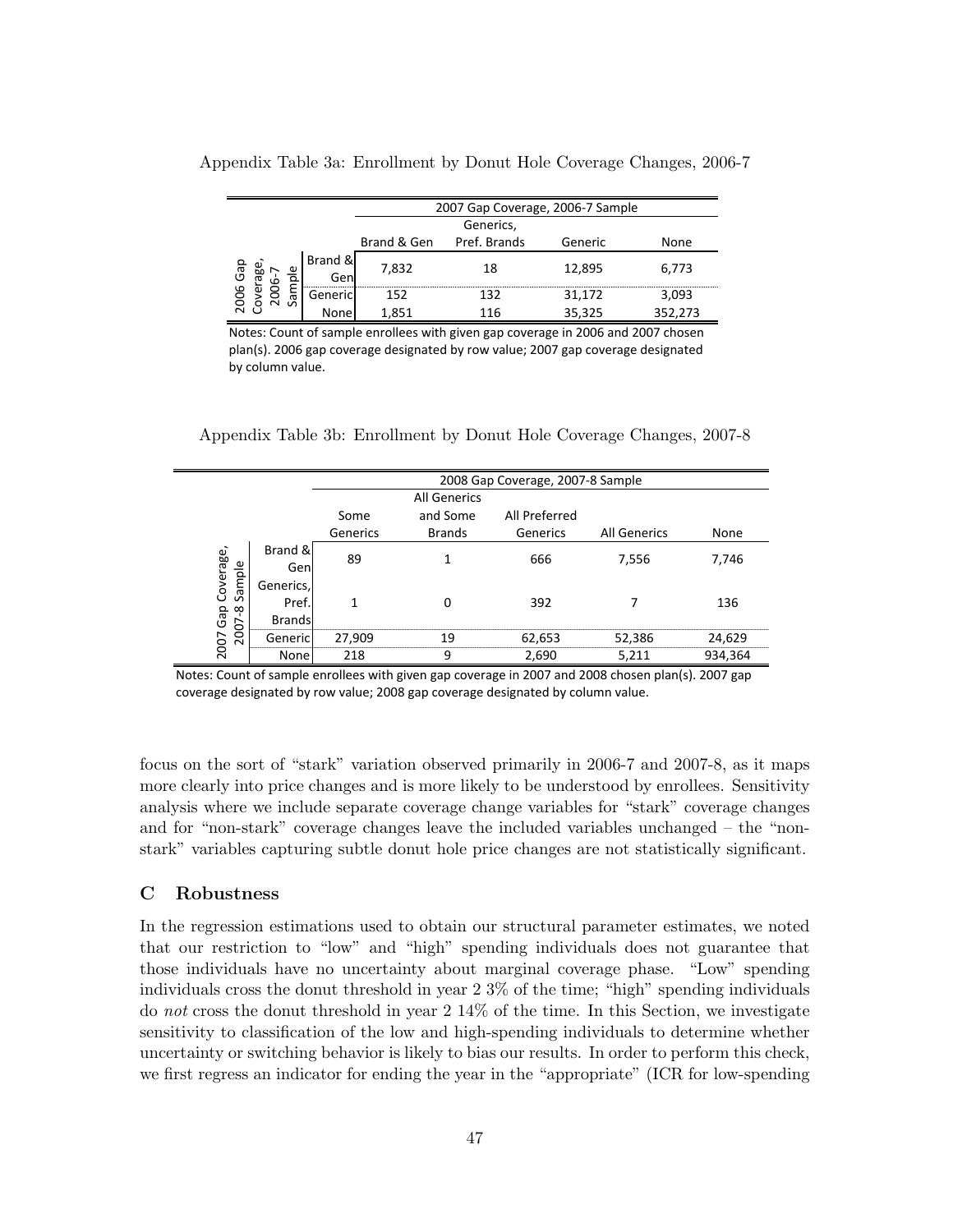|                       |                                              |          |              | 2009 Gap Coverage, 2008-9 Sample |          |              |         |
|-----------------------|----------------------------------------------|----------|--------------|----------------------------------|----------|--------------|---------|
|                       |                                              |          |              | <b>All Generics</b>              |          | Many         |         |
|                       |                                              | Some     |              | and Few                          | Many     | Generics and |         |
|                       |                                              | Generics | All Generics | Brands                           | Generics | Few Brands   | None    |
|                       | Somel<br>Genericsl                           | 985      | 48           | 0                                | 25,710   | 0            | 1,651   |
| 2008-9 Sample         | All<br>Preferred<br>Generics                 | 136      | 252          | 14                               | 55,588   | 384          | 6,336   |
|                       | All<br>Generics                              | 701      | 30,506       | 44                               | 26,551   | 0            | 7,230   |
| Gap Coverage,<br>2008 | All<br>Generics<br>and Some<br><b>Brands</b> | 28       | 0            | 0                                | $\Omega$ | 0            | 13      |
|                       | None                                         | 3,099    | 775          | 55                               | 2,452    | 2            | 966,640 |

Appendix Table 3c: Enrollment by Donut Hole Coverage Changes, 2008-9

Ē,

Notes: Count of sample enrollees with given gap coverage in 2008 and 2009 chosen plan(s). 2008 gap coverage designated by row value; 2009 gap coverage designated by column value.

individuals, donut for high-spending individuals) coverage phase on all demographic and spending controls. We reduce the "error", as defined by the individual ending the year on the wrong side of the donut threshold, by 50% and by 25% by restricting the sample based on the predicted probability of ending in the appropriate marginal coverage phase, and display the results of the quarterly regression for these samples.

The results are shown in Appendix Table 4. Of the 48 coefficients estimated, two are statistically significantly different than in the baseline sample – the deductible change response is larger in magnitude in the restricted samples, significantly so in the 25% restricted sample for Q2, and the Q2 ICR response by low-spending individuals is significantly smaller in the 50% restricted sample. Otherwise, the point estimates are similar in magnitude and exhibit similar dynamic patterns – the marginal price coefficients in the 25% restricted sample are slightly smaller in magnitude, while the marginal price coefficients in the  $50\%$ restricted sample are sometimes smaller, sometimes larger, than in the baseline sample.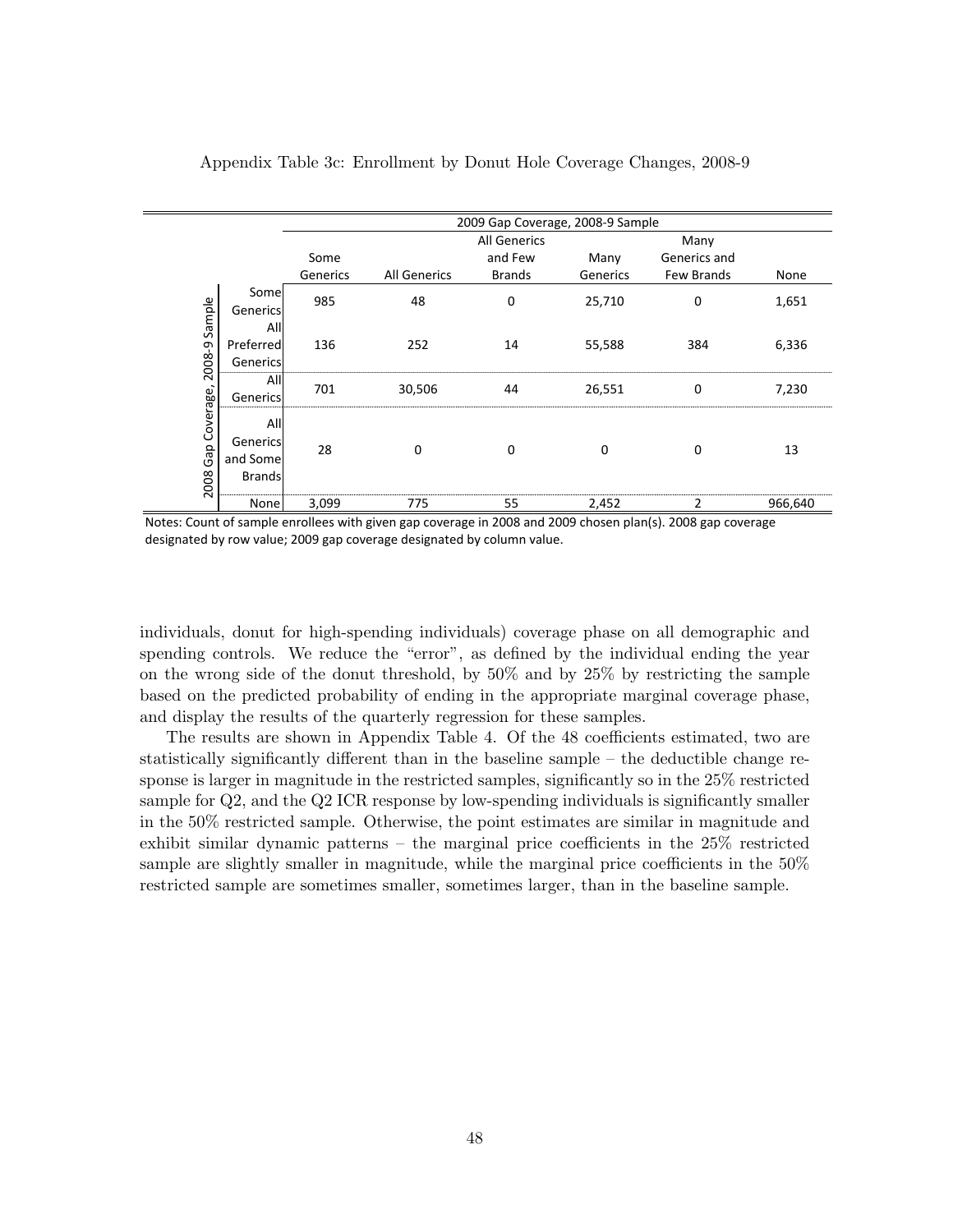Appendix Table 4: Results of Quarterly ICR and Donut Price Regressions, with Stark Donut Coverage and Deductible Variables – High- and Low-Spending Enrollees, Pooled Years, Baseline and Restricted Samples

|                |            | Baseline Thresholds [N=1,214,548] |              |          |                   |          | Pred (Error Reduce 25%) [N=988,123] |          |                          | Pred (Error Reduce 50%) [N=700,114] |                          |          |                          |
|----------------|------------|-----------------------------------|--------------|----------|-------------------|----------|-------------------------------------|----------|--------------------------|-------------------------------------|--------------------------|----------|--------------------------|
|                |            |                                   | Low-Spending |          | High-Spending     |          | Low-Spending                        |          | High-Spending            |                                     | Low-Spending             |          | High-Spending            |
|                |            | <b>Enrollee Response</b>          |              |          | Enrollee Response |          | Enrollee Response                   |          | <b>Enrollee Response</b> |                                     | <b>Enrollee Response</b> |          | <b>Enrollee Response</b> |
| Period Price   |            | Coef                              | <b>SE</b>    | Coef     | <b>SE</b>         | Coef     | <b>SE</b>                           | Coef     | <b>SE</b>                | Coef                                | <b>SE</b>                | Coef     | <b>SE</b>                |
| Q1             | ICR        | $-0.056$                          | 0.005        | $-0.022$ | 0.007             | $-0.056$ | $0.006$ <sup>**</sup>               | $-0.019$ | 0.009                    | $-0.049$                            | $0.007$ <sup>**</sup>    | $-0.023$ | 0.013                    |
| Q1             | Donut      | 0.030                             | 0.007        | $-0.040$ | 0.009             | 0.027    | 0.007                               | $-0.032$ | 0.011                    | 0.021                               | 0.009                    | $-0.031$ | 0.017                    |
| Q1             | Ded. Chg   | $-0.035$                          | 0.005        | $-0.035$ | 0.005             | $-0.046$ | 0.006                               | $-0.046$ | 0.006                    | $-0.047$                            | 0.007                    | $-0.047$ | $0.007$ $\cdot$          |
| Q1             | Stark      | $-0.015$                          | 0.006        | $-0.015$ | 0.006             | $-0.026$ | 0.012                               | $-0.026$ | 0.012                    | $-0.009$                            | 0.015                    | $-0.009$ | 0.015                    |
| Q <sub>2</sub> | <b>ICR</b> | $-0.051$                          | 0.005        | $-0.007$ | 0.007             | $-0.044$ | 0.006                               | $-0.002$ | 0.009                    | $-0.029$                            | 0.007                    | 0.011    | 0.015                    |
| Q <sub>2</sub> | Donut      | 0.029                             | $0.007$ **   | $-0.051$ | 0.015             | 0.030    | 0.008                               | $-0.029$ | 0.016                    | 0.025                               | 0.009                    | $-0.029$ | 0.023                    |
| Q <sub>2</sub> | Ded. Chg   | $-0.009$                          | 0.005        | $-0.009$ | 0.005             | $-0.027$ | $0.006$ **                          | $-0.027$ | 0.006                    | $-0.014$                            | 0.007                    | $-0.014$ | 0.007                    |
| Q <sub>2</sub> | Stark      | 0.001                             | 0.008        | 0.001    | 0.008             | 0.010    | 0.011                               | 0.010    | 0.011                    | 0.011                               | 0.015                    | 0.011    | 0.015                    |
| Q3             | <b>ICR</b> | $-0.048$                          | 0.005        | 0.002    | 0.008             | $-0.038$ | 0.006                               | 0.016    | 0.010                    | $-0.036$                            | 0.007                    | 0.008    | 0.016                    |
| Q <sub>3</sub> | Donut      | 0.014                             | 0.007        | $-0.091$ | 0.014             | 0.011    | 0.008                               | $-0.075$ | 0.015                    | 0.001                               | 0.010                    | $-0.085$ | 0.020                    |
| Q <sub>3</sub> | Ded. Chg   | $-0.008$                          | 0.005        | $-0.008$ | 0.005             | $-0.016$ | 0.006                               | $-0.016$ | 0.006                    | $-0.018$                            | 0.008                    | $-0.018$ | 0.008                    |
| Q3             | Stark      | 0.000                             | 0.007        | 0.000    | 0.007             | $-0.005$ | 0.011                               | $-0.005$ | 0.011                    | $-0.014$                            | 0.014                    | $-0.014$ | 0.014                    |
| Q4             | <b>ICR</b> | $-0.062$                          | 0.007        | 0.032    | 0.010             | $-0.054$ | 0.008                               | 0.050    | 0.013                    | $-0.052$                            | 0.009                    | 0.050    | 0.019                    |
| Q4             | Donut      | 0.006                             | 0.010        | $-0.183$ | 0.017             | 0.007    | 0.011                               | $-0.172$ | 0.026                    | 0.007                               | 0.012                    | $-0.184$ | $0.039$ **               |
| Q4             | Ded. Chg   | $-0.004$                          | 0.005        | $-0.004$ | 0.005             | $-0.015$ | 0.007                               | $-0.015$ | $0.007$ <sup>*</sup>     | $-0.011$                            | 0.008                    | $-0.011$ | 0.008                    |
| Q4             | Stark      | $-0.041$                          | 0.009        | $-0.041$ | 0.009             | $-0.058$ | 0.014                               | $-0.058$ | 0.014                    | $-0.071$                            | 0.017                    | $-0.071$ | 0.017                    |

Notes: Results of quarterly regressions of log consumption change on log change in ICR and donut prices, as well as changes in stark gap coverage and deductible coverage, main regression estimation sample ("Baseline") vs. more restricted samples. The sample denoted "Error Reduce 25%" uses the results of a regression of an indicator for ending the year in the appropriate coverage phase on year 1 demographic and spending variables to reduce the "Error" rate (defined as ending the year on the wrong side of the donut threshold) by X%. Superscript (\*\*) indicates significance at the 1% level; superscript (\*) indicates significance at the 5% level.

On balance, the results of this specification check indicate that our results are not sensitive to further restriction of our sample to reduce marginal coverage phase switching behavior.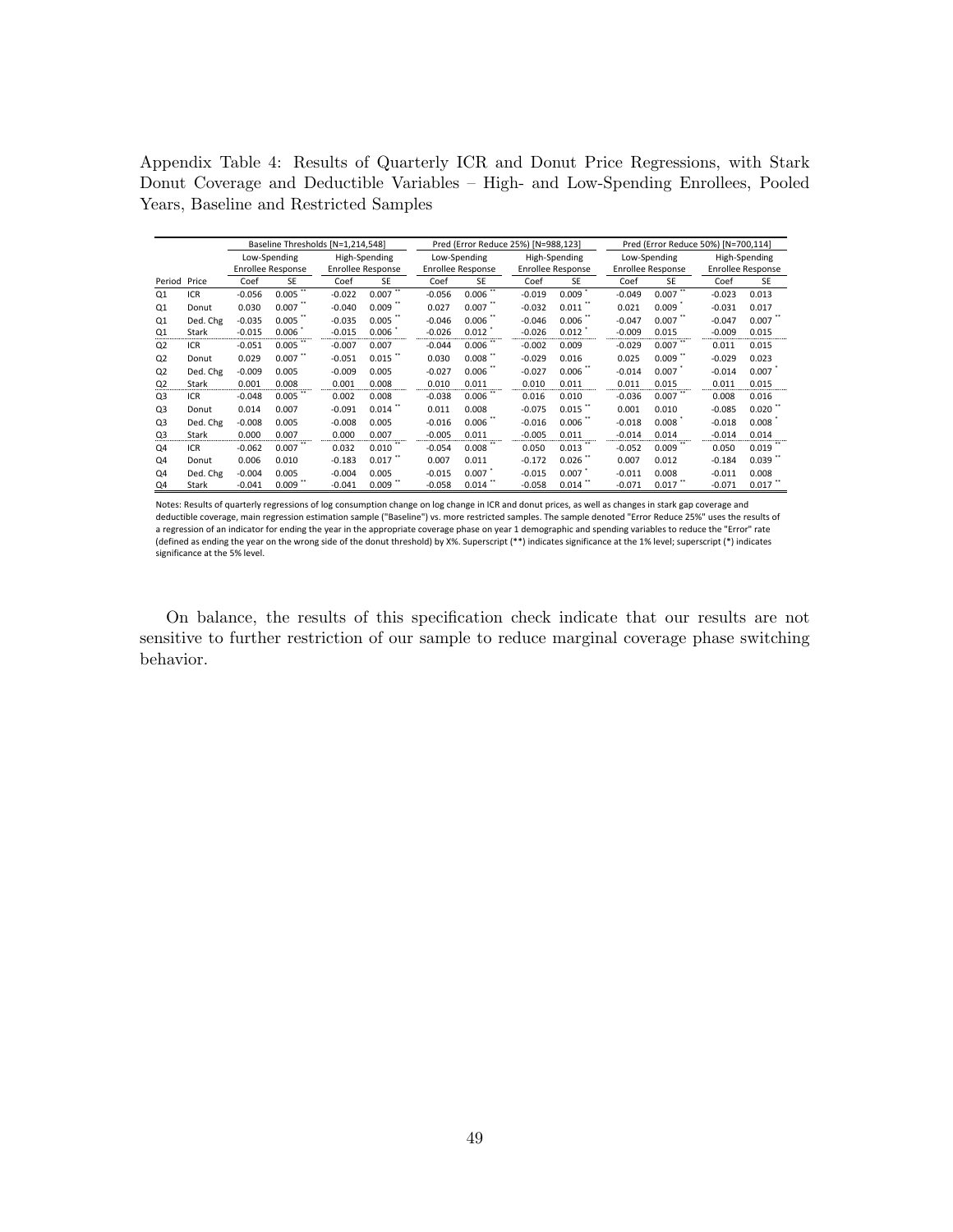### D Additional Tables

|              |          | Full Sample, All Years Pooled |          |               |  |  |  |  |
|--------------|----------|-------------------------------|----------|---------------|--|--|--|--|
|              |          | All                           |          | Non-Switchers |  |  |  |  |
|              |          | N=2,707,315                   |          | N=2,435,952   |  |  |  |  |
| Price        | Coef     | SE                            | Coef     | <b>SE</b>     |  |  |  |  |
| ICR          | $-0.078$ | **<br>0.006                   | $-0.077$ | **<br>0.006   |  |  |  |  |
| Donut        | 0.021    | 0.009                         | 0.022    | $0.009$ $*$   |  |  |  |  |
| Ded. Chg     | $-0.039$ | **<br>0.006                   | $-0.036$ | $0.005$ **    |  |  |  |  |
| <b>Stark</b> | $-0.043$ | 0.008                         | $-0.029$ | 0.008         |  |  |  |  |

Appendix Table 5: Results of Full Year ICR (and Donut) Price Regressions, with Stark Donut Coverage and Deductible Variables – All Enrollees vs. Non-Switchers Only

Notes: Results of full year regressions of log consumption change on log change in:ICR and donut prices, as well as changes in stark gap coverage and deductible coverage. Full sample of enrollees included. Superscript (\*\*) indicates significance at the 1% level; superscript (\*) indicates significance at the 5% level.

Appendix Table 6: Results of Full Year ICR (and Donut) Price Regressions, with Stark Donut Coverage and Deductible Variables - All Enrollees

|              | Full Sample, All Years Pooled |                        |          |                        |  |  |  |  |  |  |
|--------------|-------------------------------|------------------------|----------|------------------------|--|--|--|--|--|--|
|              |                               | <b>Including Donut</b> |          | <b>Excluding Donut</b> |  |  |  |  |  |  |
| Price        | Coef                          | SE                     | Coef     | SE                     |  |  |  |  |  |  |
| ICR          | $-0.078$                      | **<br>0.006            | $-0.079$ | **<br>0.006            |  |  |  |  |  |  |
| Donut        | 0.021                         | $0.009$ <sup>*</sup>   |          |                        |  |  |  |  |  |  |
| Ded. Chg     | $-0.039$                      | **<br>0.006            | $-0.040$ | **<br>0.006            |  |  |  |  |  |  |
| <b>Stark</b> | $-0.043$                      | **<br>0.008            | $-0.037$ | **<br>0.008            |  |  |  |  |  |  |

Notes: Results of full year regressions of log consumption change on log change in ICR and donut prices, as well as changes in stark gap coverage and deductible coverage. Full sample of enrollees included. Superscript (\*\*) indicates significance at the 1% level; superscript (\*) indicates significance at the 5% level.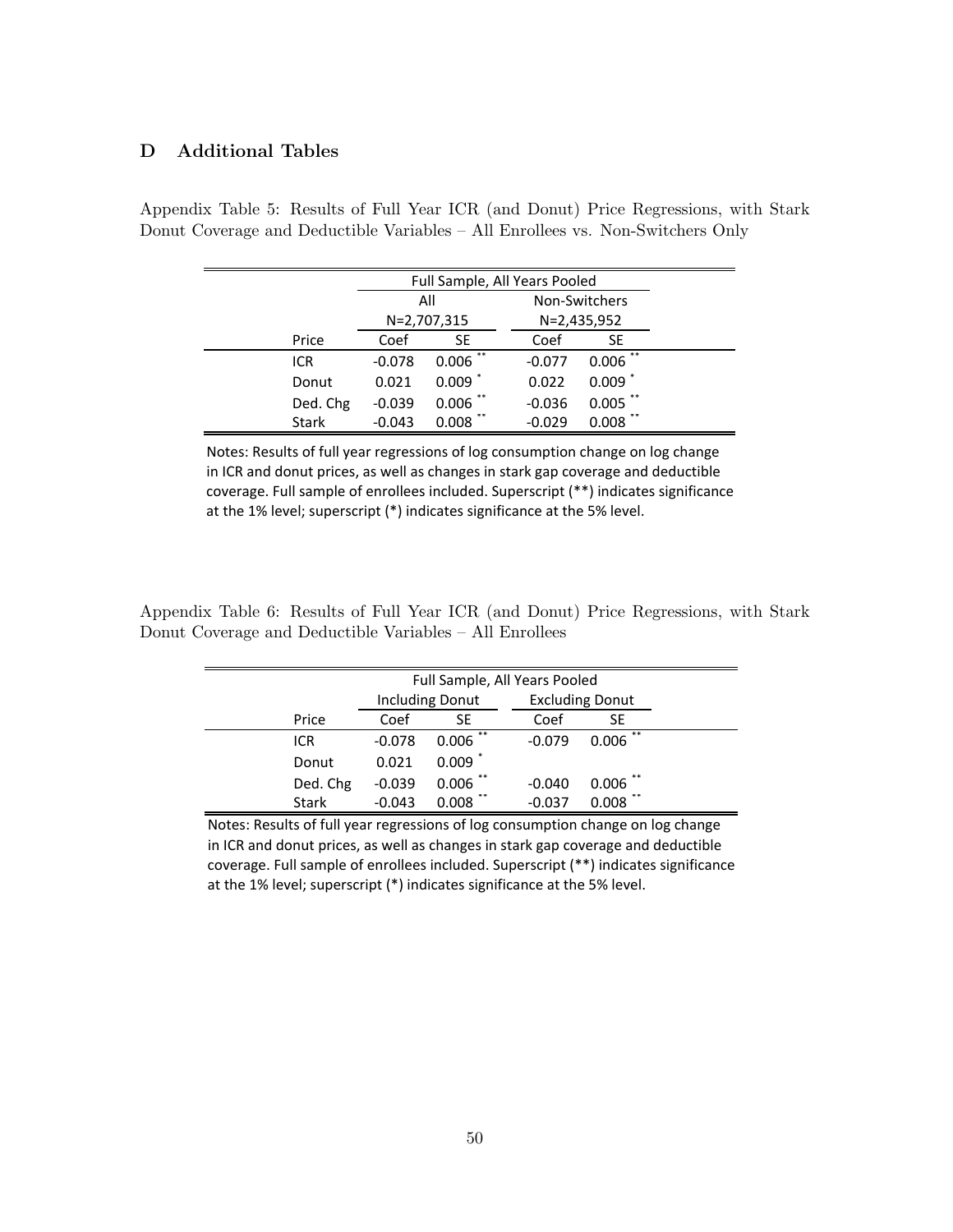|                |              |          |                   | Pooled Regression |                   |          | Separate Regressions |          |                   |  |  |
|----------------|--------------|----------|-------------------|-------------------|-------------------|----------|----------------------|----------|-------------------|--|--|
|                |              |          | Low-Spending      |                   | High-Spending     |          | Low-Spending         |          | High-Spending     |  |  |
|                |              |          | Enrollee Response |                   | Enrollee Response |          | Enrollee Response    |          | Enrollee Response |  |  |
| Period         | Price        | Coef     | <b>SE</b>         | Coef              | SE                | Coef     | SE                   | Coef     | SE                |  |  |
| Q1             | <b>ICR</b>   | $-0.054$ | $***$<br>0.006    | $-0.027$          | $***$<br>0.008    | $-0.062$ | $***$<br>0.006       | -0.026   | $***$<br>0.008    |  |  |
| Q1             | Donut        | 0.023    | $0.007$ **        | $-0.045$          | 0.010             | 0.035    | 0.008                | $-0.061$ | 0.012             |  |  |
| Q1             | Ded. Chg     | $-0.048$ | 0.006             | $-0.048$          | 0.006             | $-0.033$ | 0.005                | $-0.042$ | 0.006             |  |  |
| Q1             | Stark        | $-0.016$ | 0.009             | $-0.016$          | 0.009             | $-0.025$ | 0.007                | $-0.003$ | 0.008             |  |  |
| Q <sub>2</sub> | <b>ICR</b>   | $-0.046$ | 0.006             | $-0.010$          | 0.009             | $-0.054$ | 0.006                | $-0.016$ | 0.008             |  |  |
| Q <sub>2</sub> | Donut        | 0.029    | $0.007$ **        | $-0.037$          | 0.014             | 0.034    | 0.007                | $-0.088$ | 0.014             |  |  |
| Q <sub>2</sub> | Ded. Chg     | $-0.024$ | 0.005             | $-0.024$          | 0.005             | $-0.014$ | 0.006                | $-0.004$ | 0.007             |  |  |
| Q <sub>2</sub> | Stark        | 0.000    | 0.009             | 0.000             | 0.009             | $-0.003$ | 0.008                | 0.006    | 0.011             |  |  |
| Q <sub>3</sub> | ICR          | $-0.045$ | 0.006             | $-0.003$          | 0.009             | $-0.047$ | 0.006                | $-0.015$ | 0.009             |  |  |
| Q <sub>3</sub> | Donut        | 0.015    | 0.008             | $-0.076$          | 0.013             | 0.010    | 0.008                | $-0.109$ | 0.015             |  |  |
| Q <sub>3</sub> | Ded. Chg     | $-0.016$ | 0.006             | $-0.016$          | 0.006             | $-0.011$ | 0.006                | $-0.004$ | 0.008             |  |  |
| Q3             | <b>Stark</b> | $-0.008$ | 0.009             | $-0.008$          | 0.009             | 0.006    | 0.008                | $-0.011$ | 0.010             |  |  |
| Q4             | <b>ICR</b>   | $-0.060$ | 0.008             | 0.022             | 0.012             | $-0.060$ | 0.008                | 0.009    | 0.011             |  |  |
| Q4             | Donut        | 0.008    | 0.010             | $-0.162$          | 0.017             | 0.001    | 0.010                | $-0.204$ | 0.020             |  |  |
| Q4             | Ded. Chg     | $-0.012$ | 0.007             | $-0.012$          | 0.007             | $-0.005$ | 0.006                | $-0.005$ | 0.010             |  |  |
| Q4             | Stark        | $-0.047$ | 0.011             | $-0.047$          | 0.011             | $-0.046$ | 0.010                | $-0.030$ | 0.013             |  |  |

Appendix Table 7: Results of Quarterly ICR and Donut Price Regressions, with Stark Donut Coverage and Deductible Variables – High- and Low-Spending Enrollees, Pooled All Years, Pooled vs. Separate Regressions

Appendix Table 8: Estimated Structural Model Parameters, Pooled All Years – By Chronic Condition

|                       | Full Sample [N=1,985,229] |          | Chronic (All) [N=1,330,677] |          | Non-Chronic [N=627,941] |           |  |
|-----------------------|---------------------------|----------|-----------------------------|----------|-------------------------|-----------|--|
|                       | Structural<br>Mean        |          | Structural                  | Mean     | Structural              | Mean      |  |
| Description           | Parameter                 | Estimate | Parameter                   | Estimate | Parameter               | Estimate  |  |
| Days supply (P=0)     | α                         | 371.356  | α                           | 388.956  | α                       | 331.509   |  |
| Myopia                | β                         | 0.321    | β                           | 0.394    | β                       | 0.303     |  |
| Marginal price effect | n                         | $-1.886$ | n                           | $-1.958$ | n                       | $-1.779$  |  |
| Deductible effect     | $K_{\text{deduct}}$       | $-8.830$ | $K_{\text{deduct}}$         | $-9.113$ | $K_{\text{deduct}}$     | $-7.703$  |  |
| Stark gap effect      | $K_{\text{stark}}$        | $-6.358$ | $K_{\text{stark}}$          | $-5.801$ | $K_{\text{stark}}$      | $-13.634$ |  |
| Implied elasticity    | ۶                         | $-0.117$ | ۶                           | $-0.121$ |                         | $-0.109$  |  |

|                       |                          |           | Hypercholesterolemia |           |                      |          |
|-----------------------|--------------------------|-----------|----------------------|-----------|----------------------|----------|
|                       | Hypertension [N=843,867] |           | $[N=338,802]$        |           | Diabetes [N=308,165] |          |
|                       | Structural<br>Mean       |           | Structural           | Mean      | Structural           | Mean     |
| Description           | Parameter                | Estimate  | Parameter            | Estimate  | Parameter            | Estimate |
| Days supply (P=0)     | α                        | 390.579   | α                    | 359.010   | α                    | 476.529  |
| Myopia                | β                        | 0.377     | β                    | 0.469     | ß                    | 0.509    |
| Marginal price effect | n                        | $-2.017$  | η                    | $-1.784$  | n                    | $-2.018$ |
| Deductible effect     | $K_{deduct}$             | $-10.199$ | $K_{\text{deduct}}$  | $-12.813$ | $K_{deduct}$         | $-9.554$ |
| Stark gap effect      | $K_{\text{stark}}$       | $-5.168$  | $K_{\text{stark}}$   | $-12.454$ | $K_{\text{stark}}$   | $-3.086$ |
| Implied elasticity    | ε                        | $-0.117$  | ε.                   | $-0.128$  | ε                    | $-0.115$ |

Notes: Authors' calculations. Data are shown only for individuals within the 1st to 99th percentiles of the distribution of the Notes: Authors' calculations. Data are shown only for individuals within the 1st to 99th percentiles of the distribution of the<br>predicted trend in consumption; individuals too dissimilar from the regression sample in this shown are averages except for the hyperbolic discount factor. Following Goldman, et al. (2004), chronic illnesses are identified using diagnosis codes from the individuals' medical claims histories.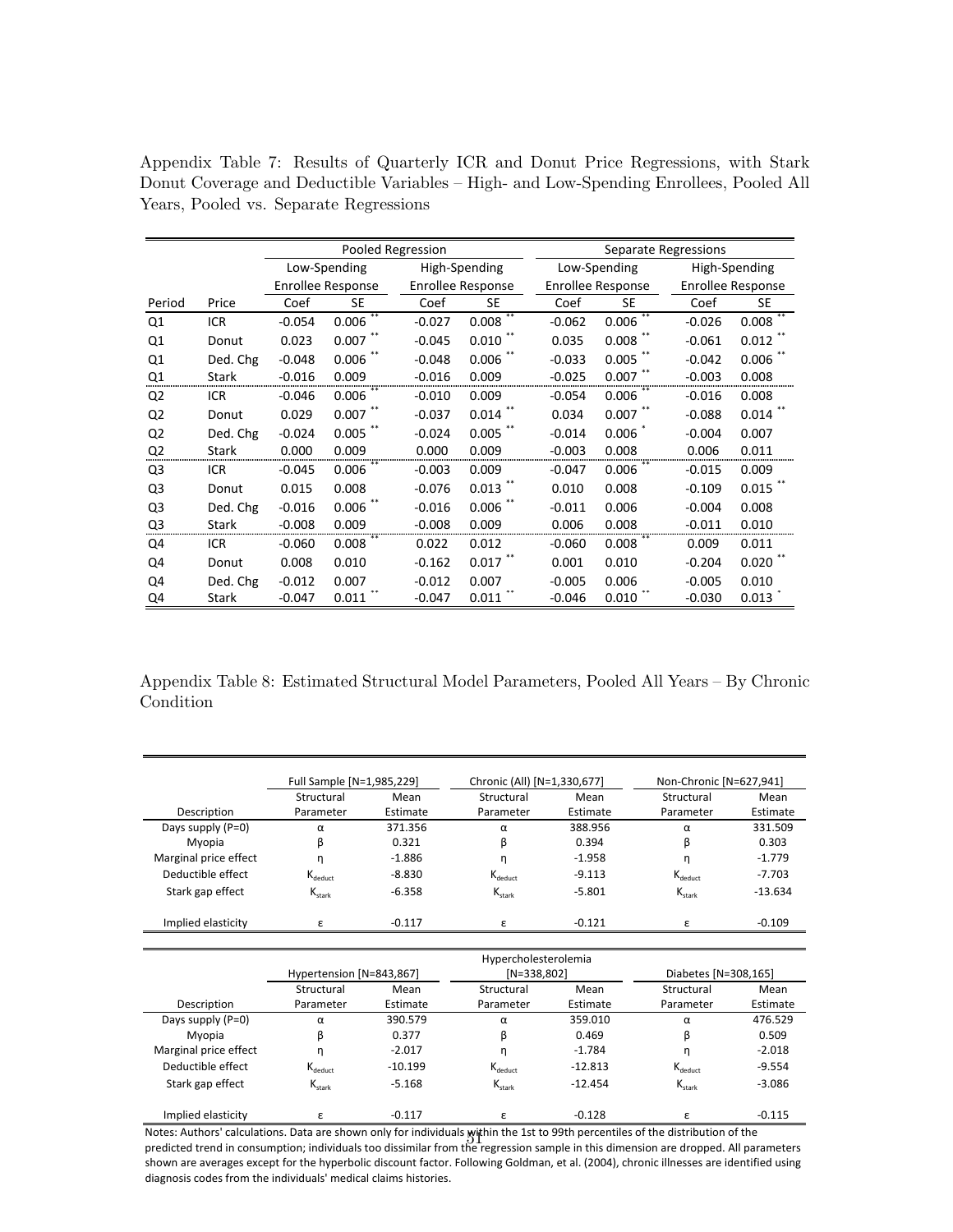## A References

Abaluck, J. and J. Gruber. 2011. "Heterogeneity in Choice Inconsistencies Among the Elderly: Evidence from Plan Choice in the Medicare Part D Program." American Economic Review. May. 101(3) 377-381.

Abaluck, J. and J. Gruber. 2013. "Evolving Choice Inconsistencies in Choice of Prescription Drug Insurance." National Bureau of Economic Research Working Paper No. 19163. June.

Agarwal, S., J. Driscoll, X. Gabaix, and D. Laibson. 2009. "The Age of Reason: Financial Decisions over the Life-Cycle with Implications for Regulation." Brookings Papers on Economic Activity. October.

Aron-Dine, A., L. Einav, A. Finkelstein, and M. Cullen. 2012. "Moral Hazard in Health Insurance: How Important is Forward Looking Behavior?" National Bureau of Economic Research Working Paper No. 17802. February.

Blomquist, W. and W. Newey. 2002. "Nonparametric Estimation with Nonlinear Budget Sets." Econometrica: Journal of the Econometric Society. November. 70(6) 2455-2480.

Centers for Medicare and Medicaid Services (CMS). 2010. "Closing the Coverage Gap – Medicare Prescription Drugs Are Becoming More Affordable." CMS Product No. 11493. May.

Chandra, A., J. Gruber, and R. McKnight. 2010. "Patient Cost-Sharing and Hospitalization Offsets in the Elderly." American Economic Review. March. 100(1) 193-213.

Duan, N. 1983. "Smearing Estimate: A Nonparametric Retransformation Method." Journal of the American Statistical Association 78(383) 605-610.

Duggan, M., P. Healy, and F. Morton. 2008. "Providing Prescription Drug Coverage to the Elderly: America's Experiment with Medicare Part D." Journal of Economic Perspectives. Fall.  $22(4)$  69-92 $(24)$ .

Einav, L., A. Finkelstein, and P. Schrimpf. 2013. "The Response of Drug Expenditures to Non-Linear Contract Design: Evidence from Medicare Part D." National Bureau of Economic Research Working Paper No. 2013-66.

Feldman, N., P. Katuscak, and L. Kawano. 2013. "Taxpayer Confusion over Predictable Tax Liability Changes: Evidence from the Child Tax Credit." Finance and Economics Discussion Series Working Paper No. 19393. August.

Fratiglioni, L., D. De Ronchi, and H. Aguero-Torres. 1999. "Worldwide Prevalence and Incidence of Dementia." Drugs and Aging. November. 15(5) 365-375.

Goldman, D., G. Joyce, and Y. Zheng. 2007. "Prescription Drug Cost Sharing." Journal of the American Medical Association. July. 298(1) 61-69.

Goldman, D. P., G. F. Joyce, J. J. Escarce, J. E. Pace, M. D. Colomom, M. Laouri, P. B. Landsman, and S. M. Teutsch. 2004. "Pharmacy Benefits and the Use of Drugs by the Chronically Ill." Journal of the American Medical Association 291, 2344-23501.

Hausman, J. 1985. "The Econometrics of Nonlinear Budget Sets." Econometrica: Journal of the Econometric Society. November. 53(6) 1255-1282.